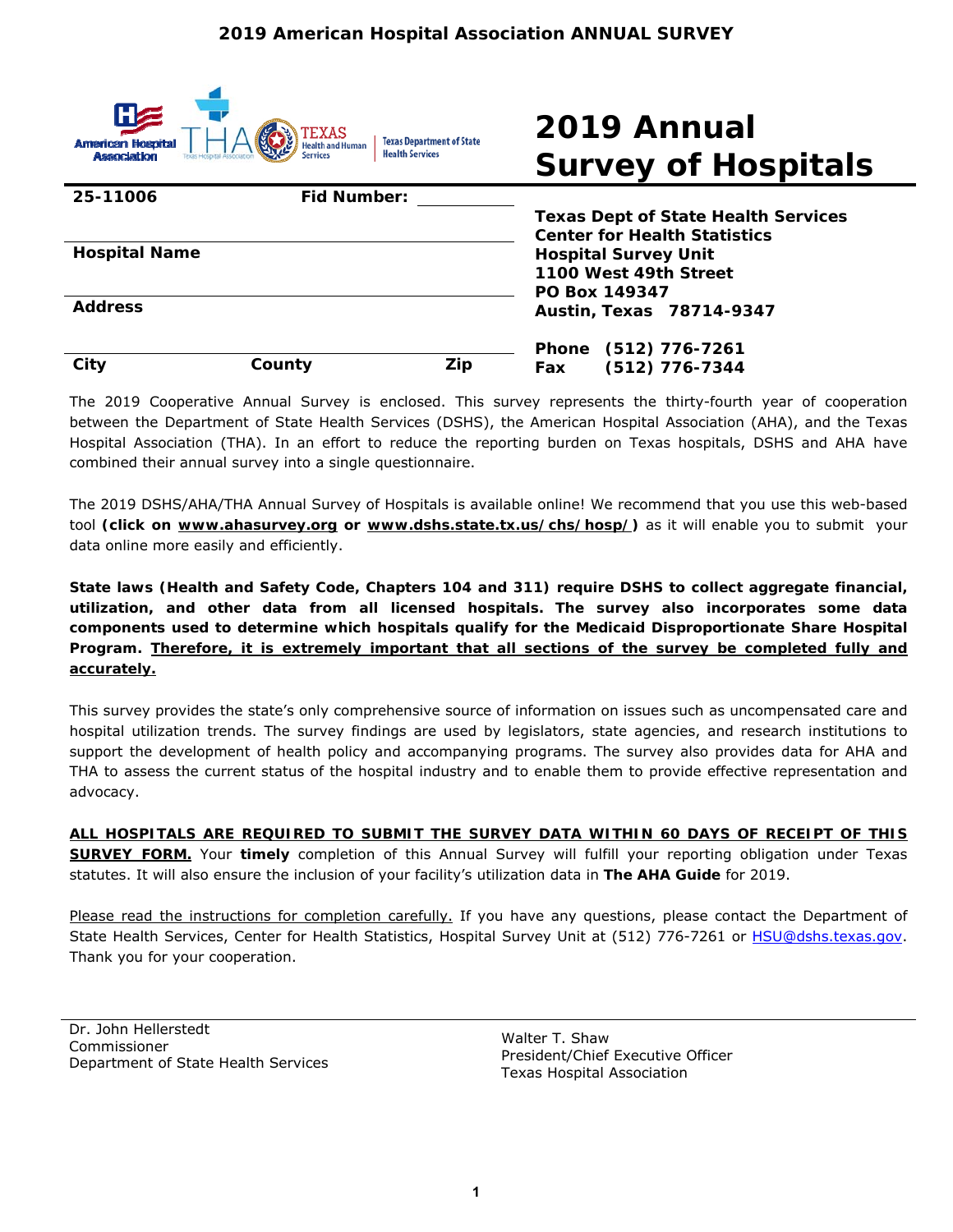### **General instructions for completing the online screening tool.**

A copy of the completed survey form should be retained in your files for your reference. In addition, if there are any questions about your responses, this file copy may be of assistance to you in the follow-up and editing process.

Please report utilization and financial information for a full 12-month period, preferably using your fiscal year as the reporting period.

Use the following guidelines when completing the survey:

- 1. Make an entry for **EVERY ITEM** on the survey.
- 2. For items that are not applicable to your hospital or for which no services were provided enter **"0"** (zero).
- 3. **DO NOT USE "N/A" or "NA"** in any of your responses on the survey form. Enter **"NAV"** for an item which is applicable to your hospital, but data are not available from your hospital records in the detail required to complete the item.

4. For items which are combined with another variable, mark as **"NAV"** and indicate which variables are combined.

If you have any questions, please contact Dwayne Collins at the Department of State Health Services at (512) 776-7261, by email at dwayne.collins@dshs.texas.gov, or fax at (512) 776-7344.

Please Note: ALL OF THE INFORMATION REPORTED IN THIS SURVEY WILL BE AVAILABLE TO THE PUBLIC. As of September 1, 1993, the confidentiality restriction on hospital specific financial data was removed for information reported since September 1, 1987. This change resulted from amendments made to the Health and Safety Code, Chapter 311.

#### **SECTION A REPORTING PERIOD Instructions and Definitions**

**INSTRUCTIONS AND DEFINITIONS FOR THE 2019 ANNUAL SURVEY OF HOSPITALS For purposes of this survey, a hospital is defined as the organization or corporate entity licensed or registered as a hospital by a state to provide diagnostic and therapeutic patient services for a variety of medical conditions, both surgical and nonsurgical.** 

- **1. Reporting period used (beginning and ending date):** Record the beginning and ending dates of the reporting period in an eight-digit number: for example, January 1, 2019 should be shown as 01/01/2019. Number of days should equal the time span between the two dates that the hospital was open. If you are reporting for less than 365 days, utilization and finances should be presented for days reported only.
- **2. Were you in operation 12 full months at the end of your reporting period?** If you are reporting fewer than 365 days, utilization and finances should be presented for days reported only.
- **3. Number of days open during reporting period:** Number of days should equal the time span between the two dates that the hospital was open.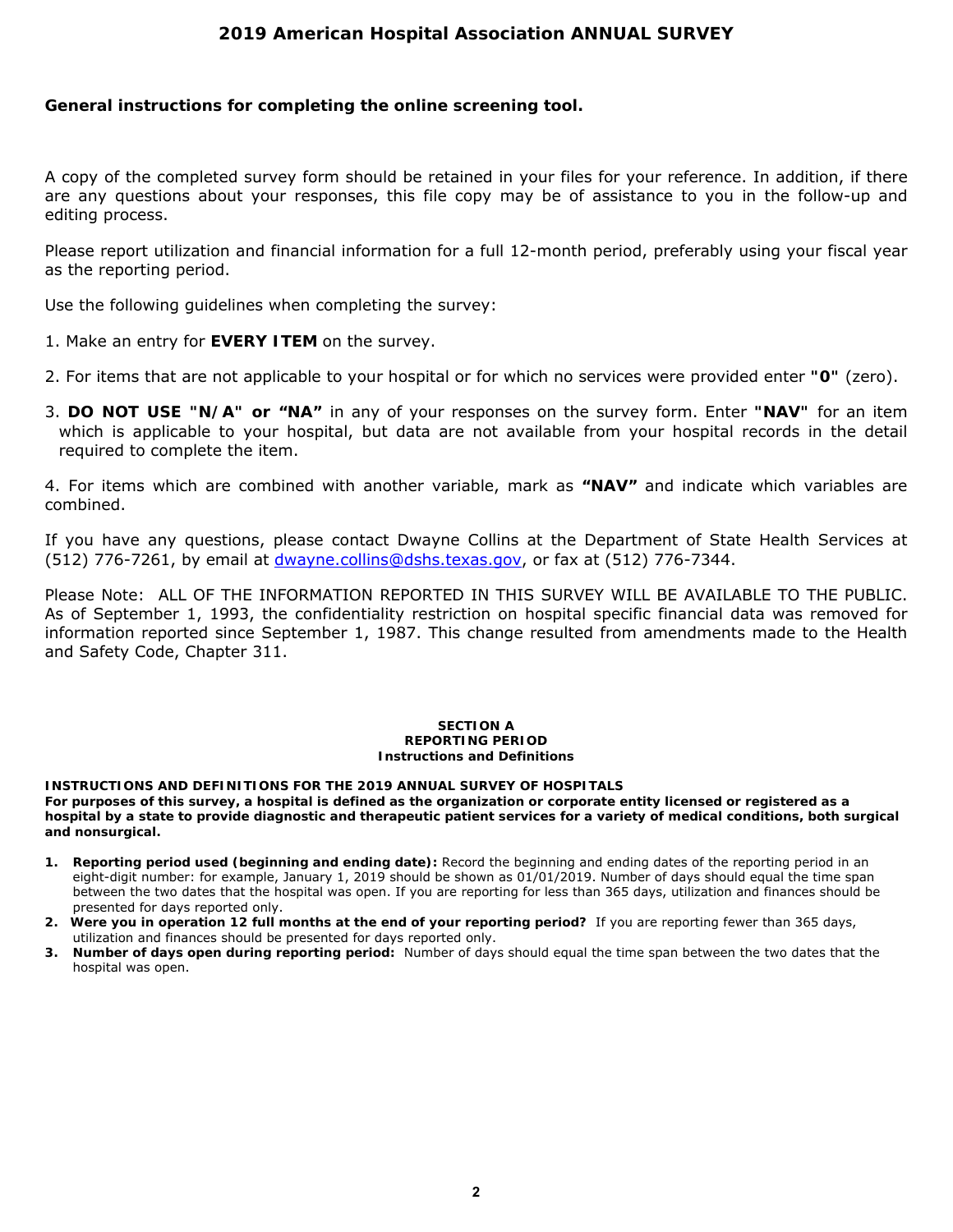#### **A. REPORTING PERIOD (please refer to the instructions and definitions on page 2)**

Report data for a full 12-month period, preferably your last completed fiscal year (365 days). (Be consistent in using the same reporting period for responses throughout various sections of this survey.)

| 1. Reporting Period used (beginning and ending date)                                                                                                                  | Month/Day/Year                                                                          | to                   | Month/Day/Year                                             |                                                                                               |  |
|-----------------------------------------------------------------------------------------------------------------------------------------------------------------------|-----------------------------------------------------------------------------------------|----------------------|------------------------------------------------------------|-----------------------------------------------------------------------------------------------|--|
| 2. a. Were you in operation 12 full months at the                                                                                                                     |                                                                                         |                      |                                                            | b. Number of days open during reporting period.  ____                                         |  |
| 3. Indicate the beginning of your current fiscal year                                                                                                                 |                                                                                         |                      |                                                            |                                                                                               |  |
| B. ORGANIZATIONAL STRUCTURE                                                                                                                                           | Month/Day/Year                                                                          |                      |                                                            |                                                                                               |  |
| 1. CONTROL                                                                                                                                                            |                                                                                         |                      |                                                            |                                                                                               |  |
| Indicate the type of organization that is responsible for establishing policy for overall operation of your hospital. CHECK ONLY<br>ONE:                              |                                                                                         |                      |                                                            |                                                                                               |  |
| Government, nonfederal                                                                                                                                                | Non-government, not-for profit (NFP)                                                    |                      |                                                            |                                                                                               |  |
| $\Box$ 12 State<br>$\Box$ 13 County                                                                                                                                   | $\Box$ 21 Church-operated<br>$\Box$ 23 Other not-for-profit (including NFP Corporation) |                      |                                                            |                                                                                               |  |
| $\Box$ 14 City                                                                                                                                                        |                                                                                         |                      |                                                            |                                                                                               |  |
| □ 15 City-County<br>$\Box$ 16 Hospital district or authority                                                                                                          |                                                                                         |                      |                                                            |                                                                                               |  |
| Investor-owned, for-profit                                                                                                                                            | Government, federal                                                                     |                      |                                                            |                                                                                               |  |
| $\Box$ 31 Individual                                                                                                                                                  | $\Box$ 40 Department of Defense                                                         |                      |                                                            | $\Box$ 46 Federal other than 41-45 or 47-48                                                   |  |
| $\Box$ 32 Partnership<br>$\Box$ 33 Corporation                                                                                                                        | $\Box$ 44 Public Health Service<br>$\Box$ 45 Veterans' Affairs                          |                      | $\Box$ 47 PHS Indian Service                               | $\Box$ 48 Department of Justice                                                               |  |
|                                                                                                                                                                       |                                                                                         |                      |                                                            |                                                                                               |  |
| 2. SERVICE                                                                                                                                                            |                                                                                         |                      |                                                            |                                                                                               |  |
| Indicate the ONE category that BEST describes your hospital or the type of service it provides to the MAJORITY of patients:<br>$\Box$ 10 General medical and surgical |                                                                                         |                      | $\Box$ 46 Rehabilitation                                   |                                                                                               |  |
| $\Box$ 11 Hospital unit of an institution (prison hospital, college infirmary)                                                                                        |                                                                                         | $\Box$ 47 Orthopedic |                                                            |                                                                                               |  |
| $\Box$ 12 Hospital unit within a facility for persons with intellectual                                                                                               |                                                                                         |                      |                                                            |                                                                                               |  |
| disabilities<br>$\Box$ 13 Surgical                                                                                                                                    |                                                                                         |                      | 48 Chronic diseases<br>$\Box$ 62 Intellectual Disabilities |                                                                                               |  |
| $\Box$ 22 Psychiatric                                                                                                                                                 |                                                                                         |                      |                                                            | $\Box$ 80 Acute long-term care hospital                                                       |  |
| $\Box$ 33 Tuberculosis and other respiratory diseases                                                                                                                 |                                                                                         |                      |                                                            | $\Box$ 82 Alcoholism and other chemical dependency<br>$\Box$ 49 Other-specify treatment area: |  |
| $\Box$ 41 Cancer                                                                                                                                                      |                                                                                         |                      |                                                            |                                                                                               |  |
| $\Box$ 42 Heart                                                                                                                                                       |                                                                                         |                      |                                                            |                                                                                               |  |
| $\Box$ 44 Obstetrics and gynecology<br>$\Box$ 45 Eye, ear, nose, and throat                                                                                           |                                                                                         |                      |                                                            |                                                                                               |  |
|                                                                                                                                                                       |                                                                                         |                      |                                                            |                                                                                               |  |
| 3. OTHER                                                                                                                                                              |                                                                                         |                      |                                                            |                                                                                               |  |
|                                                                                                                                                                       |                                                                                         |                      |                                                            |                                                                                               |  |
|                                                                                                                                                                       |                                                                                         |                      |                                                            |                                                                                               |  |
|                                                                                                                                                                       |                                                                                         |                      |                                                            |                                                                                               |  |
| If yes, please provide the name, city, and state of the organization that manages the hospital:                                                                       | City: State:                                                                            |                      |                                                            |                                                                                               |  |
| Name:                                                                                                                                                                 |                                                                                         |                      |                                                            |                                                                                               |  |
|                                                                                                                                                                       |                                                                                         |                      |                                                            |                                                                                               |  |
| e. If you checked 80 Acute long-term care hospital (LTCH) in the Section B2 (Service), please                                                                         |                                                                                         |                      |                                                            |                                                                                               |  |
| indicate if you are a freestanding LTCH or a LTCH arranged within a general acute care hospital.<br>$\Box$ Freestanding LTCH                                          | □LTCH arranged in a general acute care hospital                                         |                      |                                                            |                                                                                               |  |
| If you are arranged in a general acute care hospital, what is your host hospital's name?                                                                              |                                                                                         |                      |                                                            |                                                                                               |  |
| Name:                                                                                                                                                                 | City:                                                                                   |                      | State:                                                     |                                                                                               |  |
| f. Are any other types of hospitals co-located in your hospital?                                                                                                      |                                                                                         | YES $\Box$ NO $\Box$ |                                                            |                                                                                               |  |
| g. If yes, what type of hospital is co-located                                                                                                                        |                                                                                         |                      |                                                            |                                                                                               |  |
| $\Box$ Cancer                                                                                                                                                         |                                                                                         |                      |                                                            |                                                                                               |  |
| $\Box$ Cardiac                                                                                                                                                        |                                                                                         |                      |                                                            |                                                                                               |  |
| $\Box$ Orthopedic                                                                                                                                                     |                                                                                         |                      |                                                            |                                                                                               |  |
| $\Box$ Pediatric                                                                                                                                                      |                                                                                         |                      |                                                            |                                                                                               |  |
| $\Box$ Psychiatric                                                                                                                                                    |                                                                                         |                      |                                                            |                                                                                               |  |
| $\Box$ Surgical                                                                                                                                                       |                                                                                         |                      |                                                            |                                                                                               |  |
| $\Box$ Other                                                                                                                                                          |                                                                                         |                      |                                                            |                                                                                               |  |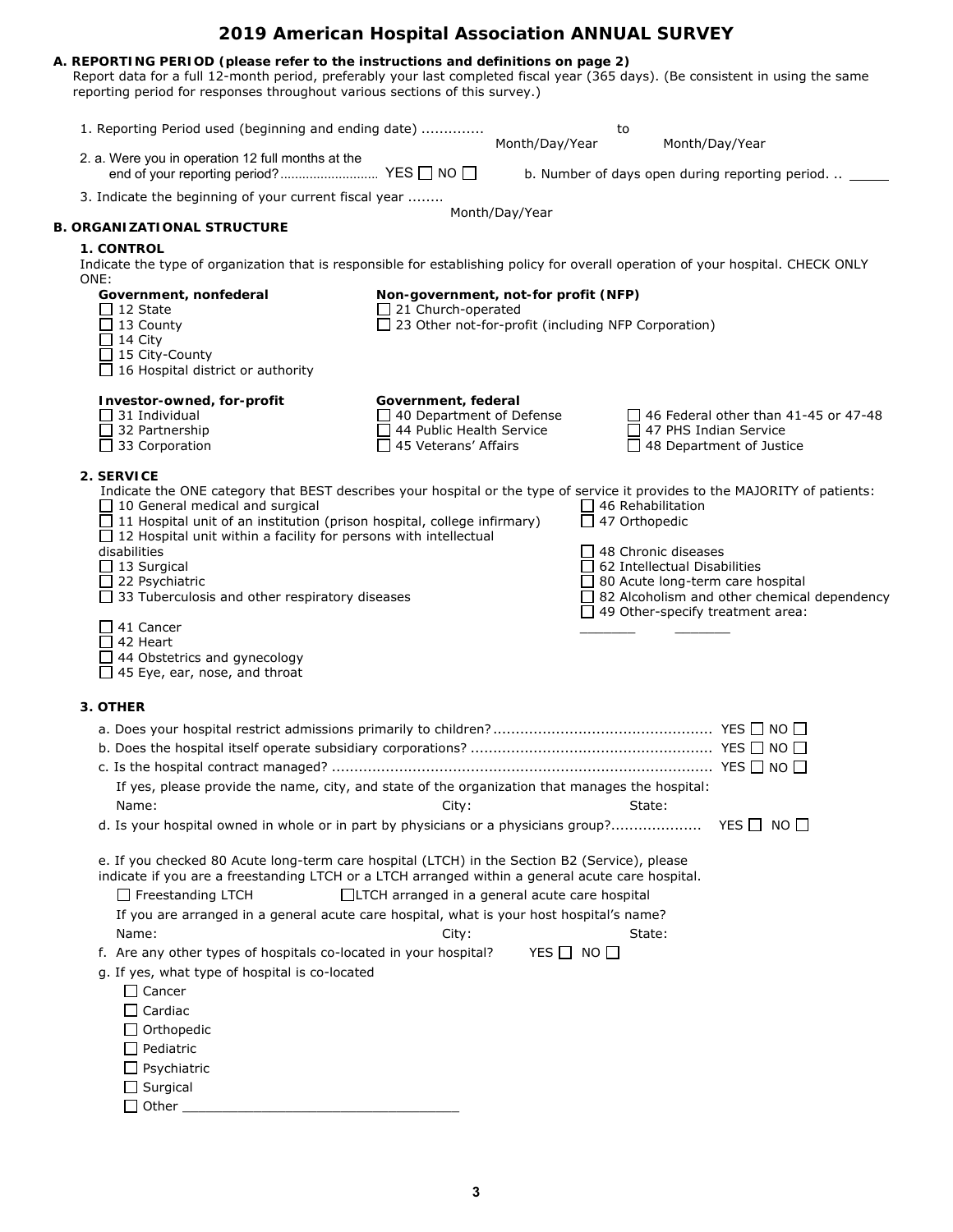#### **SECTION B ORGANIZATIONAL STRUCTURE Instructions and Definitions**

#### **1. CONTROL**

Check the box to the left of the type of organization that is responsible for establishing policy for overall operation of the hospital. **Government, nonfederal:** 

**State:** Controlled by an agency of state government.

**County:** Controlled by an agency of county government.

**City:** Controlled by an agency of municipal government.

**City-County:** Controlled jointly by agencies of municipal and county governments.

**Hospital district or authority:** Controlled by a political subdivision of a state, county, or city created solely for the purpose of establishing and maintaining medical care or health-related care institutions.

**Non-government, not-for profit:** Controlled by not-for-profit organizations, including religious organizations (Catholic hospitals, for example), community hospitals, cooperative hospitals, hospitals operated by fraternal societies, and so forth. **Investor owned, for-profit:** Controlled on a for profit basis by an individual, partnership, or a profit making corporation. **Government, federal:** Controlled by an agency or department of the federal government.

#### **2. SERVICE**

Indicate the ONE category that best describes the type of service that your hospital provides to the majority of patients. **General medical and surgical:** Provides diagnostic and therapeutic services to patients for a variety of medical conditions, both surgical and non-surgical.

**Hospital unit of an institution:** Provides diagnostic and therapeutic services to patients in an institution.

**Hospital unit within an institution for persons with intellectual disabilities:** Provides diagnostic and therapeutic services to patients in an institution for persons with intellectual disabilities.

**Surgical:** An acute care specialty hospital where 2/3 or more of its inpatient claims are for surgical/diagnosis related groups. **Psychiatric:** Provides diagnostic and therapeutic services to patients with mental or emotional disorders.

**Tuberculosis and other respiratory diseases:** Provides medical care and rehabilitative services to patients for whom the primary diagnosis is tuberculosis or other respiratory diseases.

**Cancer:** Provides medical care to patients for whom the primary diagnosis is cancer.

**Heart:** Provides diagnosis and treatment of heart disease.

**Obstetrics and gynecology:** Provides medical and surgical treatment to pregnant women and to mothers following delivery. Also provides diagnostic and therapeutic services to women with diseases or disorders of the reproductive organs.

**Eye, ear, nose, and throat:** Provides diagnosis and treatment of diseases and injuries of the eyes, ears, nose, and throat.

**Rehabilitation:** Provides a comprehensive array of restoration services for people with disabilities and all support services necessary to help them attain their maximum functional capacity.

**Orthopedic:** Provides corrective treatment of deformities, diseases, and ailments of the locomotive apparatus, especially affecting the limbs, bones, muscles, and joints.

**Chronic disease:** Provides medical and skilled nursing services to patients with long-term illnesses who are not in an acute phase, but who require an intensity of services not available in nursing homes.

**Intellectual Disabilities:** Provides health-related care on a regular basis to patients with psychiatric or developmental impairment who cannot be treated in a skilled nursing unit.

**Acute long-term care hospital:** Provides high acuity interdisciplinary services to medically complex patients that require more intensive recuperation and care than can be provided in a typical nursing facility.

**Alcoholism and other chemical dependency:** Provides diagnostic and therapeutic services to patients with alcoholism or other drug dependencies.

#### **3. OTHER**

- a. **Children admissions:** A hospital whose primary focus is the health and treatment of children and adolescents.
- b. **Subsidiary:** A company that is wholly controlled by another or one that is more than 50% owned by another organization. c. **Contract managed:** General day-to-day management of an entire organization by another organization under a formal contract. Managing organization reports directly to the board of trustees or owners of the managed organization; managed organization retains total legal responsibility and ownership of the facility's assets and liabilities.
- d. **Physician Group:** Cooperative practice of medicine by a group of physicians, each of whom as a rule specializes in some particular field.
- f. **Co-located hospitals:** Co-location refers to two or more entities, with separate CMS Certification Numbers occupying the same building, or conjoined buildings.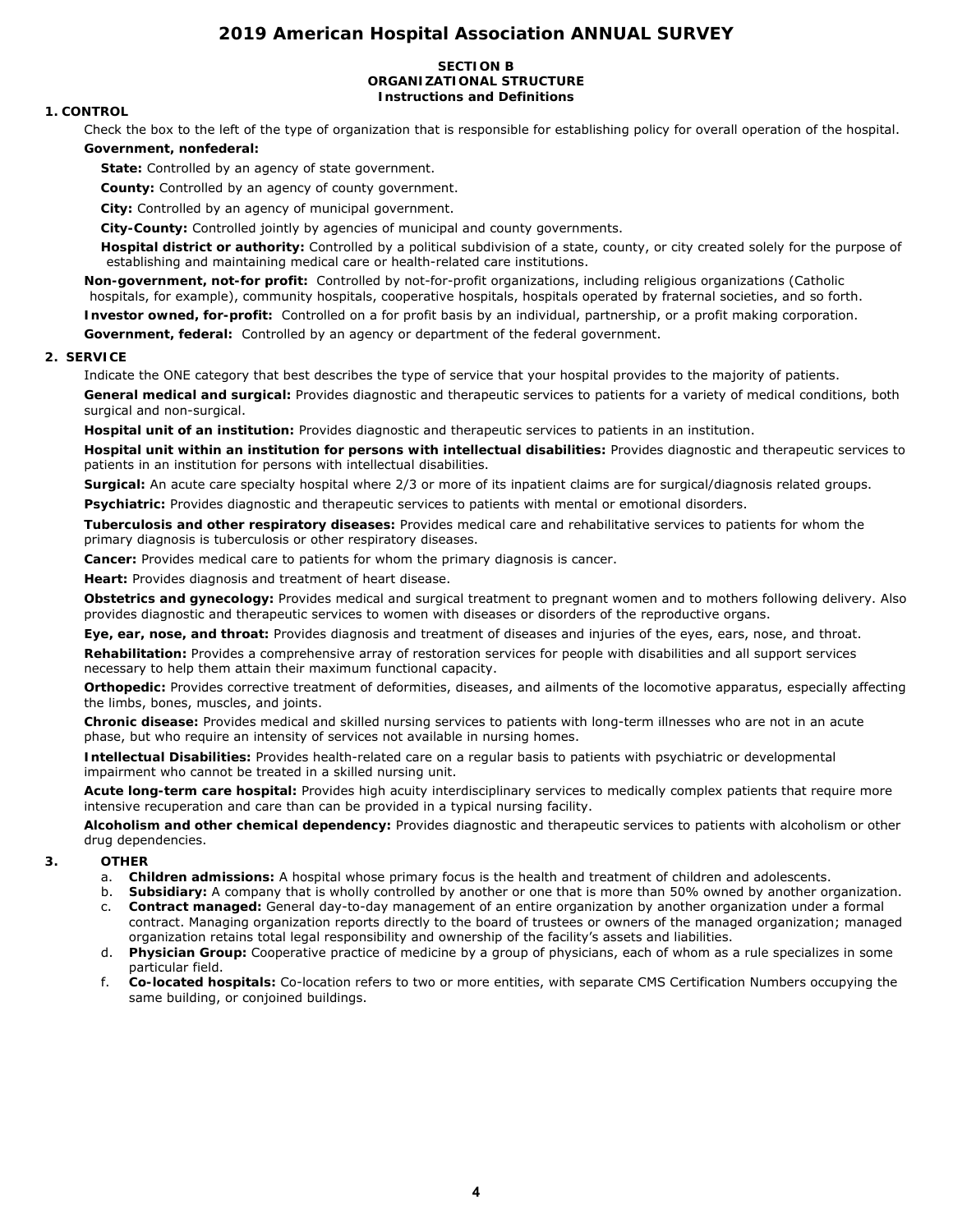#### **C. FACILITIES AND SERVICES**

For each service or facility listed below, please check all the categories that describe how each item is provided **as of the last day of the reporting period**. Check all categories that apply for an item. Leave all categories blank for a facility or service that is not provided. Column 3 refers to the networks that were identified in section B, question 3d. If you checked column (1) C1-19, please include the number of beds. **The sum of the beds reported in 1-19 should equal E(1b), beds set up and staffed on page 17.** 

| * Please report # Beds that were<br>provided within your hospital and<br>were set up and staffed for use<br>at the end of the reporting period | (1)<br>Owned or provided<br>by my hospital or<br>its subsidiary                         | (2)<br>Provided by<br>my Health<br>System (in<br>my local<br>community) | (3)<br>Provided<br>through a<br>formal<br>contractual<br>arrangement or<br>joint venture<br>with another<br>provider that is<br>not in my<br>system (in my<br>local<br>community) | (4)<br><b>Not Provided</b> |
|------------------------------------------------------------------------------------------------------------------------------------------------|-----------------------------------------------------------------------------------------|-------------------------------------------------------------------------|-----------------------------------------------------------------------------------------------------------------------------------------------------------------------------------|----------------------------|
|                                                                                                                                                | (#Beds:                                                                                 | ΙI                                                                      |                                                                                                                                                                                   |                            |
|                                                                                                                                                | #Beds:                                                                                  |                                                                         |                                                                                                                                                                                   |                            |
| 3. Obstetrics [Level of unit (1-3): (1997)                                                                                                     | (#Beds:                                                                                 |                                                                         |                                                                                                                                                                                   |                            |
|                                                                                                                                                | (#Beds:                                                                                 |                                                                         |                                                                                                                                                                                   |                            |
|                                                                                                                                                | (#Beds:                                                                                 |                                                                         |                                                                                                                                                                                   |                            |
|                                                                                                                                                | (#Beds:                                                                                 |                                                                         |                                                                                                                                                                                   |                            |
|                                                                                                                                                | (#Beds:                                                                                 |                                                                         |                                                                                                                                                                                   |                            |
|                                                                                                                                                | (#Beds:                                                                                 |                                                                         |                                                                                                                                                                                   |                            |
|                                                                                                                                                | (#Beds:                                                                                 |                                                                         |                                                                                                                                                                                   |                            |
| 10. Other special care (specify: ________________)                                                                                             | (#Beds:                                                                                 |                                                                         |                                                                                                                                                                                   |                            |
| 11. Other intensive care<br>(specify:                                                                                                          | (#Beds:<br>$\begin{array}{c} \begin{array}{c} \begin{array}{c} \end{array} \end{array}$ |                                                                         |                                                                                                                                                                                   |                            |
|                                                                                                                                                | #Beds:                                                                                  |                                                                         |                                                                                                                                                                                   |                            |
| 13. Alcoholism-chemical dependency care                                                                                                        | (#Beds:                                                                                 |                                                                         |                                                                                                                                                                                   |                            |
|                                                                                                                                                | (#Beds:                                                                                 |                                                                         |                                                                                                                                                                                   |                            |
|                                                                                                                                                | (#Beds:                                                                                 |                                                                         |                                                                                                                                                                                   |                            |
|                                                                                                                                                | (#Beds:                                                                                 |                                                                         |                                                                                                                                                                                   |                            |
|                                                                                                                                                | (#Beds:                                                                                 |                                                                         |                                                                                                                                                                                   |                            |
|                                                                                                                                                | (#Beds:                                                                                 |                                                                         |                                                                                                                                                                                   |                            |
|                                                                                                                                                | (#Beds:                                                                                 |                                                                         |                                                                                                                                                                                   |                            |
|                                                                                                                                                |                                                                                         |                                                                         |                                                                                                                                                                                   |                            |

(**Total # Beds**: )

Should Equal E.1.b.(1) on page 17.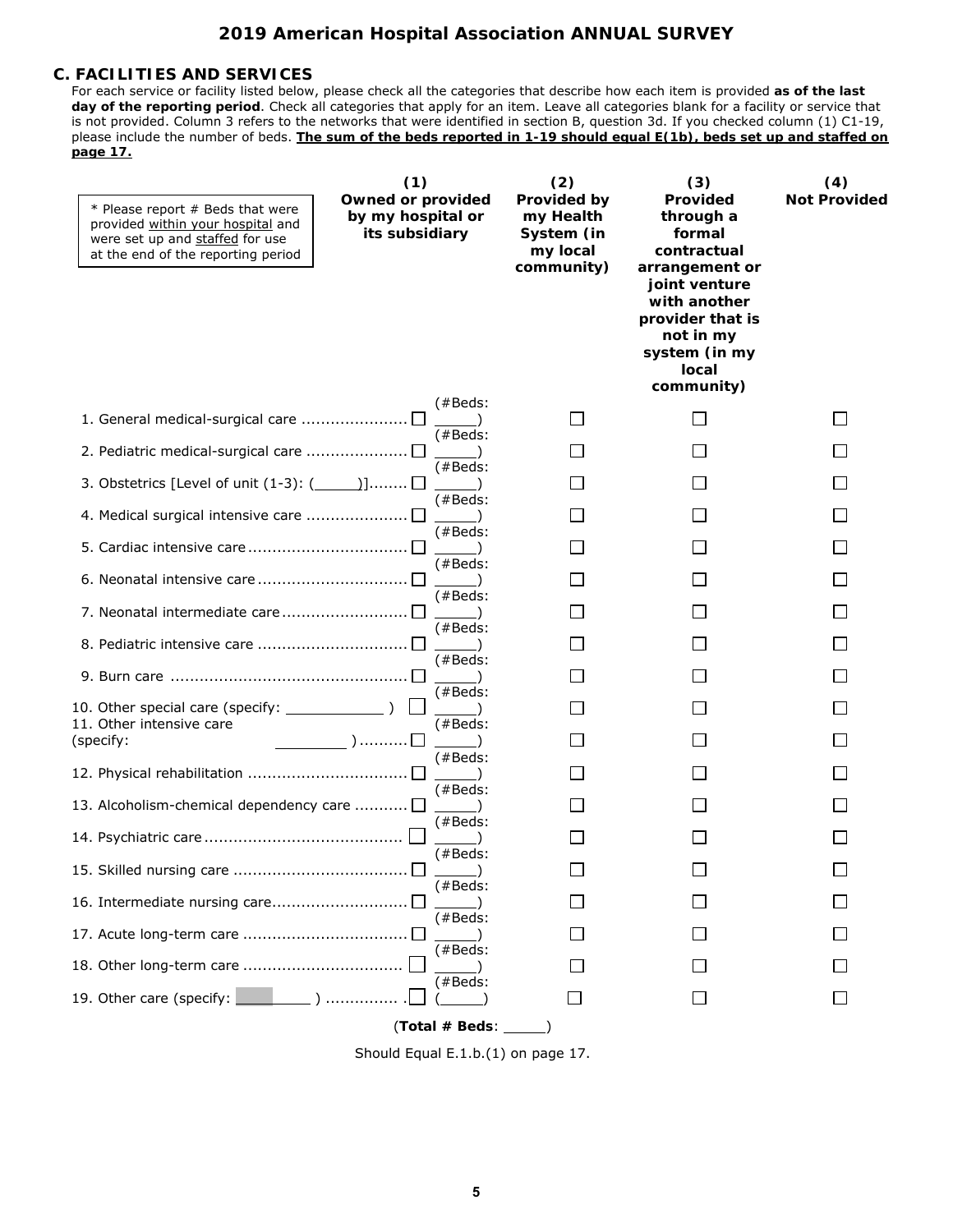### **SECTION C FACILITIES AND SERVICES Instructions and Definitions**

**Owned/provided by the hospital or its subsidiary**. All patient revenues, expenses and utilization related to the provision of the service are reflected in the hospital's statistics reported elsewhere in this survey.

**Provided by my Health System (in my local community**). Another health care provider in the same system as your hospital provides the service and patient revenue, expenses, and utilization related to the provision of the service are recorded at the point where the service was provided and would not be reflected in your hospital's statistics reported elsewhere in this survey. (A system is a corporate body that owns, leases, religiously sponsors and/or manages health provider.)

**Provided through a Partnership or joint venture with another provider that is not in my system.** All patient revenues and utilization related to the provision of the service are recorded at the site where the service was provided and would not be reflected in your hospital statistics reported elsewhere in this survey. (A joint venture is a contractual arrangement between two or more parties forming an unincorporated business. The participants in the arrangement remain independent and separate outside of the ventures purpose.)

- 1. **General medical-surgical care:** Provides acute care to patients in medical and surgical units on the basis of physicians' orders and approved nursing care plans.
- 2. **Pediatric medical-surgical care:** Provides acute care to pediatric patients on the basis of physicians' orders and approved nursing care plans.
- 3. **Obstetrics:** Levels should be designated: (1) unit provides services for uncomplicated maternity and newborn cases; (2) unit provides services for uncomplicated cases, the majority of complicated problems, and special neonatal services; and (3) unit provides services for all serious illnesses and abnormalities and is supervised by a full-time maternal/fetal specialist.
- 4. **Medical surgical intensive care:** Provides patient care of a more intensive nature than the usual medical and surgical care, on the basis of physicians' orders and approved nursing care plans. These units are staffed with specially trained nursing personnel and contain monitoring and specialized support equipment for patients who, because of shock, trauma, or other life-threatening conditions, require intensified, comprehensive observation and care. Includes mixed intensive care units.
- 5. **Cardiac intensive care:** Provides patient care of a more specialized nature than the usual medical and surgical care, on the basis of physicians' orders and approved nursing care plans. The unit is staffed with specially trained nursing personnel and contains monitoring and specialized support or treatment equipment for patients who, because of heart seizure, open-heart surgery, or other life-threatening conditions, require intensified, comprehensive observation and care. May include myocardial infarction, pulmonary care, and heart transplant units.
- 6. **Neonatal intensive care:** A unit that must be separate from the newborn nursery providing intensive care to all sick infants including those with the very lowest birth weights (less than 1500 grams). NICU has potential for providing mechanical ventilation, neonatal surgery, and special care for the sickest infants born in the hospital or transferred from another institution. A full-time neonatologist serves as director of the NICU.
- 7. **Neonatal intermediate care:** A unit that must be separate from the normal newborn nursery and that provides intermediate and/or recovery care and some specialized services, including immediate resuscitation, intravenous therapy, and capacity for prolonged oxygen therapy and monitoring.
- 8. **Pediatric intensive care:** Provides care to pediatric patients that are of a more intensive nature than that usually provided to pediatric patients. The unit is staffed with specially trained personnel and contains monitoring and specialized support equipment for treatment of patients who, because of shock, trauma, or other life-threatening conditions, require intensified, comprehensive observation and care.
- 9. **Burn care:** Provides care to severely burned patients. Severely burned patients are those with any of the following: (1) seconddegree burns of more than 25% total body surface area for adults or 20% total body surface area for children: (2) third-degree burns of more than 10% total body surface area; (3) any severe burns of the hands, face, eyes, ears, or feet; or (4) all inhalation injuries, electrical burns, complicated burn injuries involving fractures and other major traumas, and all other poor risk factors.
- 10. **Other special care:** Provides care to patients requiring care more intensive than that provided in the acute area, yet not sufficiently intensive to require admission to an intensive care unit. Patients admitted to this area are usually transferred here from an intensive care unit once their condition has improved. These units are sometimes referred to as definitive observation, stepdown, or progressive care units.
- 11. **Other intensive care:** A specially staffed, specialty equipped, separate section of a hospital dedicated to the observation, care, and treatment of patients with life threatening illnesses, injuries, or complications from which recovery is possible. It provides special expertise and facilities for the support of vital function and utilizes the skill of medical nursing and other staff experienced in the management of these problems.
- 12. **Physical rehabilitation:** Provides care encompassing a comprehensive array of restoration services for people with disabilities and all support services necessary to help patients attain their maximum functional capacity.
- 13. **Alcoholism-drug abuse or dependency care:** Provides diagnosis and therapeutic services to patients with alcoholism or other drug dependencies. Includes care for inpatient/residential treatment for patients whose course of treatment involves more intensive care than provided in an outpatient setting or where patient requires supervised withdrawal.
- 14. **Psychiatric care:** Provides acute or long-term care to patients with mental or emotional disorders, including patients admitted for diagnosis and those admitted for treatment of psychiatric problems, on the basis of physicians' orders and approved nursing care plans. Long-term care may include intensive supervision persons with chronic/severe mental illness.
- 15. **Skilled nursing care:** Provides non-acute medical and skilled nursing care services, therapy, and social services under the supervision of a licensed registered nurse on a 24-hour basis.
- 16. **Intermediate nursing care:** Provides health-related services (skilled nursing care and social services) to residents with a variety of physical conditions or functional disabilities. These residents do not require the care provided by a hospital or skilled nursing facility, but do need supervision and support services.
- 17. **Acute long-term care:** Provides specialized acute hospital care to medically complex patients who are critically ill, have multisystem complications and/or failure, and require hospitalization averaging 25 days, in a facility offering specialized treatment programs and therapeutic intervention on a 24 hour/7 day a week basis.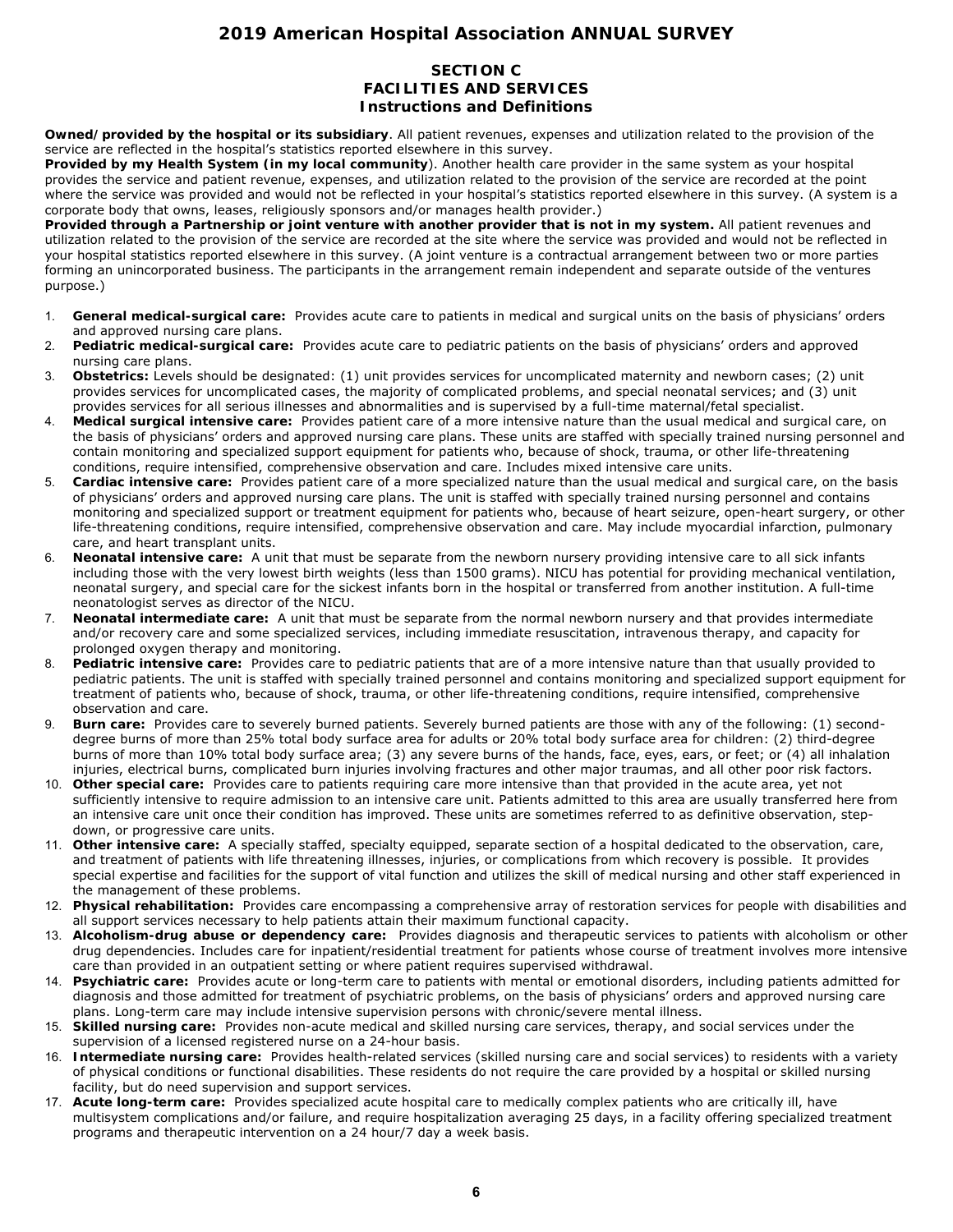| <b>C. FACILITIES AND SERVICES</b><br>(continued)                                                                   | (1)<br>Owned or<br>provided<br>by my<br>hospital or<br>its<br>subsidiary | (2)<br>Provided by<br>my Health<br>System (in<br>my local<br>community) | (3)<br>Provided through a<br>formal contractual<br>arrangement or<br>joint venture with<br>another provider<br>that is not in my<br>system (in my local<br>community) | (4)<br><b>Not Provided</b> |
|--------------------------------------------------------------------------------------------------------------------|--------------------------------------------------------------------------|-------------------------------------------------------------------------|-----------------------------------------------------------------------------------------------------------------------------------------------------------------------|----------------------------|
|                                                                                                                    | $\mathsf{L}$                                                             |                                                                         |                                                                                                                                                                       | ⊔                          |
| 21. Airborne infection isolation room (# rooms ______)                                                             | $\Box$                                                                   |                                                                         |                                                                                                                                                                       | $\Box$                     |
| 22. Alcoholism-chemical dependency care services                                                                   | П                                                                        |                                                                         |                                                                                                                                                                       | $\Box$                     |
| a. Alcoholism-chemical dependency pediatric services                                                               | $\mathsf{L}$                                                             |                                                                         |                                                                                                                                                                       | $\mathbf{L}$               |
| b. Alcoholism-chemical dependency outpatient services<br>c. Alcoholism-chemical dependency partial hospitalization | П<br>$\Box$                                                              |                                                                         |                                                                                                                                                                       | $\Box$<br>□                |
|                                                                                                                    | $\Box$                                                                   |                                                                         |                                                                                                                                                                       | $\Box$                     |
|                                                                                                                    | □                                                                        |                                                                         |                                                                                                                                                                       | □                          |
|                                                                                                                    | П                                                                        |                                                                         |                                                                                                                                                                       | □                          |
|                                                                                                                    | $\Box$                                                                   |                                                                         |                                                                                                                                                                       | □                          |
|                                                                                                                    | $\Box$                                                                   |                                                                         |                                                                                                                                                                       | □                          |
|                                                                                                                    | $\Box$                                                                   |                                                                         |                                                                                                                                                                       | $\Box$                     |
|                                                                                                                    | $\Box$                                                                   |                                                                         |                                                                                                                                                                       | $\Box$                     |
| 30. Birthing room/LDR room/LDRP room                                                                               | $\Box$                                                                   |                                                                         |                                                                                                                                                                       | $\Box$                     |
|                                                                                                                    | $\Box$                                                                   |                                                                         |                                                                                                                                                                       | $\Box$                     |
|                                                                                                                    | П                                                                        |                                                                         |                                                                                                                                                                       | $\Box$                     |
| 33. Cardiology and cardiac surgery services                                                                        |                                                                          |                                                                         |                                                                                                                                                                       |                            |
|                                                                                                                    | $\Box$                                                                   |                                                                         |                                                                                                                                                                       | ⊔                          |
|                                                                                                                    | П                                                                        |                                                                         |                                                                                                                                                                       | $\Box$                     |
|                                                                                                                    | $\Box$                                                                   |                                                                         |                                                                                                                                                                       | □                          |
|                                                                                                                    | □                                                                        |                                                                         |                                                                                                                                                                       | $\Box$                     |
| e. Adult interventional cardiac catheterization                                                                    | $\Box$                                                                   |                                                                         |                                                                                                                                                                       | $\Box$                     |
| f. Pediatric interventional cardiac catheterization                                                                | $\Box$                                                                   |                                                                         |                                                                                                                                                                       | $\Box$                     |
|                                                                                                                    | $\Box$                                                                   |                                                                         |                                                                                                                                                                       | $\Box$                     |
|                                                                                                                    | $\Box$                                                                   |                                                                         |                                                                                                                                                                       | $\Box$                     |
|                                                                                                                    | $\Box$                                                                   |                                                                         | П                                                                                                                                                                     | $\Box$                     |
|                                                                                                                    | ΙI                                                                       |                                                                         |                                                                                                                                                                       |                            |
|                                                                                                                    |                                                                          |                                                                         |                                                                                                                                                                       |                            |
|                                                                                                                    | П                                                                        |                                                                         |                                                                                                                                                                       |                            |
|                                                                                                                    | П                                                                        |                                                                         |                                                                                                                                                                       | $\mathcal{L}$              |
|                                                                                                                    | $\Box$                                                                   |                                                                         |                                                                                                                                                                       | $\Box$                     |
|                                                                                                                    | □                                                                        |                                                                         |                                                                                                                                                                       | ⊔                          |
|                                                                                                                    | $\Box$                                                                   |                                                                         |                                                                                                                                                                       | $\sqcup$                   |
|                                                                                                                    | $\Box$                                                                   |                                                                         |                                                                                                                                                                       | $\Box$                     |
| 40. Complementary and alternative medicine services                                                                | П                                                                        |                                                                         |                                                                                                                                                                       | $\Box$                     |
| 41. Computer assisted orthopedic surgery (CAOS)                                                                    | □                                                                        |                                                                         |                                                                                                                                                                       | П                          |
|                                                                                                                    | $\mathsf{L}$                                                             |                                                                         |                                                                                                                                                                       | $\sqcup$                   |
|                                                                                                                    | П                                                                        |                                                                         |                                                                                                                                                                       | $\Box$                     |
|                                                                                                                    | $\Box$                                                                   |                                                                         |                                                                                                                                                                       | $\Box$                     |
| 45. Emergency services                                                                                             |                                                                          |                                                                         |                                                                                                                                                                       |                            |
| a. On-campus emergency department                                                                                  | $\mathsf{L}$                                                             |                                                                         |                                                                                                                                                                       |                            |
|                                                                                                                    | ΙI                                                                       |                                                                         |                                                                                                                                                                       |                            |
| e. Trauma center (certified) [Hospital level of unit (1-                                                           | П                                                                        |                                                                         |                                                                                                                                                                       |                            |
| 3)                                                                                                                 | $\mathsf{L}$                                                             |                                                                         |                                                                                                                                                                       | $\mathsf{L}$               |
|                                                                                                                    |                                                                          |                                                                         |                                                                                                                                                                       |                            |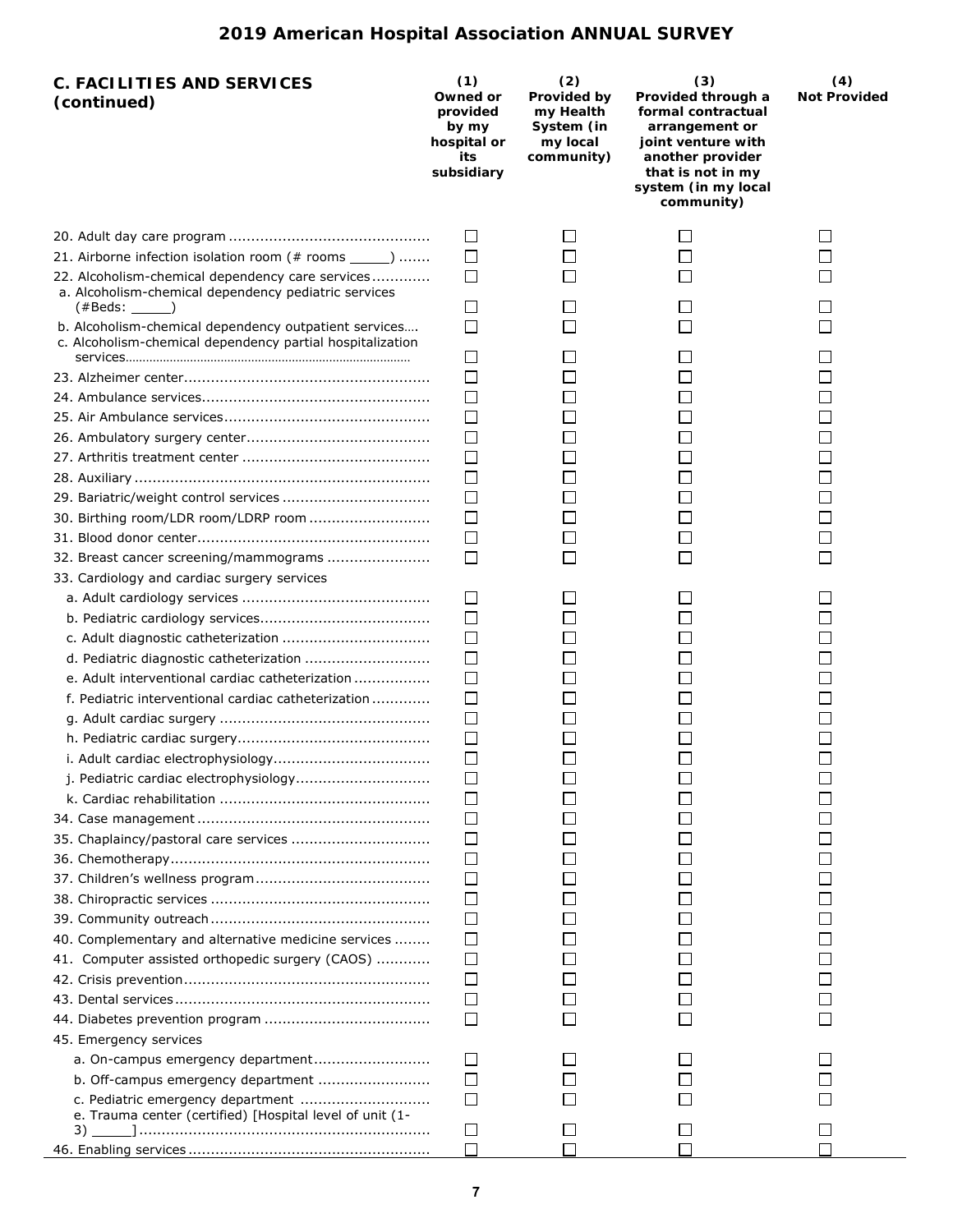# **2019 American Hospital Association ANNUAL SURVEY C. FACILITIES AND SERVICES (definitions continued)**

- 18. **Other long-term care:** Provision of long-term care other than skilled nursing care or intermediate care for those who do not require daily medical or nursing services, but may require some assistance in the activities of daily living. This can include residential care, elderly care, or care facilities for those with developmental disabilities.
- 19. **Other care:** (specify) Any type of care other than those listed above.
- **The sum of the beds reported in this Section, C1-19 should equal what you have reported in Section D.1.b.(1) for beds set up and staffed.**
- 20. **Adult day care program:** Program providing supervision, medical and psychological care, and social activities for older adults who live at home or in another family setting, but cannot be alone or prefer to be with others during the day. May include intake assessment, health monitoring, occupational therapy, personal care, noon meal, and transportation services.
- 21. **Airborne infection isolation room:** A single-occupancy room for patient care where environmental factors are controlled in an effort to minimize the transmission of those infectious agents, usually spread person to person by droplet nuclei associated with coughing and inhalation. Such rooms typically have specific ventilation requirements for controlled ventilation, air pressure and filtration.
- 22**. Alcoholism-chemical dependency care services.** 
	- a. **Alcoholism-chemical dependency pediatric care services.** Provides diagnosis and therapeutic services to pediatric patients with alcoholism or other drug dependencies. Includes care for inpatient/residential treatment for patients whose course of treatment involves more intensive care than provided in an outpatient setting or where patient requires supervised withdrawal. Please report staffed beds. The beds reported here should also be reported under 13, alcoholism-chemical dependency care. This line item should be a breakout of the pediatric beds only.
	- b. **Alcoholism-chemical dependency outpatient services.** Organized hospital services that provide medical care and/or rehabilitative treatment services to outpatients for whom the primary diagnosis is alcoholism or other chemical dependency.
	- c**. Alcoholism-chemical dependency partial hospitalization services.** Organized hospital services providing intensive
- day/evening outpatient services of three hour or more duration, distinguished from other outpatient visits of one hour. 23. **Alzheimer center:** Facility that offers care to persons with Alzheimer's disease and their families through an integrated program of clinical services, research and education.
- 24. **Ambulance services:** Provision of ambulance services to the ill and injured who require medical attention on a scheduled or unscheduled basis.
- 25. **Ambulatory Surgery Center:** Facility that provides care to patients requiring surgery that are admitted and discharged on the same day. Ambulatory surgery centers are distinct from same day surgical units within the hospital outpatient departments for purposes of Medicare payment.
- 26. **Arthritis treatment center:** Specifically equipped and staffed center for the diagnosis and treatment of arthritis and other joint disorders.
- 27. **Assisted living:** A special combination of housing, supportive services, personalized assistance and health care designed to respond to the individual needs of those who need help in activities of daily living and instrumental activities of daily living. Supportive services are available, 24 hours a day, to meet scheduled and unscheduled needs, in a way that promotes maximum independence and dignity for each resident and encourages the involvement of a resident's family, neighbor and friends.
- 28. **Auxiliary:** A volunteer community organization formed to assist the hospital in carrying out its purpose and to serve as a link between the institution and the community.
- 29. **Bariatrics/weight control services:** Bariatrics is the medical practice of weight reduction.
- 30. **Birthing room/LDR room/LDRP room:** A single-room type of maternity care with a more homelike setting for families than the traditional three-room unit (labor/delivery/recovery) with a separate postpartum area. A birthing room combines labor and delivery in one room. An LDR room accommodates three stages in the birthing process--labor, delivery, and recovery. An LDRP room accommodates all four stages of the birth process--labor, delivery, recovery, and postpartum.
- 31. **Blood donor center:** A facility that performs, or is responsible for the collection, processing, testing or distribution of blood and components.
- 32. **Breast cancer screening/mammograms:** Mammography screening The use of breast x-ray to detect unsuspected breast cancer in asymptomatic women. Diagnostic mammography - The x-ray imaging of breast tissue in symptomatic women who are considered to have a substantial likelihood of having breast cancer already.
- 33. **Cardiology and cardiac surgery services:** Services which include the diagnosis and treatment of diseases and disorders involving the heart and circulatory system.
	- a-b. **Cardiology services**: **Adult Cardiology Services:** An organized clinical service offering diagnostic and interventional procedures to manage the full range of adult heart conditions. **Pediatric Cardiology Services**. An organized clinical service offering diagnostic and interventional procedures to manage the full range of pediatric heart conditions.
	- c-d. **Diagnostic catheterization:** (also called coronary angiography or coronary arteriography) is used to assist in diagnosing complex heart conditions. Cardiac angiography involves the insertion of a tiny catheter into the artery in the groin then carefully threading the catheter up into the aorta where the coronary arteries originate. Once the catheter is in place, a dye is injected which allows the cardiologist to see the size, shape, and distribution of the coronary arteries. These images are used to diagnose heart disease and to determine, among other things, whether or not surgery is indicated.
	- e-f. **Interventional cardiac catheterization:** Nonsurgical procedure that utilizes the same basic principles as diagnostic catheterization and then uses advanced techniques to improve the heart's function. It can be a less-invasive alternative to heart surgery.
	- g-h. **Cardiac surgery:** Includes minimally invasive procedures that include surgery done with only a small incision or no incision at all, such as through a laparoscope or an endoscope and more invasive major surgical procedures that include open chest and open heart surgery.
	- i-j. **Cardiac electrophysiology:** Evaluation and management of patients with complex rhythm or conduction abnormalities, including diagnostic testing, treatment of arrhythmias by catheter ablation or drug therapy, and pacemaker/defibrillator implantation and follow-up.
	- k. **Cardiac rehabilitation:** A medically supervised program to help heart patients recover quickly and improve their overall physical and mental functioning. The goal is to reduce risk of another cardiac event or to keep an already present heart condition from getting worse. Cardiac rehabilitation programs include: counseling to patients, an exercise program, helping patients modify risk factors such as smoking and high blood pressure, providing vocational guidance to enable the patient to return to work, supplying information on physical limitations and lending emotional support.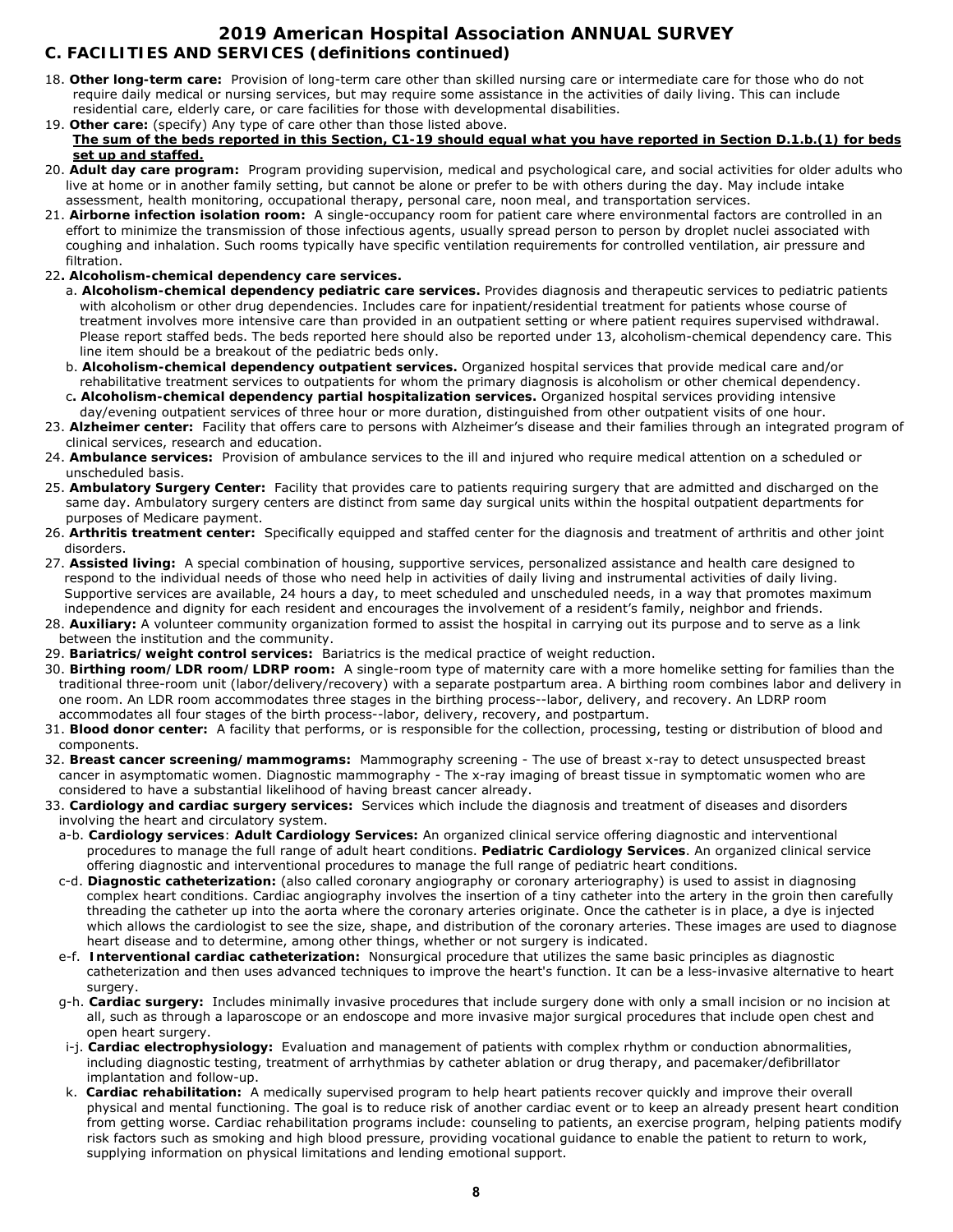| <b>C. FACILITIES AND SERVICES</b><br>(continued)                                                        | (1)<br>Owned or<br>provided<br>by my<br>hospital<br>or its<br>subsidiary                               | (2)<br>Provided by<br>my Health<br>System (in<br>my local<br>community) | (3)<br><b>Provided through</b><br>a formal<br>contractual<br>arrangement or<br>joint venture<br>with another<br>provider that is<br>not in my system<br>(in my local<br>community) | (4)<br><b>Not</b><br>Provided |
|---------------------------------------------------------------------------------------------------------|--------------------------------------------------------------------------------------------------------|-------------------------------------------------------------------------|------------------------------------------------------------------------------------------------------------------------------------------------------------------------------------|-------------------------------|
| 47. Endoscopic services                                                                                 | ⊔<br>$\Box$<br>$\Box$                                                                                  | ப<br>U<br>$\mathsf{L}$                                                  | ⊔<br>П<br>П                                                                                                                                                                        | ப<br>$\mathsf{L}$<br>ΙI       |
| e. Endoscopic retrograde cholangiopancreatography<br>48. Enrollment (insurance) assistance services     | ⊔<br>$\Box$                                                                                            | $\mathsf{L}$                                                            | П<br>H                                                                                                                                                                             | $\mathsf{L}$                  |
| 50. Extracorporeal shock wave lithotripter (ESWL)<br>64. Hospital-based outpatient care center services | ΙI<br>П<br>$\Box$<br>$\Box$<br>$\Box$<br>$\Box$<br>П<br>$\Box$<br>□<br>$\Box$<br>$\Box$<br>⊔<br>$\Box$ |                                                                         | $\Box$<br>$\Box$<br>$\Box$<br>$\Box$<br>$\Box$<br>$\Box$<br>$\Box$<br>$\Box$<br>$\Box$<br>$\Box$<br>$\Box$                                                                         |                               |
| 65. Housing services<br>80. Patient controlled analgesia (PCA)                                          | $\perp$<br>$\Box$<br>$\Box$<br>$\Box$<br>$\Box$<br>ΙI<br>П                                             |                                                                         |                                                                                                                                                                                    |                               |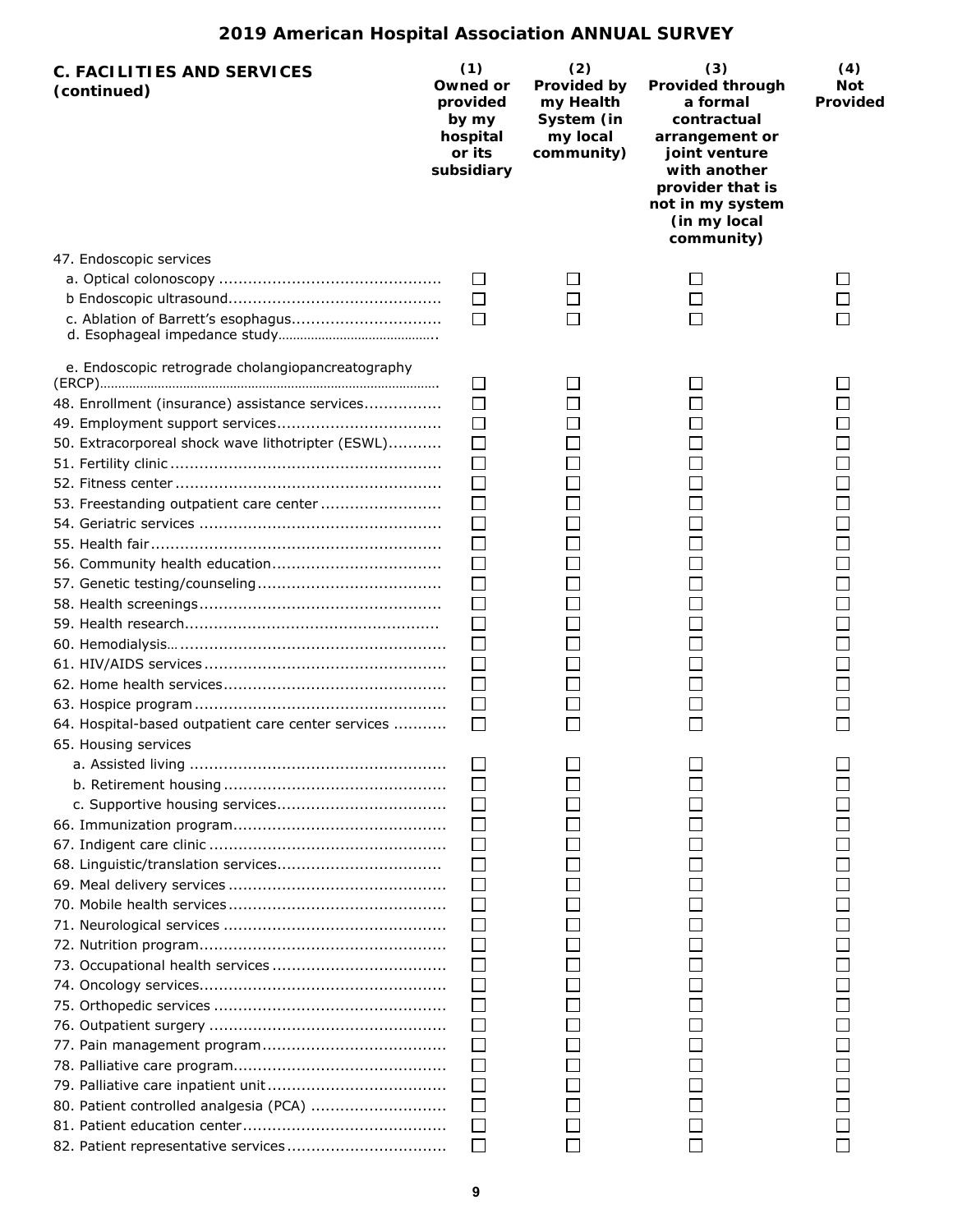# **C. FACILITIES AND SERVICES (definitions continued)**

- 34. **Case management:** A system of assessment, treatment planning, referral and follow-up that ensures the provision of comprehensive and continuous services and the coordination of payment and reimbursement for care.
- 35. **Chaplaincy/pastoral care services:** A service ministering religious activities and providing pastoral counseling to patients, their families, and staff of a health care organization.
- 36. **Chemotherapy:** An organized program for the treatment of cancer by the use of drugs or chemicals.
- 37. **Children's wellness program:** A program that encourages improved health status and a healthful lifestyle of children through health education, exercise, nutrition and health promotion.
- 38. **Chiropractic services:** An organized clinical service including spinal manipulation or adjustment and related diagnostic and therapeutic services.
- 39. **Community outreach:** A program that systematically interacts with the community to identify those in need of services, alerting persons and their families to the availability of services, locating needed services, and enabling persons to enter the service delivery system.
- 40. **Complementary and alternative medicine services:** Organized hospital services or formal arrangements to providers that provide care or treatment not based solely on traditional western allopathic medical teachings as instructed in most U.S. medical schools. Includes any of the following: acupuncture, chiropractic, homeopathy, osteopathy, diet and lifestyle changes, herbal medicine, massage therapy, etc.
- 41. **Computer assisted orthopedic surgery (CAOS):** Orthopedic surgery using computer technology, enabling three-dimensional graphic models to visualize a patient's anatomy.
- 42. **Crisis prevention:** Services provided in order to promote physical and mental well-being and the early identification of disease and ill health prior to the onset and recognition of symptoms so as to permit early treatment.
- 43. **Dental services:** An organized dental service or dentists on staff, not necessarily involving special facilities, providing dental or oral services to inpatients or outpatients.
- 44. **Diabetes prevention program:** Program to prevent or delay the onset of type 2 diabetes by offering evidence-based lifestyle changes based on research studies, which showed modest behavior changes helped individuals with prediabetes reduce their risk of developing type 2 diabetes.
- 45. **Emergency services**. Health services that are provided after the onset of a medical condition that manifests itself by symptoms of sufficient severity, including severe pain, that the absence of immediate medical attention could reasonably be expected by a prudent layperson, who possesses an average knowledge of health and medicine, to result in placing the patient's health in serious jeopardy.
	- a. **On-campus emergency department.** Hospital facilities for the provision of unscheduled outpatient services to patients whose conditions require immediate care.
	- b. **Off-campus emergency department.** A facility owned and operated by the hospital but physically separate from the hospital for the provision of unscheduled outpatient services to patients whose conditions require immediate care. A freestanding ED is not physically connected to a hospital but has all the necessary emergency staffing and equipment on site.
	- c. **Pediatric emergency department**. A recognized hospital emergency department capable of identifying those pediatric patients who are critically ill or injured, stabilizing pediatric patients, including the management of airway, breathing and circulation and providing an appropriate transfer to a definitive care facility.
	- d. **Trauma center (certified).** A facility to provide emergency and specialized intensive care to critically ill and injured patients. Level 1: A regional resource trauma center, which is capable of providing total care for every aspect of injury and plays a leadership role in trauma research and education.

Level 2: A community trauma center, which is capable of providing trauma care to all but the most severely injured patients who require highly specialized care.

Level 3: A rural trauma hospital, which is capable of providing care to a large number of injury victims and can resuscitate and stabilize more severely injured patients so that they can be transported to level 1 or 2 facilities.

46. **Enabling services:** A program that is designed to help the patient access health care services by offering any of the following: transportation services and/or referrals to local social services agencies.

- 47. **Endoscopic services:** 
	- a. **Optical colonoscopy:** An examination of the interior of the colon using a long, flexible, lighted tube with a small built-in camera.
	- b. **Endoscopic ultrasound:** Specially designed endoscope that incorporates an ultrasound transducer used to obtain detailed images of organs in the chest and abdomen. The endoscope can be passed through the mouth or the anus. When combined with needle biopsy the procedure can assist in diagnosis of disease and staging of cancer.
	- c. **Ablation of Barrett's esophagus:** Premalignant condition that can lead to adenocarcinoma of the esophagus. The nonsurgical ablation of premalignant tissue in Barrett's esophagus by the application of thermal energy or light through an endoscope passed from the mouth into the esophagus.
	- d. **Esophageal impedance study:** A test in which a catheter is placed through the nose into the esophagus to measure whether gas or liquids are passing from the stomach into the esophagus and causing symptoms.
	- e. **Endoscopic retrograde cholangiopancreatography (ERCP):** A procedure in which a catheter is introduced through an endoscope into the bile ducts and pancreatic ducts. Injection of contrast material permits detailed x-ray of these structures. The procedure is used diagnostically as well as therapeutically to relieve obstruction or remove stones.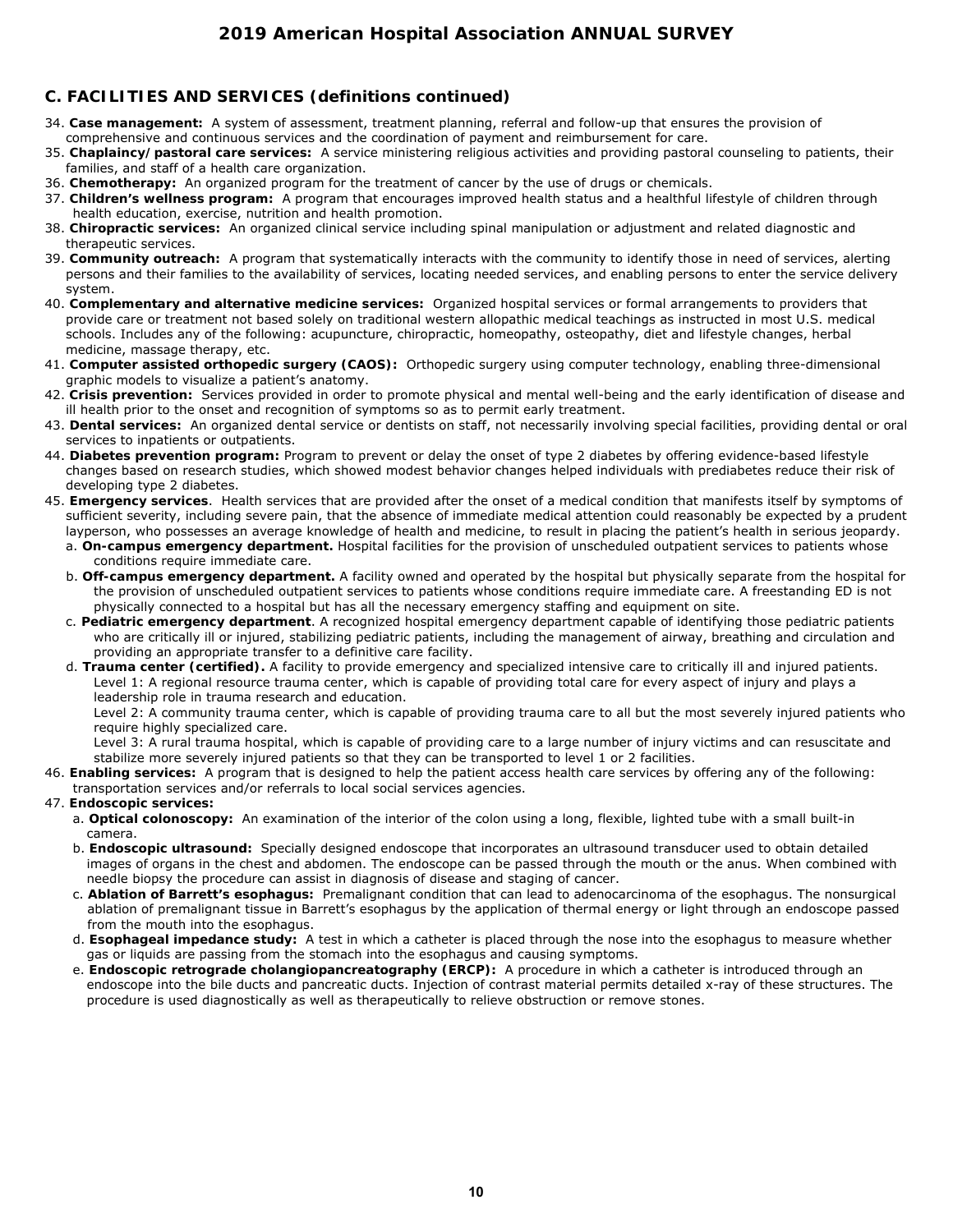| <b>C. FACILITIES AND SERVICES</b><br>(continued)                                                                                                                                                                                                                                                                                                                                                                                                                                                                                            | (1)<br>Owned or<br>provided by<br>my hospital<br>or its<br>subsidiary                 | (2)<br>Provided by<br>my Health<br>System (in<br>my local<br>community) | (3)<br><b>Provided through</b><br>a formal<br>contractual<br>arrangement or<br>joint venture<br>with another<br>provider that is<br>not in my system<br>(in my local<br>community) | (4)<br>Not<br>Provided             |
|---------------------------------------------------------------------------------------------------------------------------------------------------------------------------------------------------------------------------------------------------------------------------------------------------------------------------------------------------------------------------------------------------------------------------------------------------------------------------------------------------------------------------------------------|---------------------------------------------------------------------------------------|-------------------------------------------------------------------------|------------------------------------------------------------------------------------------------------------------------------------------------------------------------------------|------------------------------------|
| 83. Physical rehabilitation services<br>c. Physical rehabilitation outpatient services<br>f. Simulated rehabilitation environment                                                                                                                                                                                                                                                                                                                                                                                                           | $\mathbf{I}$                                                                          |                                                                         |                                                                                                                                                                                    | $\Box$                             |
| 85. Psychiatric services:<br>a. Psychiatric consultation-liaison services<br>b. Psychiatric pediatric care (#Beds _____)<br>c. Psychiatric geriatric care(#Beds _____)<br>e. Psychiatric emergency services<br>g. Psychiatric intensive outpatient services<br>h. Psychiatric partial hospitalization services-adult<br>I i. Psychiatric partial hospitalization services-pediatric<br>j. Psychiatric residential treatment-adult<br>k. Psychiatric residential treatment-pediatric                                                         | $\Box$<br>$\Box$<br>П<br>$\Box$<br>$\Box$<br>$\Box$<br>П                              | $\Box$<br>$\Box$<br>$\Box$<br>П                                         | $\Box$<br>$\Box$<br>$\Box$<br>□<br>П                                                                                                                                               | 0000<br>$\Box$<br>$\Box$<br>$\Box$ |
| 86. Radiology, diagnostic:<br>c. Electron beam computed tomography (EBCT)<br>d. Full-field digital mammography (FFDM)<br>e. Magnetic resonance imaging (MRI)<br>f. Intraoperative magnetic resonance imaging<br>g. Magnetoencephalography (MEG)<br>h. Multi-slice spiral computed tomography (<64+ slice<br>i. Multi-slice spiral computed tomography (64+ slice<br>j. Positron emission tomography (PET)<br>k. Positron emission tomography/CT (PET/CT)<br>I. Single photon emission computerized tomography<br>87. Radiology, therapeutic | ப<br>$\perp$<br>ப<br>□<br>ப<br>ப<br>$\mathsf{L}$<br>$\perp$<br>$\mathsf{L}$<br>$\Box$ | □                                                                       | $\overline{\phantom{a}}$<br>$\overline{\phantom{a}}$<br>ப                                                                                                                          | $\Box$<br>$\Box$                   |
| a. Image-guided radiation therapy (IGRT)<br>b. Intensity-modulated radiation therapy (IMRT)<br>d. Shaped beam radiation system                                                                                                                                                                                                                                                                                                                                                                                                              | $\mathsf{L}$<br>$\Box$<br>$\Box$<br>П                                                 |                                                                         |                                                                                                                                                                                    |                                    |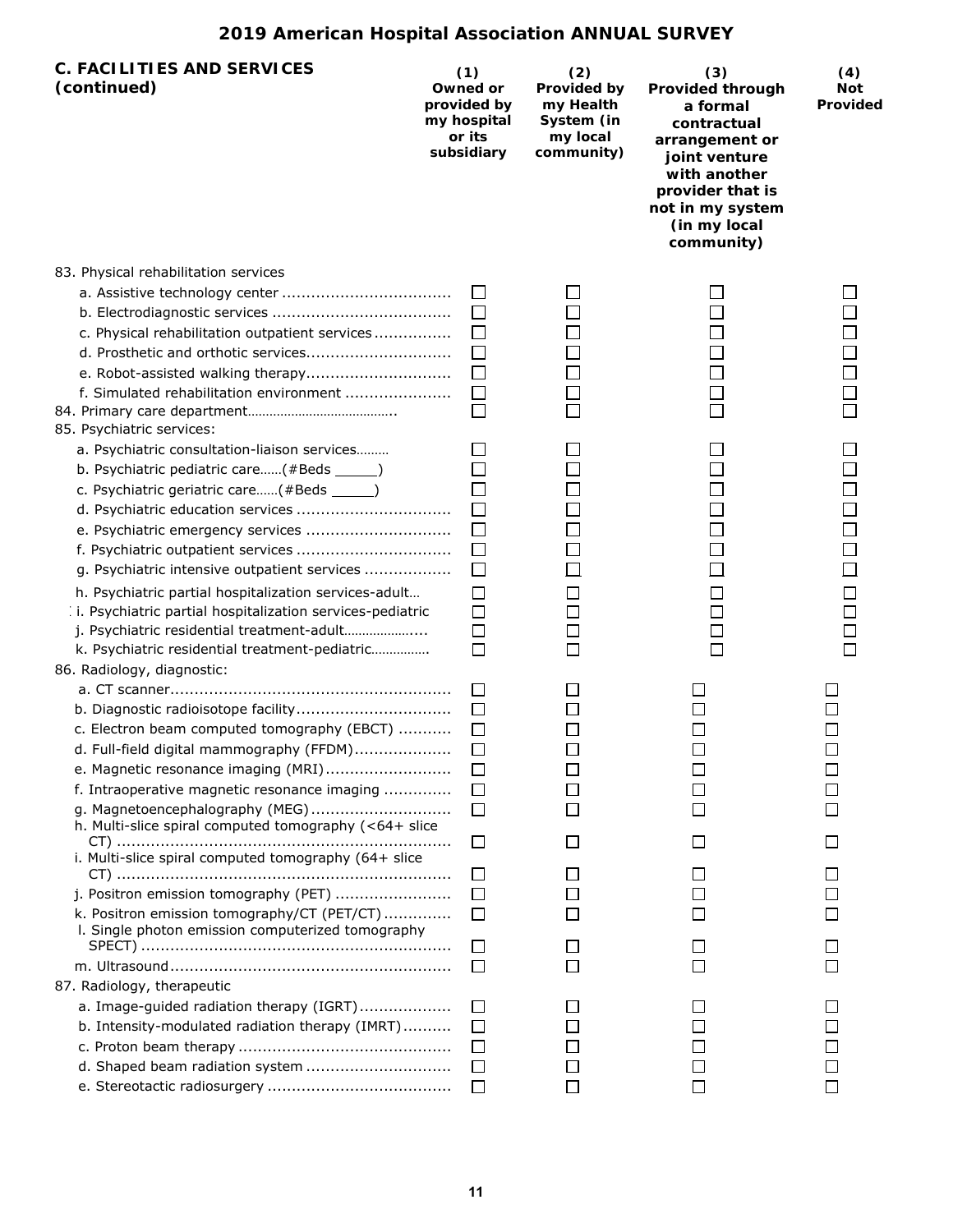# **C. FACILITIES AND SERVICES (definitions continued)**

- 48. **Enrollment (insurance) assistance services:** A program that provides enrollment assistance for patients who are potentially eligible for public health insurance programs such as Medicaid, State Children's Health Insurance, or local/state indigent care programs. The specific services offered could include explanation of benefits, assist applicants in completing the application and locating all relevant documents, conduct eligibility interviews, and/or forward applications and documentation to state/local social service or health agency.
- 49. **Employment support services.** Services designed to support individuals with significant disabilities to seek and maintain employment.
- 50. **Extracorporeal shock wave lithotripter (ESWL):** A medical device used for treating stones in the kidney or urethra. The device disintegrates kidney stones noninvasively through the transmission of acoustic shock waves directed at the stones.
- 51. **Fertility clinic:** A specialized program set in an infertility center that provides counseling and education as well as advanced reproductive techniques such as: injectable therapy, reproductive surgeries, treatment for endometriosis, male factor infertility, tubal reversals, in vitro fertilization (IVF), donor eggs, and other such services to help patients achieve successful pregnancies.
- 52. **Fitness center:** Provides exercise, testing, or evaluation programs and fitness activities to the community and hospital employees.
- 53. **Freestanding outpatient care center:** A facility owned and operated by the hospital, but physically separate from the hospital, that provides various medical treatments and diagnostic services on an outpatient basis only. Laboratory and radiology services are usually available.
- 54. **Geriatric services:** The branch of medicine dealing with the physiology of aging and the diagnosis and treatment of disease affecting the aged. Services could include: Adult day care; Alzheimer's diagnostic-assessment services; Comprehensive geriatric assessment; Emergency response system; Geriatric acute care unit; and/or Geriatric clinics.
- 55. **Health fair:** Community health education events that focus on the prevention of disease and promotion of health through such activities as audiovisual exhibits and free diagnostic services.
- 56. **Community health education:** Education that provides health information to individuals and populations as well as support for personal, family and community health decisions with the objective of improving health status.
- 57. **Genetic testing/counseling:** A service equipped with adequate laboratory facilities and directed by a qualified physician to advise parents and prospective parents on potential problems in cases of genetic defects. A genetic test is the analysis of human DNA, RNA, chromosomes, proteins, and certain metabolites in order to detect heritable disease-related genotypes, mutations, phenotypes, or karyotypes for clinical purposes. Genetic tests can have diverse purposes, including the diagnosis of genetic diseases in newborns, children, and adults; the identification of future health risks; the prediction of drug responses; and the assessment of risks to future children.
- 58. **Health screening:** A preliminary procedure such as a test or examination to detect the most characteristic sign or signs of a disorder that may require further investigation.
- 59. **Health research:** Organized hospital research program in any of the following areas: basic research, clinical research, community health research, and/or research on innovative health care delivery.
- 60. **Hemodialysis:** Provision of equipment and personnel for the treatment of renal insufficiency on an inpatient or outpatient basis. 61. **HIV-AIDS services:** Could include: HIV-AIDS unit-Special unit or team designated and equipped specifically for diagnosis, treatment, continuing care planning, and counseling services for HIV-AIDS patients and their families. General inpatient care for HIV-AIDS-Inpatient diagnosis and treatment for human immunodeficiency virus and acquired immunodeficiency syndrome patients, but dedicated unit is not available. Specialized outpatient program for HIV-AIDS-Special outpatient program providing diagnostic, treatment, continuing care planning, and counseling for HIV-AIDS patients and their families.
- 62. **Home health services:** Service providing nursing, therapy, and health-related homemaker or social services in the patient's home.
- 63. **Hospice:** A program providing palliative care, chiefly medical relief of pain and supportive services, addressing the emotional, social, financial, and legal needs of terminally ill patients and their families. Care can be provided in a variety of settings, both inpatient and at home.
- 64. **Hospital-based outpatient care center-services:** Organized hospital health care services offered by appointment on an ambulatory basis. Services may include outpatient surgery, examination, diagnosis, and treatment of a variety of medical conditions on a nonemergency basis, and laboratory and their diagnostic testing as ordered by staff or outside physician referral.
- 65a. **Assisted living.** A special combination of housing, supportive services, personalized assistance and health care designed to respond to the individual needs of those who need help in activities of daily living and instrumental activities of daily living. Supportive services are available, 24 hours a day, to meet scheduled and unscheduled needs, in a way that promotes maximum independence and dignity for each resident and encourages the involvement of a resident's family, neighbor and friends.
- 65b. **Retirement housing**. A facility that provides social activities to senior citizens, usually retired persons, who do not require health care but some short-term skilled nursing care may be provided. A retirement center may furnish housing and may also have acute hospital and long-term care facilities, or it may arrange for acute and long-term care through affiliated institutions.
- 65c. **Supportive housing services.** A hospital program that provides decent, safe, affordable, community-based housing with flexible support services designed to help the individual or family stay housed and live a more productive life in the community. 66. **Immunization program:** Program that plans, coordinates, and conducts immunization services in the community.
- 67. **Indigent care clinic:** Health care services for uninsured and underinsured persons where care is free of charge or charged on a sliding scale. This would include "free clinics" staffed by volunteer practitioners, but could also be staffed by employees with the sponsoring health care organization subsidizing the cost of service.
- 68. **Linguistic/translation services:** Services provided by the hospital designed to make health care more accessible to non-English speaking patients and their physicians.
- 69**. Meals delivery services:** A hospital sponsored program which delivers meals to people, usually the elderly, who are unable to prepare their own meals, low cost, nutritional meals are delivered to individuals" homes on a regular basis.
- 70. **Mobile health service:** Vans and other vehicles used to delivery primary care services.
- 71. **Neurological services:** Services provided by the hospital dealing with the operative and non-operative management of disorders of the central, peripheral, and autonomic nervous system.
- 72. **Nutrition programs:** Those services within a health care facility which are designed to provide inexpensive, nutritionally sound meals to patients.
- 73. **Occupational health services:** Includes services designed to protect the safety of employees from hazards in the work environment.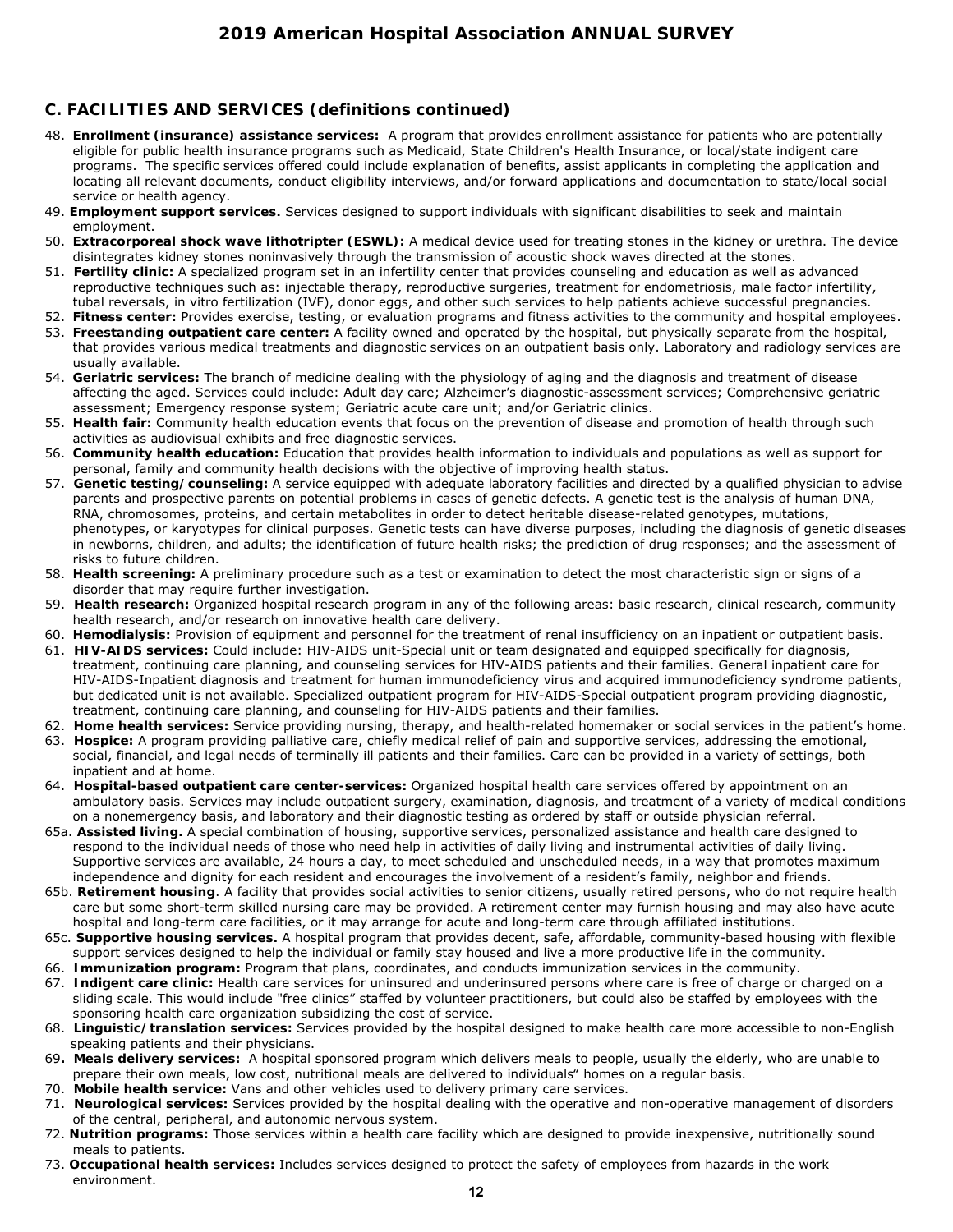| <b>C. FACILITIES AND SERVICES</b><br>(continued)                        | (1)<br>Owned or<br>provided<br>by my<br>hospital<br>or its<br>subsidiary | (2)<br>Provided by my<br><b>Health System</b><br>(in my local<br>community) | (3)<br><b>Provided</b><br>through a formal<br>contractual<br>arrangement or<br>joint venture<br>with another<br>provider that is<br>not in my<br>system (in my<br>local<br>community) | (4)<br><b>Not Provided</b> |
|-------------------------------------------------------------------------|--------------------------------------------------------------------------|-----------------------------------------------------------------------------|---------------------------------------------------------------------------------------------------------------------------------------------------------------------------------------|----------------------------|
| 97. Telehealth                                                          | ப<br>П<br>$\Box$<br>$\Box$<br>$\Box$<br>□<br>$\Box$<br>Ō<br>$\Box$       |                                                                             | ΙI                                                                                                                                                                                    |                            |
| d. Psychiatric and addiction treatment<br>e. Remote patient monitoring  | $\mathbf{L}$<br>$\Box$<br>$\Box$<br>$\Box$                               |                                                                             |                                                                                                                                                                                       |                            |
| 98. Transplant services                                                 | $\Box$<br>$\Box$<br>$\Box$<br>$\Box$                                     |                                                                             |                                                                                                                                                                                       |                            |
| 99. Transportation to health facilities (non-emergency)                 | $\Box$<br>$\Box$<br>┍<br>$\Box$<br>$\Box$<br>$\Box$<br>$\Box$<br>П       |                                                                             |                                                                                                                                                                                       |                            |
| 101. Violence Prevention Programs<br>103. Volunteer services department | $\mathbf{L}$<br>$\Box$<br>$\Box$<br>$\Box$<br>ப                          |                                                                             |                                                                                                                                                                                       |                            |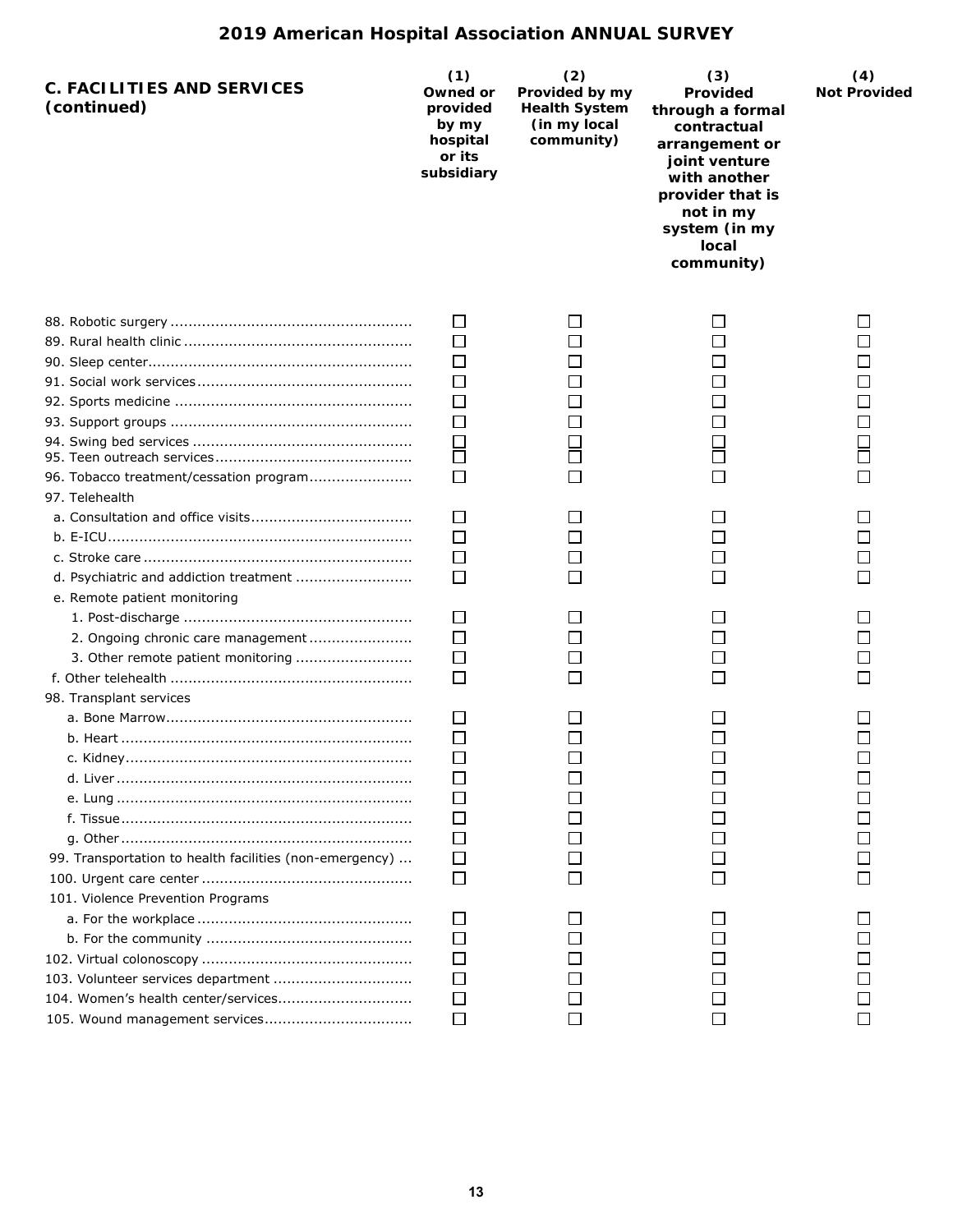106. Does your organization routinely integrate behavioral health services in the following care areas? Integration ranges from colocated physical and behavioral health providers, with some screening and treatment planning, to fully integrated care where behavioral and physical health providers function as a true team in a shared practice.

| a. Emergency services                       | YES $\Box$ NO $\Box$ |  |
|---------------------------------------------|----------------------|--|
| b. Primary care services $YES \Box NO \Box$ |                      |  |
| c. Acute inpatient care                     | YES $\Box$ NO $\Box$ |  |
| d. Extended care                            | YES $\Box$ NO $\Box$ |  |
|                                             |                      |  |

### **C. FACILITIES AND SERVICES (definitions continued)**

- 74. **Oncology services:** Inpatient and outpatient services for patients with cancer, including comprehensive care, support and guidance in addition to patient education and prevention, chemotherapy, counseling and other treatment methods.
- 75. **Orthopedic services:** Services provided for the prevention or correction of injuries or disorders of the skeletal system and associated muscles, joints and ligaments.
- 76. **Outpatient surgery:** Scheduled surgical services provided to patients who do not remain in the hospital overnight. The surgery may be performed in operating suites also used for inpatient surgery, specially designated surgical suites for outpatient surgery, or procedure rooms within an outpatient care facility.
- 77. **Pain management program:** A recognized clinical service or program providing specialized medical care, drugs or therapies for the management of acute or chronic pain and other distressing symptoms, administered by specially trained physicians and other clinicians, to patients suffering from an acute illness of diverse causes.
- 78. **Palliative care program:** An organized program providing specialized medical care, drugs or therapies for the management of acute or chronic pain and/or the control of symptoms administered by specially trained physicians and other clinicians; and supportive care services, such as counseling on advanced directives, spiritual care, and social services, to patients with advanced disease and their families.
- 79. **Palliative care inpatient unit:** An inpatient palliative care ward is a physically discreet, inpatient nursing unit where the focus is palliative care. The patient care focus is on symptom relief for complex patients who may be continuing to undergo primary treatment. Care is delivered by palliative medicine specialists.
- 80. **Patient controlled analgesia (PCA):** Patient-controlled analgesia (PCA) is intravenously administered pain medicine under the patient's control. The patient has a button on the end of a cord than can be pushed at will, whenever more pain medicine is desired. This button will only deliver more pain medicine at pre-determined intervals, as programmed by the doctor's order.
- 81. **Patient education center:** Written goals and objectives for the patient and/or family related to therapeutic regimens, medical procedures, and self-care.
- 82. **Patient representative services:** Organized hospital services providing personnel through whom patients and staff can seek solutions to institutional problems affecting the delivery of high quality care and services.
- 83. **Physical rehabilitation services:** Program providing medical, health-related, therapy, social, and/or vocational services to help people with disabilities attain or retain their maximum functional capacity.
	- a. **Assistive technology center:** A program providing access to specialized hardware and software with adaptations allowing individuals greater independence with mobility, dexterity, or increased communication options.
	- b. **Electrodiagnostic services:** Diagnostic testing services for nerve and muscle function including services such as nerve conduction studies and Needle electromyography.
	- c. **Physical rehabilitation outpatient services:** Outpatient program providing medical, health-related, therapy, social, and/or vocational services to help people with disabilities attain or retain their maximum functional capacity.
	- d. **Prosthetic and orthotic services:** Services providing comprehensive prosthetic and orthotic evaluation, fitting, and training. e. **Robot-assisted walking therapy:** A form of physical therapy that uses a robotic device to assist patients who are relearning how to walk.
	- f. **Simulated rehabilitation environment:** Rehabilitation focused on retraining functional skills in a contextually appropriate environment (simulated home and community settings) or in a traditional setting (gymnasium) using motor learning principles.
- 84. **Primary care department:** A unit or clinic within the hospital that provides primary care services (e.g. general pediatric care, general internal medicine, family practice, gynecology) through hospital-salaried medical and/or nursing staff, focusing on evaluating and diagnosing medical problems and providing medical treatment on an outpatient basis.
- 85. **Psychiatric services:** Services provided by the hospital that offer immediate initial evaluation and treatment to patients with mental or emotional disorders.
	- a. **Psychiatric consultation-liaison services:** Provides organized psychiatric consultation/liaison services to non-psychiatric hospital staff and/or departments on psychological aspects of medical care that may be generic or specific to individual patients.
	- b. **Psychiatric pediatric care: Psychiatric child-adolescent services:** Provides care to children and adolescents with mental or emotional disorders, including those admitted for diagnosis and those admitted for treatment.
	- c. **Psychiatric geriatric care:** Provides care elderly patients with mental or emotional disorders, including those admitted for diagnosis and those admitted for treatment.
	- d. **Psychiatric education services:** Provides psychiatric educational services to community agencies and workers such as schools, police, courts, public health nurses, welfare agencies, clergy, and so forth. The purpose is to expand the mental health knowledge and competence of personnel not working in the mental health field and to promote good mental health through improved understanding, attitudes, and behavioral patterns.
	- e. **Psychiatric emergency services:** Services of facilities available on a 24-hour basis to provide immediate unscheduled outpatient care, diagnosis, evaluation, crisis intervention, and assistance to persons suffering acute emotional or mental distress.
	- f. **Psychiatric outpatient services:** Provides medical care, including diagnosis and treatment, of psychiatric outpatients.
	- g. **Psychiatric intensive outpatient services:** A prescribed course of treatment in which the patient receives outpatient care no less than three times a week (which might include more than one service/day)
	- h, i. **Psychiatric partial hospitalization program:** Organized hospital services of intensive day/evening outpatient services of three hours or more duration, distinguished from other outpatient visits of one hour.
	- j,k. **Psychiatric residential treatment:** overnight psychiatric care in conjunction with an intensive treatment program in a setting other than a hospital.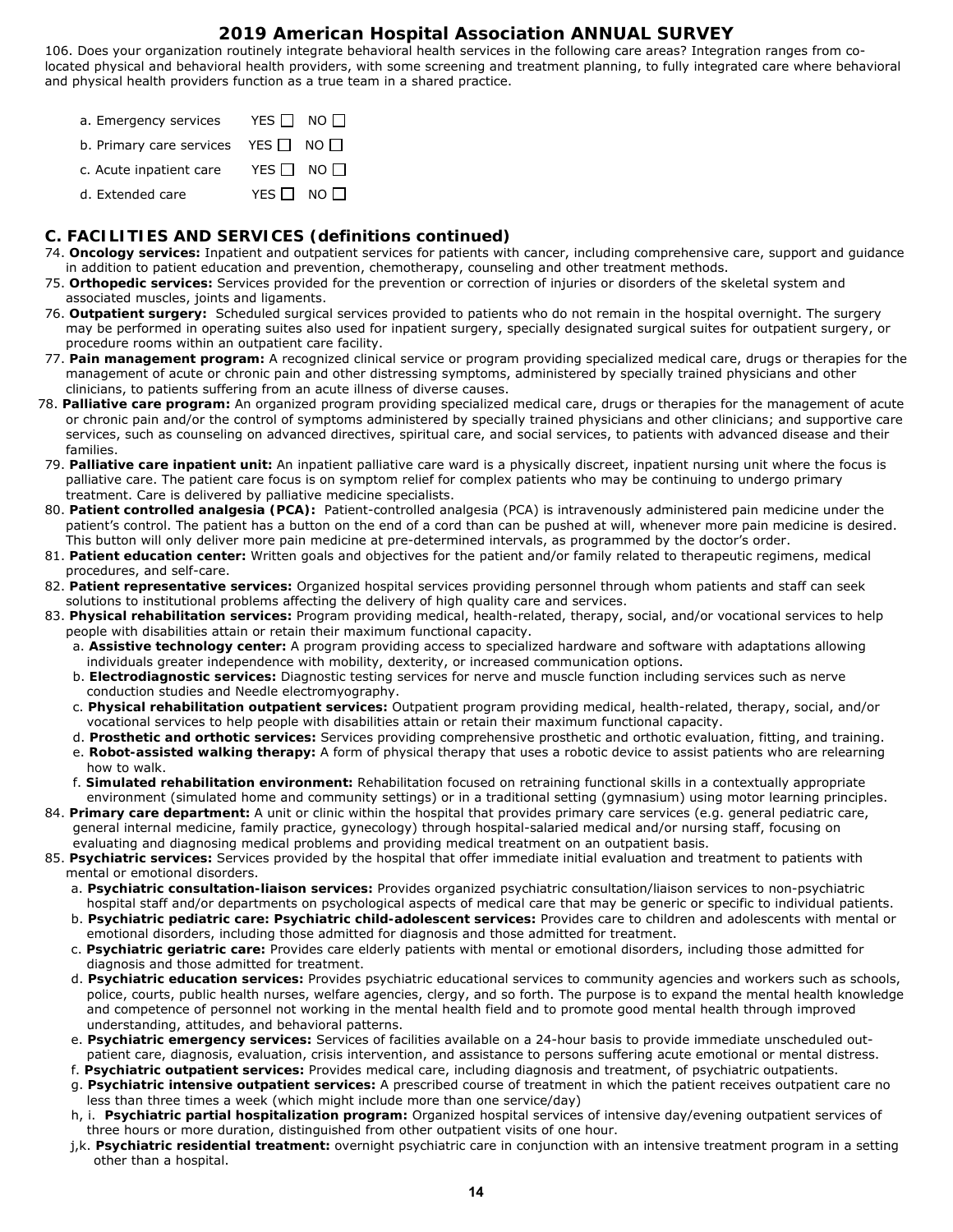# **C. FACILITIES AND SERVICES (continued)**

107a. For each of the physician-organization arrangements, please report the number of involved physicians in these arrangements.

|                                                                                                                | # of Involved<br><b>Physicians</b> | (1)<br>My<br>Hospital | (2)<br>My System | Do Not<br>Provide |
|----------------------------------------------------------------------------------------------------------------|------------------------------------|-----------------------|------------------|-------------------|
| a. Independent Practice Association (IPA)                                                                      |                                    |                       |                  |                   |
|                                                                                                                |                                    |                       |                  |                   |
| c. Open Physician-Hospital Organization (PHO)                                                                  |                                    |                       |                  |                   |
| d. Closed Physician-Hospital Organization (PHO)                                                                |                                    |                       |                  |                   |
| e. Management Service Organization (MSO)                                                                       |                                    |                       |                  |                   |
|                                                                                                                |                                    |                       |                  |                   |
|                                                                                                                |                                    |                       |                  |                   |
|                                                                                                                |                                    |                       |                  |                   |
| i. Other, please specify and the state of the state of the state of the state of the state of the state of the |                                    |                       |                  |                   |
| 107b. If the hospital owns physician practices, how are they organized?                                        |                                    |                       | Parent           | Insurance         |

|                                                 | Hospital<br>ownership<br>share | Physician<br>ownership<br>share | .<br>corporation<br>ownership<br>share | 111341 GHO<br>company<br>ownership<br>share |
|-------------------------------------------------|--------------------------------|---------------------------------|----------------------------------------|---------------------------------------------|
| a. Independent Practice Association (IPA)       | $\%$                           | $\%$                            | $\%$                                   | $\%$                                        |
|                                                 | $\frac{0}{0}$                  | $\frac{0}{0}$                   | $\%$                                   | $\%$                                        |
| c. Open Physician-Hospital Organization (PHO)   | $\%$                           | $\%$                            | $\%$                                   | $\%$                                        |
| d. Closed Physician-Hospital Organization (PHO) | $\%$                           | $\%$                            | $\%$                                   | $\%$                                        |
| e. Management Service Organization (MSO)        | $\%$                           | $\frac{1}{2}$                   | $\frac{1}{2}$                          | $\%$                                        |
|                                                 | $\frac{1}{2}$                  | $\frac{1}{2}$                   | $\%$                                   | $\%$                                        |
|                                                 | $\frac{0}{0}$                  | $\frac{0}{0}$                   | $\%$                                   | %                                           |
|                                                 | $\frac{0}{0}$                  | $\frac{0}{0}$                   | $\%$                                   | %                                           |
|                                                 | $\%$                           | $\%$                            | $\%$                                   | $\%$                                        |

|                           | Percent       | Number of physicians |
|---------------------------|---------------|----------------------|
| 1. Solo Practice          | %             |                      |
| 2. Single specialty group | %             |                      |
| 3. Multi-specialty group  | $\frac{0}{0}$ |                      |

107c. Of the physician practices owned by the hospital, what percentage are primary care?  $\frac{96}{100}$ 

107d. Of the physician practices owned by the hospital, what percentage are specialty care?  $\%$ 108. Looking across all the relationships identified in question 107a, what is the total number of physicians (count each physician only once) that are engaged in an arrangement with your hospital that allows for joint contracting with payers or shared responsibility for financial risk or clinical performance between the hospital and physician (arrangement may be any type of ownership)?

# of physicians 109a. Does your hospital participate in any joint venture arrangements with physicians or physician groups?

YES  $\Box$  NO  $\Box$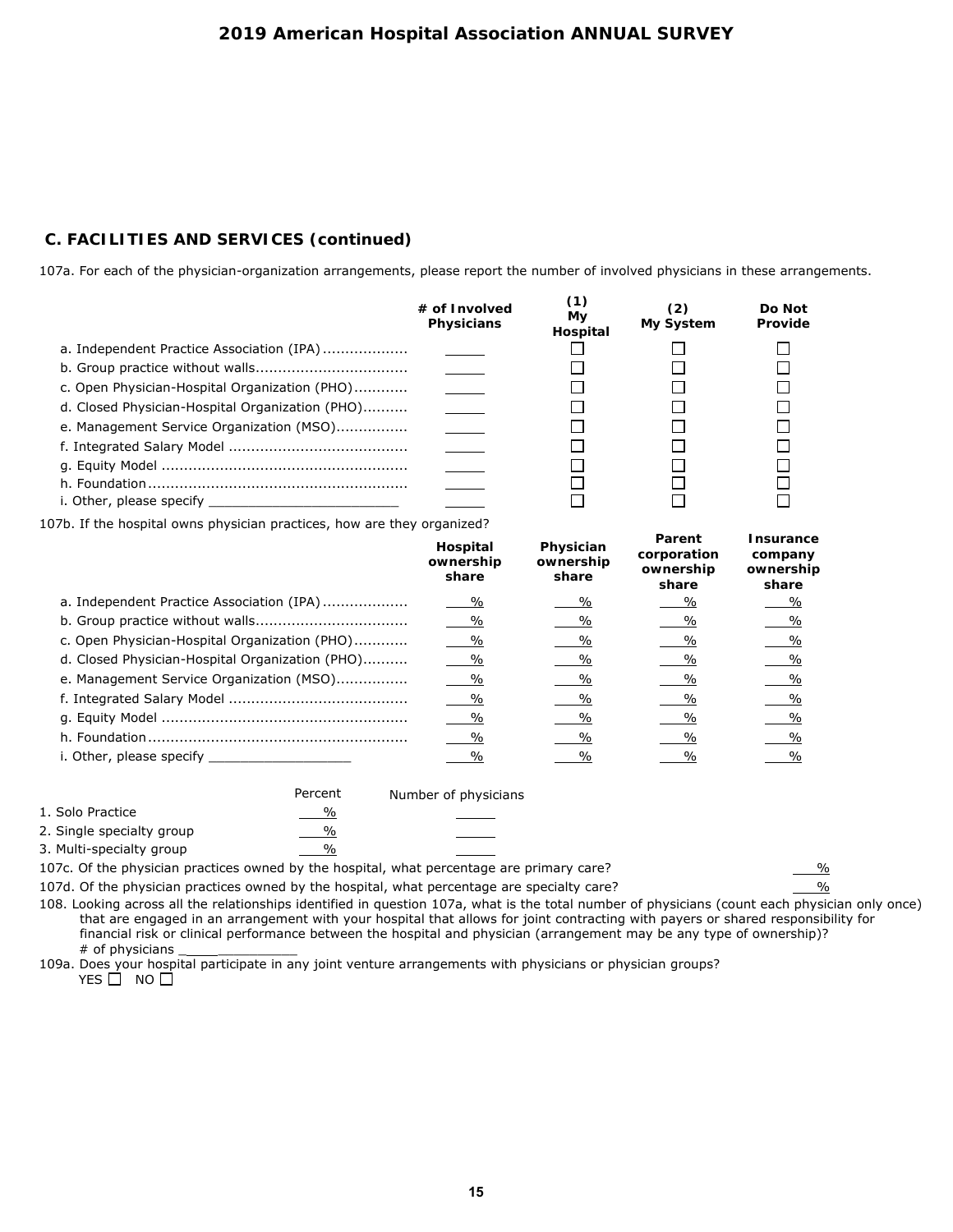- 109b. If your hospital participates in any joint ventures with physicians or physician groups, please indicate which types of services are involved in those joint ventures. (Check all that apply)
	- 1.  $\Box$  Limited service hospital
	- 2. Ambulatory surgical centers
	- 3. Imaging Centers
	- 4.  $\Box$  Other

109c. If you selected '1. Limited Service Hospital', please tell us what type(s) of services are provided.

- (Check all that apply.)
	- 1. Cardiac
	- 2. Orthopedic
	- 3. □ Surgical
	- 4.  $\Box$  Other  $\Box$

109d. Does your hospital participate in joint venture arrangements with organizations other than physician groups?  $YES$  NO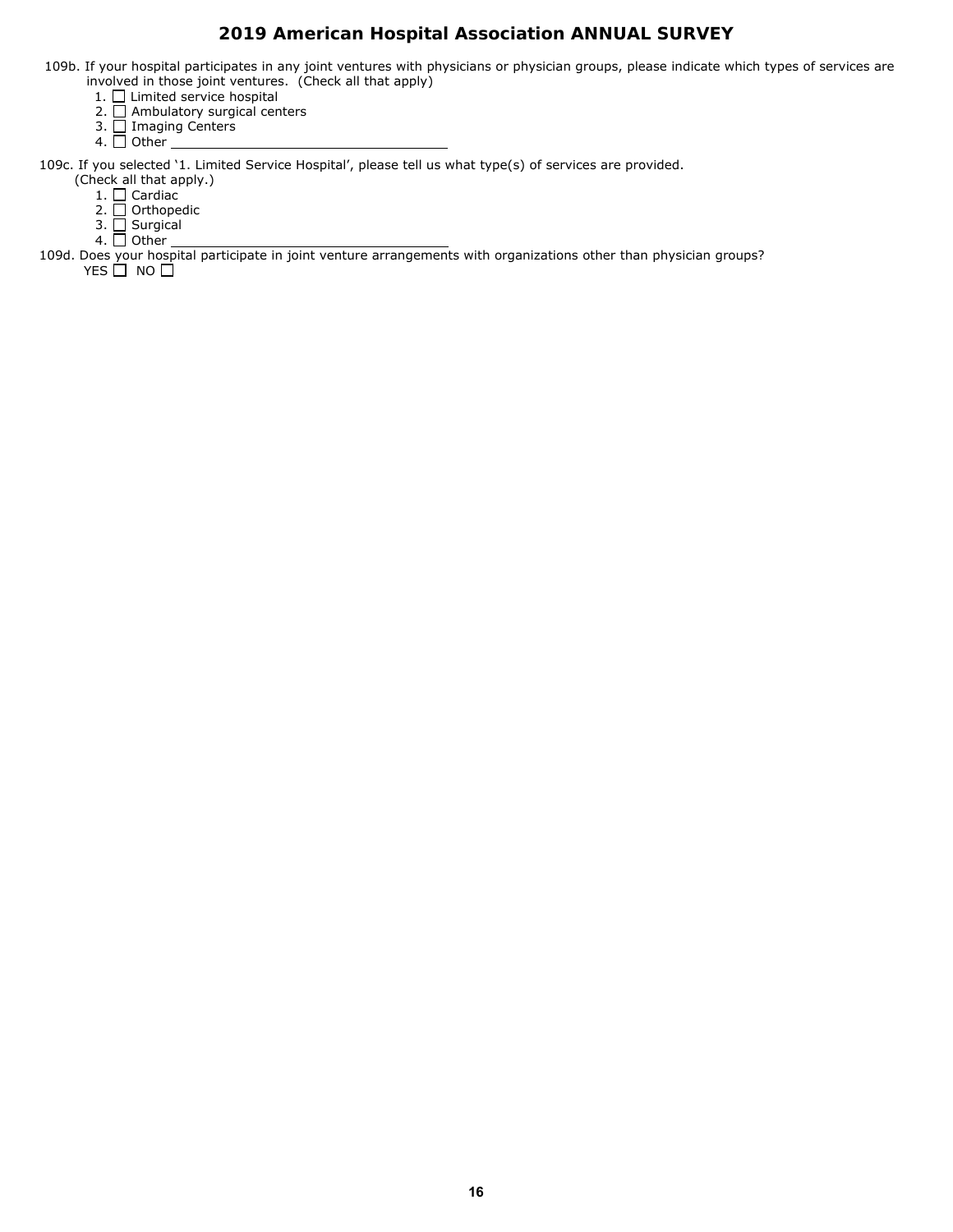# **C. FACILITIES AND SERVICES (definitions continued)**

- 86. **Radiology, diagnostic:** The branch of radiology that deals with the utilization of all modalities of radiant energy in medical diagnoses and therapeutic procedures using radiologic guidance. This includes, but is not restricted to, imaging techniques and methodologies utilizing radiation emitted by x-ray tubes, radionuclides, and ultrasonographic devices and the radiofrequency electromagnetic radiation emitted by atoms.
	- a. **CT scanner:** Computed tomographic scanner for head or whole body scans.
	- b. **Diagnostic radioisotope facility: T**he use of radioactive isotopes (Radiopharmaceuticals) as tracers or indicators to detect an abnormal condition or disease.
	- c. **Electron beam computed tomography (EBCT):** A high tech computed tomography scan used to detect coronary artery disease by measuring coronary calcifications. This imaging procedure uses electron beams which are magnetically steered to produce a visual of the coronary artery and the images are produced faster than conventional CT scans.
	- d. **Full-field digital mammography (FFDM):** Combines the x-ray generators and tubes used in analog screen-film mammography (SFM) with a detector plate that converts the x-rays into a digital signal.
	- e. **Magnetic resonance imaging (MRI):** The use of a uniform magnetic field and radio frequencies to study tissue and structure of the body. This procedure enables the visualization of biochemical activity of the cell in vivo without the use of ionizing radiation, radioisotopic substances or high-frequency sound.
	- f. **Intraoperative magnetic resonance imaging:** An integrated surgery system which provides an MRI system in an operating room. The system allows for immediate evaluation of the degree to tumor resection while the patient is undergoing a surgical resection. Intraoperative MRI exists when a MRI (low-field or high-field) is placed in the operating theater and is used during surgical resection without moving the patient from the operating room to the diagnostic imaging suite.
	- g. **Magnetoencephalography (MEG**): A noninvasive neurophysiological measurement tool used to study magnetic fields generated by neuronal activity of the brain. MEG provides direct information about the dynamics of evoked and spontaneous neural activity and the location of their sources in the brain. The primary uses of MEG include assisting surgeons in localizing the source of epilepsy, sensory mapping, and the study of brain function. When it is combined with structural imaging, it is known as *magnetic source imaging* (MSI).
	- h. **Multi-slice spiral computed tomography (<64+slice CT).** A specialized computed tomography procedure that provides three-dimensional processing and allows narrower and multiple slices with increased spatial resolution and faster scanning times as compared to a regular computed tomography scan.
	- i. **Multi-slice spiral computed tomography (64+ slice CT).** Involves the acquisition of volumetric tomographic x-ray absorption data expressed in Hounsfield units using multiple rows of detectors. 64+ systems reconstruct the equivalent of 64 or greater slices to cover the imaged volume.
	- j. **Positron emission tomography (PET):** A nuclear medicine imaging technology which uses radioactive (positron emitting) isotopes created in a cyclotron or generator and computers to produce composite pictures of the brain and heart at work. PET scanning produces sectional images depicting metabolic activity or blood flow rather than anatomy.
	- k. **Positron emission tomography/CT (PET/CT):** Provides metabolic functional information for the monitoring of chemotherapy, radiotherapy and surgical planning.
	- l. **Single photon emission computerized tomography (SPECT):** Single photon emission computerized tomography is a nuclear medicine imaging technology that combines existing technology of gamma camera imaging with computed tomographic imaging technology to provide a more precise and clear image.
- m. **Ultrasound:** The use of acoustic waves above the range of 20,000 cycles per second to visualize internal body structures.
- 87. **Radiology, therapeutic.** The branch of medicine concerned with radioactive substances and using various techniques of visualization, with the diagnosis and treatment of disease using any of the various sources of radiant energy. Services could include: megavoltage radiation therapy; radioactive implants; stereotactic radiosurgery; therapeutic radioisotope facility; X-ray radiation therapy.
	- a. **Image-guided radiation therapy (IGRT):** Automated system for image-guided radiation therapy that enables clinicians to obtain high-resolution x- ray images to pinpoint tumor sites, adjust patient positioning when necessary, and complete a treatment, all within the standard treatment time slot, allowing for more effective cancer treatments.
	- b. **Intensity-Modulated Radiation Therapy (IMRT):** A type of three-dimensional radiation therapy, which improves the targeting of treatment delivery in a way that is likely to decrease damage to normal tissues and allows varying intensities.
	- c. **Proton beam therapy:** A form of radiation therapy which administers proton beams. While producing the same biologic effects as x-ray beams, the energy distribution of protons differs from conventional x-ray beams in that they can be more precisely focused in tissue volumes in a three-dimensional pattern resulting in less surrounding tissue damage than conventional radiation therapy permitting administration of higher doses.
	- d. **Shaped beam radiation system:** A precise, non-invasive treatment that involves targeting beams of radiation that mirrors the exact size and shape of a tumor at a specific area of a tumor to shrink or destroy cancerous cells. This procedure delivers a therapeutic dose of radiation that conforms precisely to the shape of the tumor, thus minimizing the risk to nearby tissues.
	- e. **Stereotactic radiosurgery:** Stereotactic radiosurgery (SRS) is a radiotherapy modality that delivers a high dosage of radiation to a discrete treatment area in as few as one treatment session. Includes gamma knife, cyberknife, etc.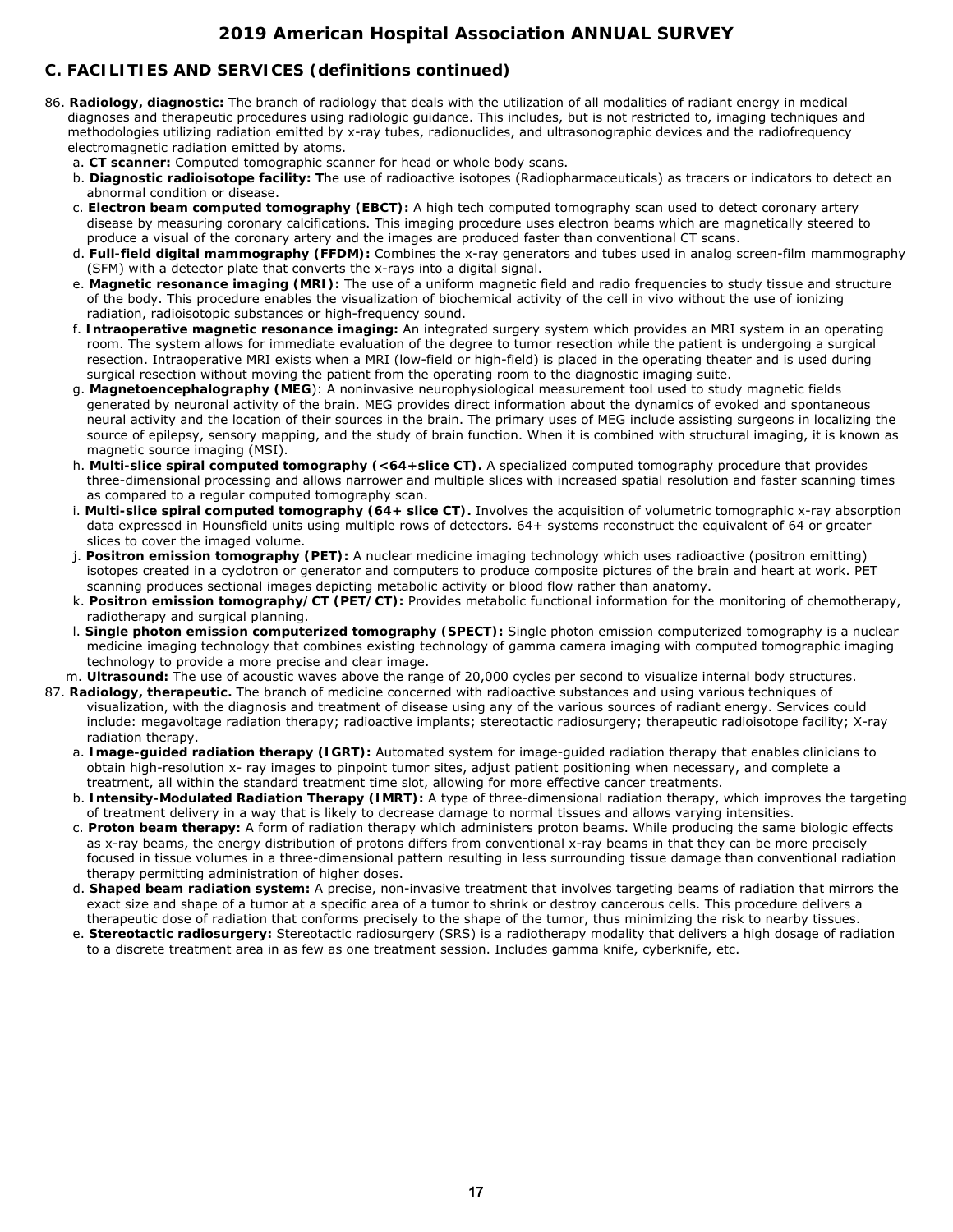## **D. INSURANCE AND ALTERNATIVE PAYMENT MODELS (continued)**

| <b>INSURANCE</b><br>1. Does your hospital own or jointly own a health plan? YES $\Box$ NO $\Box$<br>a. If yes, in what states? States:<br>2. Does your system own or jointly own a health plan? YES $\Box$ NO $\Box$<br>a. If yes, in what states? States:                                                                                                                |          |                            |                       |             |                                         |                            |                                                                                          |             |
|---------------------------------------------------------------------------------------------------------------------------------------------------------------------------------------------------------------------------------------------------------------------------------------------------------------------------------------------------------------------------|----------|----------------------------|-----------------------|-------------|-----------------------------------------|----------------------------|------------------------------------------------------------------------------------------|-------------|
| 3. Does your hospital/system have a significant partnership with an insurer on an insurance company/health plan? YES $\Box$ NO $\Box$                                                                                                                                                                                                                                     |          |                            |                       |             |                                         |                            |                                                                                          |             |
| a. If yes, in what states? States:                                                                                                                                                                                                                                                                                                                                        |          |                            |                       |             |                                         |                            |                                                                                          |             |
| 4. If yes, to either 1, 2 or 3, please indicate the insurance products and the total medical enrollment (check all that apply)                                                                                                                                                                                                                                            |          |                            |                       |             |                                         |                            |                                                                                          |             |
| Insurance Products                                                                                                                                                                                                                                                                                                                                                        | Hospital | System                     | JV                    |             | Medical enrollment                      | New<br>Product             | No                                                                                       | Do not know |
| a. Medicare Advantage<br>b. Medicaid Managed Care<br>c. Health Insurance Marketplace ("exchange")<br>d. Other Individual Market<br>e. Small Group<br>f. Large Group<br>g. Other and the state of the state of the state of the state of the state of the state of the state of the sta                                                                                    |          | $\Box$<br>0<br>0<br>0<br>ō | $\Box$<br>8888<br>889 |             |                                         | $\Box$<br>$\Box$<br>$\Box$ | $\mathcal{L}_{\mathcal{A}}$<br>$\Box$<br>$\Box$<br>$\overline{\Box}$<br>$\Box$<br>$\Box$ | 10000       |
| If yes, to 4.g. Other Please specify:                                                                                                                                                                                                                                                                                                                                     |          |                            |                       |             |                                         |                            |                                                                                          |             |
| If you have answered 'no' to all parts of questions 1, 2, and 3, please skip to question 8.<br>5. Does your health plan make capitated payments to physicians either within or outside of your network for specific groups or entities?<br>a. Physicians within your network                                                                                              |          |                            |                       |             | YES $\Box$ NO $\Box$ DO NOT KNOW $\Box$ |                            |                                                                                          |             |
| b. Physicians outside your network                                                                                                                                                                                                                                                                                                                                        |          |                            |                       |             | YES $\Box$ NO $\Box$ DO NOT KNOW $\Box$ |                            |                                                                                          |             |
| 6. Does your health plan make bundled payments to providers in your network or to outside providers?                                                                                                                                                                                                                                                                      |          |                            |                       |             |                                         |                            |                                                                                          |             |
| a. Providers within your network                                                                                                                                                                                                                                                                                                                                          |          |                            |                       |             | YES $\Box$ NO $\Box$ DO NOT KNOW $\Box$ |                            |                                                                                          |             |
| b. Providers outside your network                                                                                                                                                                                                                                                                                                                                         |          |                            |                       |             | YES $\Box$ NO $\Box$ DO NOT KNOW $\Box$ |                            |                                                                                          |             |
| 7. Does your health plan offer shared risk contracts to either providers in your network or to outside providers? (i.e. other than<br>capitation or bundled payment.)                                                                                                                                                                                                     |          |                            |                       |             |                                         |                            |                                                                                          |             |
| a. Providers within your network                                                                                                                                                                                                                                                                                                                                          |          |                            | YES I I               | NO LI       | DO NOT KNOW $\Box$                      |                            |                                                                                          |             |
| b. Providers outside your network                                                                                                                                                                                                                                                                                                                                         |          |                            | YES $\Box$            | $NO$ $\Box$ | DO NOT KNOW $\Box$                      |                            |                                                                                          |             |
| 8. Does your hospital or system offer a self-administered health plan for your employees? YES $\Box$ NO $\Box$                                                                                                                                                                                                                                                            |          |                            |                       |             |                                         |                            |                                                                                          |             |
| <b>ALTERNATIVE PAYMENT MODELS</b>                                                                                                                                                                                                                                                                                                                                         |          |                            |                       |             |                                         |                            |                                                                                          |             |
| 9. What percentage of your <b>hospital's</b> patient revenue is paid on a capitated basis? _______%                                                                                                                                                                                                                                                                       |          |                            |                       |             |                                         |                            |                                                                                          |             |
| a. In total, how many enrollees do you serve under capitated contracts? ________ Total enrollees                                                                                                                                                                                                                                                                          |          |                            |                       |             |                                         |                            |                                                                                          |             |
| 10. Does your hospital participate in any bundled payment arrangements? YES $\Box$ Did Previously but no longer doing so $\Box$ NO $\Box$                                                                                                                                                                                                                                 |          |                            |                       |             |                                         |                            |                                                                                          |             |
| a. If yes, with which of the following types of payers does your hospital have a bundled payment arrangement? (Select all that apply)<br>$1. \Box$<br><b>Traditional Medicare</b><br>$2. \square$<br>A Medicare Advantage plane<br>$3. \Box$<br>A commercial insurance plan including ACA participants, individual, group or employer markets<br>4. $\square$<br>Medicaid |          |                            |                       |             |                                         |                            |                                                                                          |             |
| b. For which of the following medical/surgical conditions does your hospital have a bundled payment arrangement? (Select all that apply)<br>$1. \Box$<br>Cardiovascular<br>$2. \square$<br>Orthopedic<br>$3. \Box$<br>Oncologic<br>4. $\square$<br>Neurology<br>$5. \square$<br>Hematology<br>6. $\square$<br>Gastrointestinal                                            |          |                            |                       |             |                                         |                            |                                                                                          |             |
| 7. □<br>Pulmonary                                                                                                                                                                                                                                                                                                                                                         |          |                            |                       |             |                                         |                            |                                                                                          |             |
| 8.<br>Infectious disease                                                                                                                                                                                                                                                                                                                                                  |          |                            |                       |             |                                         |                            |                                                                                          |             |
| $9. \Box$<br>Other (please specify                                                                                                                                                                                                                                                                                                                                        |          |                            |                       |             |                                         |                            |                                                                                          |             |

c. What percentage of the **hospital's** patient revenue is paid through bundled payment arrangements? \_\_\_\_\_\_%

- 11. Does your **hospital** participate in a bundled payment program involving care settings outside of the hospital (e.g., physician, outpatient, post-acute)? YES  $\Box$  NO  $\Box$
- 12. What percentage of your hospital's patient revenue is paid on a shared risk basis (other than capitated or bundled payment)? **%**
- 13. Does your **hospital** contract directly with employers or a coalition of employers to provide care on a capitated, predetermined, or shared risk basis? YES  $\Box$  NO  $\Box$
- **18** 14. Does your **hospital** have contracts with commercial payors where payment is tied to performance on quality/safety metrics?  $YES$  NO  $\Box$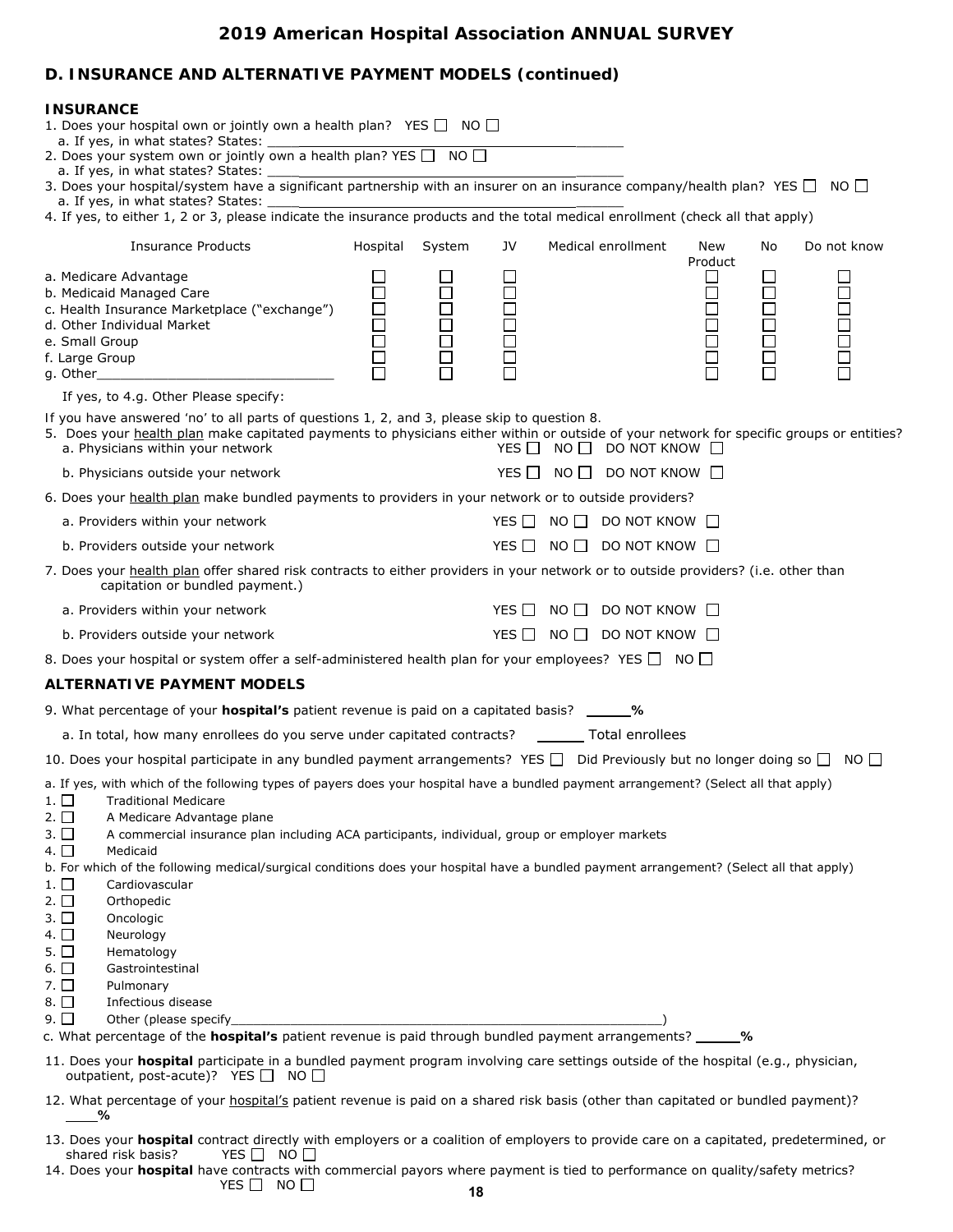# **C. FACILITIES AND SERVICES (definitions continued)**

- 88. **Robotic surgery:** The use of mechanical guidance devices to remotely manipulate surgical instrumentation.
- 89. **Rural health clinic:** A clinic located in a rural, medically under-served area in the United States that has a separate reimbursement structure from the standard medical office under the Medicare and Medicaid programs.
- 90. **Sleep center:** Specially equipped and staffed center for the diagnosis and treatment of sleep disorders.
- 91. **Social work services:** Could include: organized services that are properly directed and sufficiently staffed by qualified individuals who provide assistance and counseling to patients and their families in dealing with social, emotional, and environmental problems associated with illness or disability, often in the context of financial or discharge planning coordination.
- 92. **Sports medicine:** Provision of diagnostic screening and assessment and clinical and rehabilitation services for the prevention and treatment of sports- related injuries.
- 93. **Support groups:** A hospital sponsored program that allows a group of individuals with the same or similar problems who meet periodically to share experiences, problems, and solutions in order to support each other.
- 94. **Swing bed services:** A hospital bed that can be used to provide either acute or long-term care depending on community or patient needs. To be eligible hospital must have a Medicare provider agreement in place, have fewer than 100 beds, be located in a rural area, do not have a 24-hour nursing service waiver in effect, have not been terminated from the program in the prior two years, and meet various service conditions.
- 95. **Teen outreach services:** A program focusing on the teenager which encourages an improved health status and a healthful lifestyle including physical, emotional, mental, social, spiritual and economic health through education, exercise, nutrition and health promotion.
- 96. **Tobacco treatment/cessation program:** Organized hospital services with the purpose of ending tobacco-use habits of patients addicted to tobacco/nicotine.
- 97. **Telehealth.** A broad variety of technologies and tactics to deliver virtual medical, public health, health education delivery and support services using telecommunications technologies. Telehealth is used more commonly as it describes the wide range of diagnosis and management, education, and other related fields of health care. This includes, but are not limited to: dentistry, counseling, physical and occupational therapy, home health, chronic disease monitoring and management, disaster management and consumer and professional education.
	- b. **eICU.** An electronic intensive care unit (eICU), also referred to as a tele-ICU, is a form of telemedicine that uses state of the art technology to provide an additional layer of critical care service. The goal of an eICU is to optimize clinical experience and facilitate 24-hour a day care by ICU caregivers.
	- c. **Stroke care.** Stroke telemedicine is a consultative modality that facilitates the care of patients with acute stroke by specialists at stroke centers.
	- d. **Psychiatric and addiction treatment**. Telepsychiatry can involve a range of services including psychiatric evaluations, therapy, patient education, and medication management.
	- e. **Remote patient monitoring**. The use of digital technologies to collect medical and other forms of health data from individuals in one location and electronically transmit the information securely to health care providers in a different location for assessment and recommendation.
- 98. **Transplant services.** The branch of medicine that transfers an organ or tissue from one person to another or from one body part to another to replace a diseased structure or to restore function or to change appearance. Services could include: Bone marrow transplant program; heart, lung, kidney, intestine, or tissue transplant. Please include heart/lung or other multi-transplant surgeries in 'other'.
- 99. **Transportation to health facilities: (non-emergency)** A long-term care support service designed to assist the mobility of the elderly. Some programs offer improved financial access by offering reduced rates and barrier-free buses or vans with ramps and lifts to assist the elderly or handicapped; others offer subsidies for public transport systems or operate mini-bus services exclusively for use by senior citizens.
- 100. **Urgent care center:** A facility that provides care and treatment for problems that are not life threatening but require attention over the short term.
- 101. **Violence Prevention**
	- a. **Workplace.** A violence prevention program with goals and objectives for preventing workplace violence against staff and patients.
	- b. **Community**. An organized program that attempts to connect victims of violent crimes to hospital or to community services to prevent further victimization of the same person or retaliation against another. The program may refer to a wide range of services including individual and family counseling, support groups, parenting education, employment training, youth mentoring, anger management, crisis intervention, substance abuse treatment, outpatient psychiatry etc.
- 102. **Virtual colonoscopy:** Noninvasive screening procedure used to visualize, analyze and detect cancerous or potentially cancerous polyps in the colon.
- 103. **Volunteer services department:** An organized hospital department responsible for coordinating the services of volunteers working within the institution.
- 104. **Women's health center/services:** An area set aside for coordinated education and treatment services specifically for and promoted to women as provided by this special unit. Services may or may not include obstetrics but include a range of services other than OB.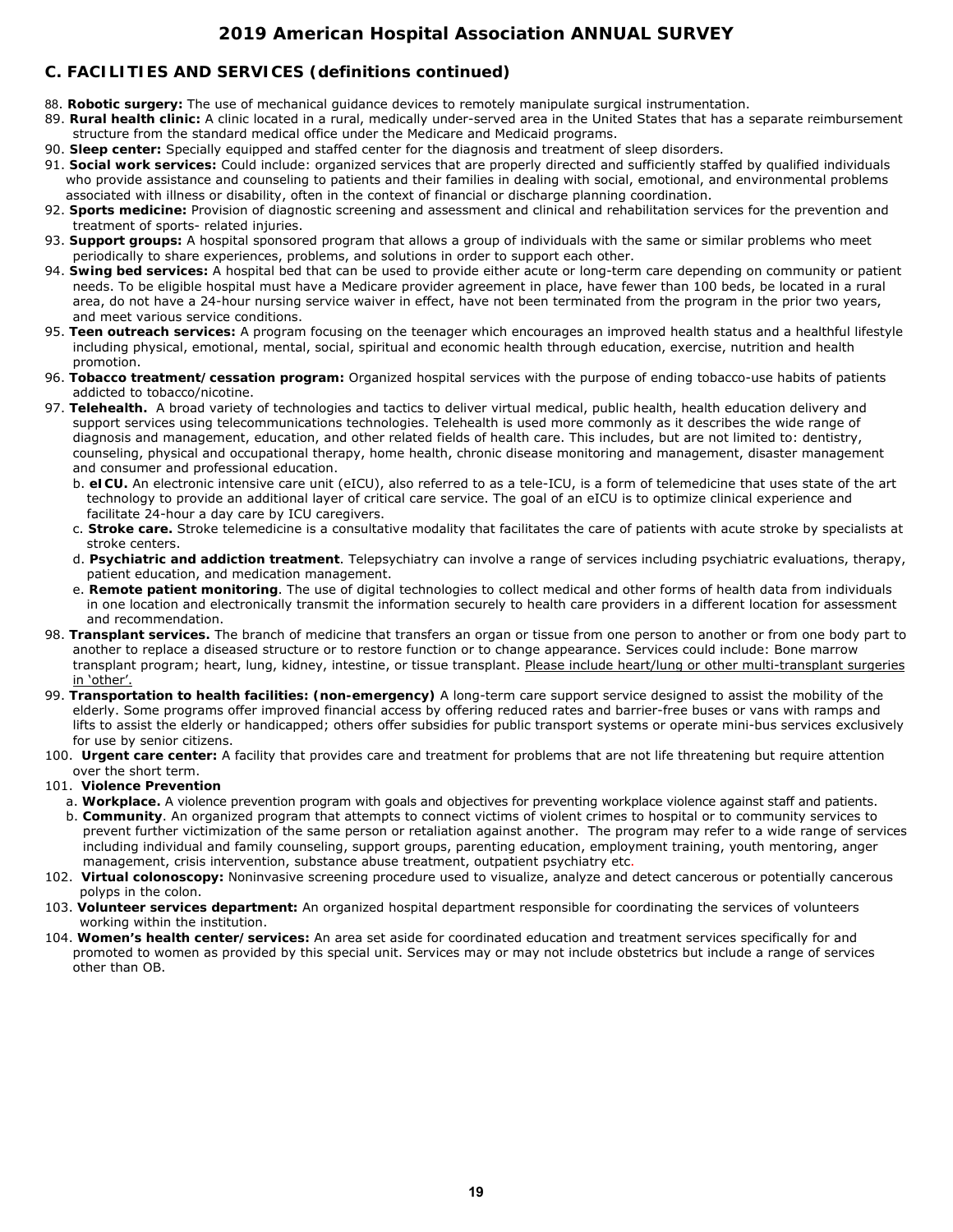# **D. INSURANCE AND ALTERNATIVE PAYMENT MODELS (continued)**

15a. Has your hospital or health care system established an accountable care organization (ACO)?

- 1.  $\Box$  My hospital currently leads an ACO (Skip to question 15b)
- 2.  $\Box$  My hospital currently participates in an ACO (but is not its leader) (Skip to question 18)
- 3.  $\Box$  My hospital previously led or participated in an ACO but is no longer doing so (Skip to question 16a)
- 4. My hospital has never participated or led an ACO (Skip to question 17)

15b. With which of the following types of payers does your hospital have an accountable care contact? (Select all that apply)

- 1. Traditional Medicare (MSSP and NextGen) (Skip to 15c)
- 2.  $\Box$  A Medicare Advantage plan (Skip to 15d)
- 3. A commercial insurance plan (including ACA participants, individual, group, and employer markets) (Skip to 15d)
- 4. Medicaid (Skip to 15d)

15c. If you selected Traditional Medicare above, in which of the following Medicare programs is your hospital participating? (Check all that apply)

- 1. O MSSP Track 1
- $2. \Box$  MSSP Track 2
- $3. \Box$  MSSP Track 3
- 4.  $\Box$  MSSP Track 1+
- 5. NextGen
- 6. Comprehensive ESRD Care

|  |  |  |  |  |  |  |  |  | 15d. What percentage of your hospital's patients are covered by accountable care contracts? |  | % |
|--|--|--|--|--|--|--|--|--|---------------------------------------------------------------------------------------------|--|---|
|--|--|--|--|--|--|--|--|--|---------------------------------------------------------------------------------------------|--|---|

15e. What percentage of your hospital's patient revenue came from ACO contracts in 2018? \_\_\_\_% (Skip to 18)

16a. In what year did your hospital's last ACO contract end?

|  |  |  |  |  |  |  | 16b. Which of the following types of payers did your hospital have an accountable care contract with? (Select all that apply) |  |
|--|--|--|--|--|--|--|-------------------------------------------------------------------------------------------------------------------------------|--|
|--|--|--|--|--|--|--|-------------------------------------------------------------------------------------------------------------------------------|--|

- $\Box$  Traditional Medicare (MSSP and NextGen) (Skip to 16c)
- A Medicare Advantage plan (Skip to 16d)
- A commercial insurance plan including ACA participants, individual, group or employer markets (Skip to 16d)
- $\Box$  Medicaid (Skip to 18)
- 16c. In which of the following Medicare programs did your hospital participate? (Select all that apply)
- $\Box$  MSSP Track 1
- $\Box$  MSSP Track 2<br> $\Box$  MSSP Track 3
- MSSP Track 3
- $\Box$  MSSP Track 1+
- □ NextGen
- $\square$  Pioneer
- Comprehensive ESRD Care

16d. How many commercial accountable care contracts has your hospital previously been a part of? \_\_\_\_\_\_\_\_\_\_\_\_\_

- 17. Has your hospital ever considered participating in an ACO?
- $\Box$  Yes, and we are planning to join on
- $\Box$  Yes, but we are not planning to join one
- $\Box$  No, we have not even considered it

| 18. Do any <b>hospitals</b> and/or physician groups within your system or the system itself, plan to participate in any of the following risk |  |                   |                        |  |
|-----------------------------------------------------------------------------------------------------------------------------------------------|--|-------------------|------------------------|--|
| arrangements in the next three years? (Check all that apply)                                                                                  |  |                   |                        |  |
| $\Box$ Shared Savings/Losses $\Box$ Bundled payment                                                                                           |  | $\Box$ Capitation | $\Box$ ACO (Ownership) |  |

| T ACO (Joint venture) | $\Box$ Health Plan (Ownership) | $\Box$ Health Plan (Joint venture) |
|-----------------------|--------------------------------|------------------------------------|

 $\Box$  Other, please specify:  $\Box$ 

19. Does your hospital/system have an established medical home program?

a. Hospital YES  $\Box$  NO  $\Box$  b. System YES  $\Box$  NO  $\Box$ 

- 20. Has your hospital/system established a clinically integrated network?
	- a. Hospital YES  $\Box$  NO  $\Box$  b. System YES  $\Box$  NO  $\Box$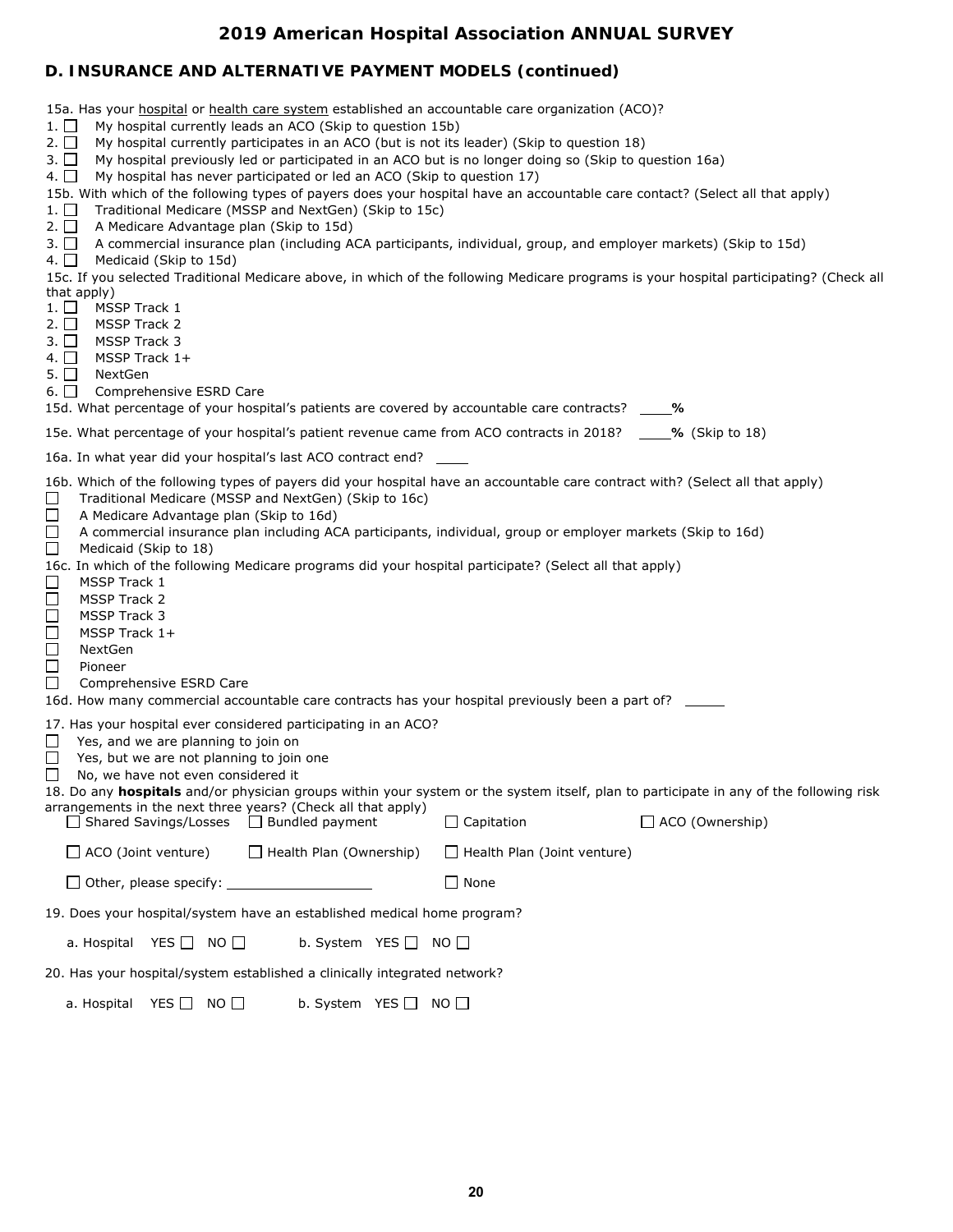# **C. FACILITIES AND SERVICES (definitions continued)**

- 105. **Wound management Services:** Services for patients with chronic wounds and non-healing wounds often resulting from diabetes, poor circulation, improper seating and immunocompromising conditions. The goals are to progress chronic wounds through stages of healing, reduce and eliminate infections, increase physical function to minimize complications from current wounds and prevent future chronic wounds. Wound management services are provided on an inpatient or outpatient basis, depending on the intensity of service needed.
- 106. Integration ranges from co-located physical and behavioral health providers, with some screening and treatment planning, to fully integrated care where behavioral and physical health providers function as a true team in a shared practice.
- 107a. **Physician arrangements:** An integrated healthcare delivery program implementing physician compensation and incentive systems for managed care services. Please report the number of physician and ownership percentage for each arrangement.
	- 1. **Independent practice association (IPA):** AN IPA is a legal entity that holds managed care contracts. The IPA then contracts with physicians, usually in solo practice, to provide care either on a fee-for-services or capitated basis. The purpose of an IPA is to assist solo physicians in obtaining managed care contracts.
	- 2. **Group practice without walls**. Hospital sponsors the formation of, or provides capital to physicians to establish, a "quasi" group to share administrative expenses while remaining independent practitioners.
	- 3. **Open physician-hospital organization (PHO):** A joint venture between the hospital and all members of the medical staff who wish to participate. The PHO can act as a unified agent in managed care contracting, own a managed care plan, own and operate ambulatory care centers or ancillary services projects, or provide administrative services to physician members.
	- 4. **Closed physician-hospital organization (PHO):** A PHO that restricts physician membership to those practitioners who meet criteria for cost effectiveness and/or high quality.

e. **Management services organization (MSO):** A corporation, owned by the hospital or a physician/hospital joint venture that provides management services to one or more medical group practices. The MSO purchases the tangible assets of the practices and leases them back as part of a full-service management agreement, under which the MSO employs all non-physician staff and provides all supplies/administrative systems for a fee.

- 5. **Integrated salary model:** Physicians are salaried by the hospital or another entity of a health system to provide medical services for primary care and specialty care.
- 6. **Equity model:** Allows established practitioners to become shareholders in a professional corporation in exchange for tangible and intangible assets of their existing practices.
- 7. **Foundation:** A corporation, organized either as a hospital affiliate or subsidiary, which purchases both the tangible and intangible assets of one or more medical group practices. Physicians remain in a separate corporate entity but sign a professional services agreement with the foundation.
- 107b-d. Report the number of physicians and specialty breakdown for physician practices wholly owned by the hospital.
- 108.Of all physician arrangements listed in question 103a (a-i), indicate the total number of physicians (count each physician only once) that are engaged in an arrangement with your hospital that allows for joint contracting with payers or shared responsibility for financial risk or clinical performance between the hospital and physician (arrangement may be at the hospital, system or network level). *Joint contracting* does not include contracting between physicians participating in an independent practice.
- 109. **Joint venture.** A contractual arrangement between two or more parties forming an unincorporated business. The participants in the arrangement remain independent and separate outside of the ventures purpose.

#### **SECTION D INSURANCE AND ALTERNATIVE PAYMENT MODELS Definitions**

#### 4. **Insurance Products**

- a. **Medicare Advantage**. Health Insurance program within Part C of Medicare. Medicare Advantage plans provide a managed health care plan (typically a health maintenance organization (HMO) but also often a preferred provider organization (PPO) or another type of managed care arrangement) that is paid based on a monthly capitated fee. This Part of Medicare provides beneficiaries an alternative to "Original Medicare" Parts A and B Medicare, which provides insurance for the same medical services but pays providers a fee for service (FFS) directly rather than through managed care plans.
- b. **Medicaid Managed Care**. Services in through an arrangement between a state Medicaid agency and managed care organizations (MCOs) that accept a set payment – "capitation" – for these services.
- c. **Health Insurance Marketplace**. Also called health exchanges, are organizations set up to facilitate the purchase of health insurance in each state in accordance with Patient Protection and Affordable Care Act. Marketplaces provide a set of governmentregulated and standardized health care plans from which individuals may purchase health insurance policies eligible for federal subsidies.
- d. **Other Individual Market**. Health insurance coverage offered to individuals other than in connection with a group health plan. e. **Small Group**. A group health plan that covers employees of an employer that has less than 50 employees.
- **Large Group.** A group health plan that covers employees of an employer that has 51 or more employees.
- 8. **Self-administered health plan**. A health plan in which the employer assumes the financial risk for providing health care benefits to its employees.
- 9. **Capitation.** An at-risk payment arrangement in which an organization receives a fixed prearranged payment and in turn guarantees to deliver or arrange all medically necessary care required by enrollees in the capitated plan. The fixed amount is specified within contractual agreements between the payer and the involved organization. The fixed payment amount is based on an actuarial assessment of the services required by enrollees and the costs of providing these services, recognizing enrollees' adjustment factors such as age, sex, and family size.
- 10. **Bundling.** Bundling is a payment mechanism whereby a provider entity receives a single payment for services provided across one or parts of the care continuum. For example, an entity might receive a single payment for the hospital and physician services provided as part of an inpatient stay or might receive a single payment for the post-acute care services involved in a single episode of care. The entity then has responsibility for compensating each of the individual providers involved in the episode of care.
- 12. **Risk payments.** A payment arrangement in which a hospital and a managed care organization share the risk of adverse claims experience. Methods for sharing risk could include: capitation with partial refunds or supplements if billed hospital charges or costs differ from capitated payments, and service or discharge-based payments with withholds and bonus payouts that depend on expenditure targets.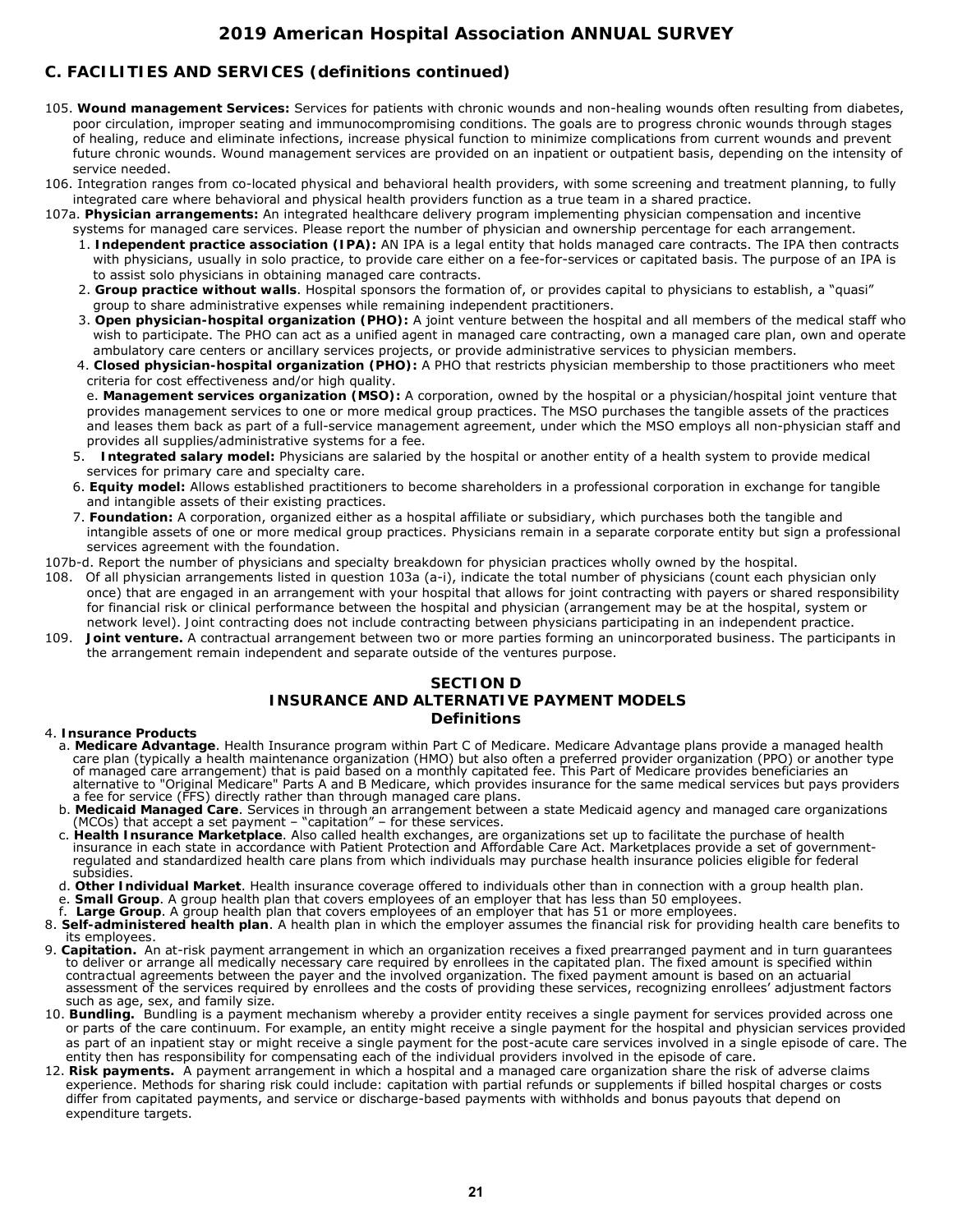## **E. TOTAL FACILITY BEDS, UTILIZATION, FINANCES, AND STAFFING**

Please report beds, utilization, financial, and staffing data for the 12-month period that is consistent with the period reported on page 3. Report financial data for reporting period only. Include within your operations all activities that are wholly owned by the hospital, including subsidiary corporations regardless of where the activity is physically located. Please do not include within your operations distinct and separate divisions that may be owned by your hospital's parent corporation. If final figures are not available, please estimate. Round to the nearest dollar. Report all personnel who were

| on the payroll and whose payroll expenses are reported in E3f. (Please refer to specific definitions on pages 20.)<br>Fill out column (2) if hospital owns and operates a nursing home type unit/facility. | (1)<br>(2)                |                                      |  |
|------------------------------------------------------------------------------------------------------------------------------------------------------------------------------------------------------------|---------------------------|--------------------------------------|--|
| Column (1) should be the combined total of hospital plus Nursing Home<br>Unit/Facility.                                                                                                                    | <b>Total Facility</b>     | <b>Nursing Home</b><br>Unit/Facility |  |
| 1. BEDS AND UTILIZATION                                                                                                                                                                                    |                           |                                      |  |
|                                                                                                                                                                                                            |                           |                                      |  |
| b. Beds set up and staffed for use at the end of the reporting period                                                                                                                                      |                           |                                      |  |
| (Do not report licensed beds; should match Total # Beds on page 5.)                                                                                                                                        |                           |                                      |  |
| c. Bassinets set up and staffed for use at the end of the reporting period                                                                                                                                 |                           |                                      |  |
|                                                                                                                                                                                                            |                           |                                      |  |
| e. Admissions (exclude newborns; include neonatal & swing admissions)                                                                                                                                      |                           |                                      |  |
| f. Inpatient days (exclude newborns; include neonatal & swing days)                                                                                                                                        |                           |                                      |  |
|                                                                                                                                                                                                            |                           |                                      |  |
| h. Total outpatient visits (include emergency department visits & outpatient surgeries)                                                                                                                    |                           |                                      |  |
|                                                                                                                                                                                                            |                           |                                      |  |
|                                                                                                                                                                                                            |                           |                                      |  |
|                                                                                                                                                                                                            |                           |                                      |  |
|                                                                                                                                                                                                            |                           |                                      |  |
| 2. MEDICARE/MEDICAID UTILIZATION (exclude newborns; include neonatal, swing days & deaths)                                                                                                                 |                           |                                      |  |
| a1. Total Medicare (Title XVIII) inpatient discharges (including Medicare Managed Care)                                                                                                                    |                           |                                      |  |
| a2. How many Medicare inpatient discharges were Medicare Managed Care                                                                                                                                      |                           |                                      |  |
| b1. Total Medicare (Title XVIII) inpatient days (including Medicare Managed Care)                                                                                                                          |                           |                                      |  |
| b2. How many Medicare inpatient days were Medicare Managed Care<br>c1. Total Medicaid (Title XIX) inpatient discharges (including Medicaid Managed Care)                                                   |                           |                                      |  |
| c2. How many Medicaid inpatient discharges were Medicaid Managed Care                                                                                                                                      |                           |                                      |  |
| d1. Total Medicaid (Title XIX) inpatient days (including Medicaid Managed Care)                                                                                                                            |                           |                                      |  |
| d2. How many Medicaid inpatient days were Medicaid Managed Care                                                                                                                                            |                           |                                      |  |
| 3. FINANCIAL                                                                                                                                                                                               |                           |                                      |  |
| *a. Net patient revenue (treat bad debt as a deduction from revenue)                                                                                                                                       | .00                       | .00                                  |  |
|                                                                                                                                                                                                            | .00                       |                                      |  |
|                                                                                                                                                                                                            | .00                       |                                      |  |
|                                                                                                                                                                                                            | .00                       |                                      |  |
|                                                                                                                                                                                                            | .00                       | .00                                  |  |
|                                                                                                                                                                                                            | .00                       | .00                                  |  |
|                                                                                                                                                                                                            | .00                       | .00                                  |  |
|                                                                                                                                                                                                            | .00                       |                                      |  |
|                                                                                                                                                                                                            | .00                       |                                      |  |
|                                                                                                                                                                                                            | .00                       |                                      |  |
|                                                                                                                                                                                                            | .00                       |                                      |  |
|                                                                                                                                                                                                            | .00                       |                                      |  |
|                                                                                                                                                                                                            | .00                       | .00                                  |  |
| n. Do your total expenses (E3.m) reflect full allocation from your corporate office?                                                                                                                       | YES $\Box$<br>$NO$ $\Box$ |                                      |  |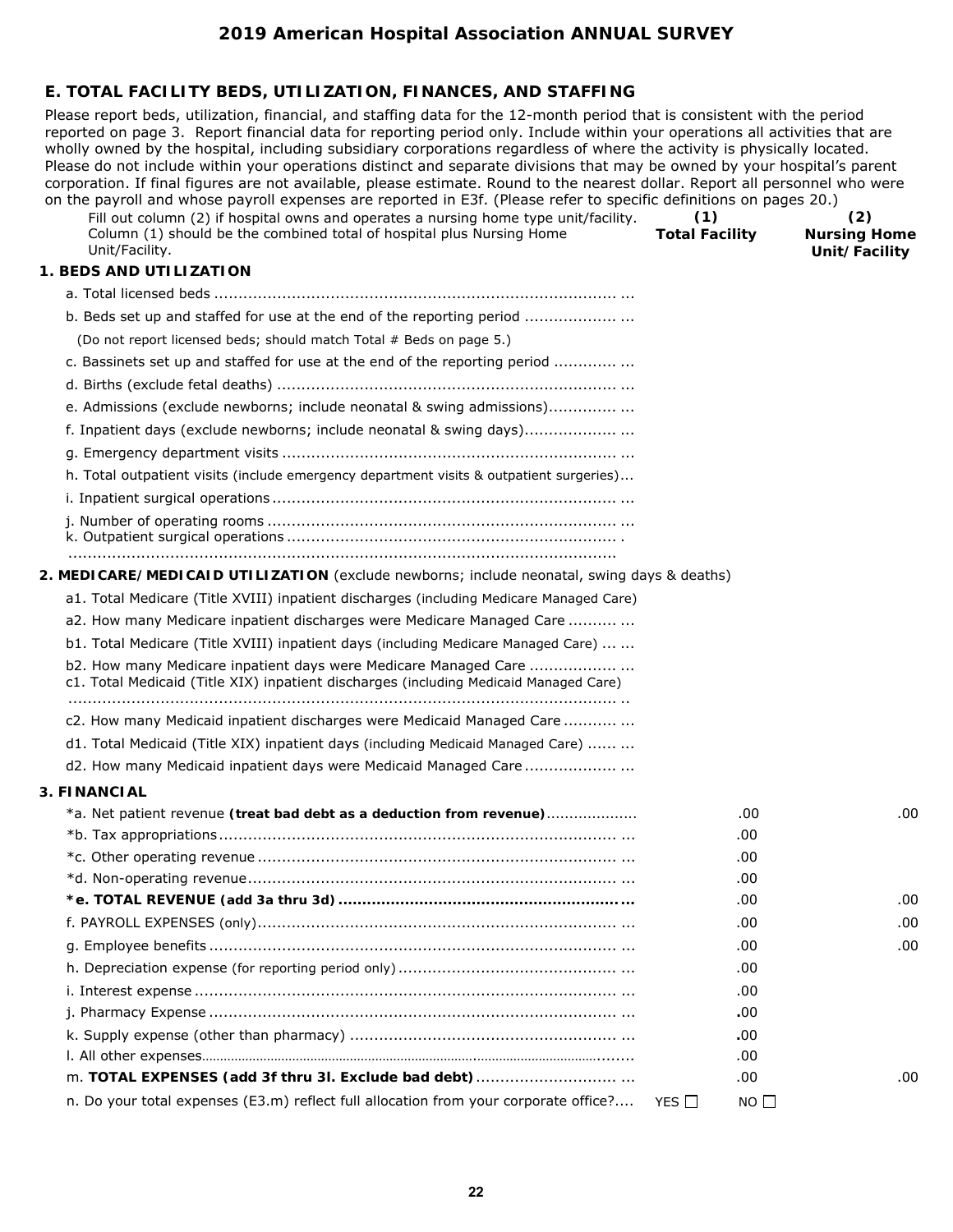#### **D. INSURANCE AND ALTERNATIVE PAYMENT MODELS (Continued)**

- 15. **Accountable Care Organization (ACO) Contract.** An ACO contract has two essential elements: (1) accountability for the total costs of care for the population of patients attributed to the primary care physicians in the organization; (2) financial incentives that link the magnitude of bonus payments to performance on quality measures (which could include technical quality, patient experience and/or health outcome measures) This will generally involve a contract where the payer establishes a target budget for one or more years for the total costs of care for the agreed-upon patient population, the payer tracks actual spending and performance on quality; and the provider receives bonus payments that could include a share of savings that are (or are not) contingent on meeting quality targets, with (or without) additional bonuses related to performance on those quality measures.
- 15c. **Traditional Medicare ACO Programs MSSP.** Medicare Shared Savings Program. For fee-for-service beneficiaries. The Shared Savings Program has different tracks that allow ACOs to select an arrangement that makes the most sense for their organization. **NextGen.** The Next Generation ACO Model is an initiative for ACOs that are experienced in coordinating care for populations of patients. It allows these provider groups to assume higher levels of financial risk and reward. **Comprehensive ESRD Care**. The model is designed to identify, test, and evaluate new ways to improve care for Medicare beneficiaries with End-Stage Renal Disease (ESRD.)
- 19. **Patient-Centered Medical Home.** The medical home concept refers to the provision of comprehensive primary care services that facilitates communication and shared decision-making between the patient, his/her primary care providers, other providers, and the patient's family.
- 20. **Clinically integrated network.** A clinically integrated network is a collection of healthcare providers, such as physicians, hospitals, and post-acute care treatment providers, that come together to improve patient care and reduce overall healthcare costs. Clinically integrated networks rely on evidence-based care guidelines to provide high-quality care across participating providers.

#### **SECTION E**

#### **TOTAL FACILITY BEDS, UTILIZATION, FINANCES, AND STAFFING Instructions and Definitions**

For the purposes of this survey, nursing home type unit/facility provides **long-term care for the elderly or other patients requiring chronic care** in a nonacute setting in any of the following categories: \*Skilled nursing care \*Intermediate care \*Other Long-term Care (\*see page 6 definitions.) The nursing home type units/facilities are to be owned and operated by the hospital. Only one legal entity may be vested with title to the physical property or operate under the authority of a duly executed lease of the physical property.

- a. **Total licensed beds** is the total number of beds authorized by the state licensing (certifying agency).
	- b. Report the number of **beds** regularly available (those **set up and staffed for use**) at the end of the reporting period. Report only operating beds, not constructed bed capacity. Include all bed facilities that are set up and staffed for use by inpatients that have no other bed facilities, such as pediatric bassinets, isolation units, quiet rooms, and reception and observation units assigned to or reserved for them. Exclude newborn bassinets and bed facilities for patients receiving special procedures for a portion of their stay and who have other bed facilities assigned to or reserved for them. Exclude, for example, labor room, post anesthesia, or postoperative recovery room beds, psychiatric holding beds, and beds that are used only as holding facilities for patients prior to their transfer to another hospital.
	- c. Report the number of normal newborn **bassinets**. Do not include neonatal intensive care or intermediate care bassinets. These should be reported on page 5, C6 and C7.
	- d. Total **births** should exclude fetal deaths.
	- e. Include the number of adult and pediatric **admissions** only (exclude births). This figure should include all patients admitted during the reporting period, including neonatal and swing admissions.
	- f. Report the number of adult and pediatric **days of care** rendered during the entire reporting period. Do not include days of care rendered for normal infants born in the hospital, but do include those for their mothers. Include days of care for infants born in the hospital and transferred into a neonatal care unit. Also include swing bed inpatient days. **Inpatient day** of care (also commonly referred to as a patient **day** or a **census day**, or by some federal hospitals as an **occupied bed day**) is a period of service between the census-taking hours on two successive calendar days, the day of discharge being counted only when the patient was admitted the same day.
	- g. **Emergency department visits** should reflect the number of visits to the emergency unit. Emergency outpatients can be admitted to the inpatient areas of the hospital, but they are still counted as emergency visits and subsequently as inpatient admissions.
	- h. **An Outpatient visit** is a visit by a patient who is not lodged in the hospital while receiving medical, dental, or other services. Each appearance of an outpatient in each unit constitutes one visit regardless of the number of diagnostic and/or therapeutic treatments that the patient receives. Total outpatient visits should include all clinic visits, referred visits, observation services, outpatient surgeries (also reported on line D1k), home health service visits, and emergency department visits (also reported on line D1g).

 **Clinic** visits should reflect total number of visits to each specialized medical unit that is responsible for the diagnosis and treatment of patients on an outpatient, nonemergency basis (i.e., alcoholism, dental, gynecology, etc.). Visits to the satellite clinics and primary group practices should be included if revenue is received by the hospital.

**Referred** visits should reflect total number of outpatient ancillary visits to each specialty unit of the hospital established for providing technical aid used in the diagnosis and treatment of patients. Examples of such units are diagnostic radiology, EKG, pharmacy, etc.

**Observation** services are those services furnished on a hospitals premises, including use of a bed and periodic monitoring by a hospitals nursing or other staff, which are reasonable and necessary to evaluate an outpatients condition or determine the need for a possible admission to the hospital as an inpatient. Observation services usually do not exceed 24 hours. However, there is no hourly limit on the extent to which they may be used.

 **Home health service** visits are visits by home health personnel to a patient's residence.

- i. **Inpatient surgical operation:** Count each patient undergoing surgery as one surgical operation regardless of the number of surgical procedures that were performed while the patient was in the operating or procedure room.
- j. **Operating room:** A unit/room of a hospital or other health care facility in which surgical procedures requiring anesthesia are performed.
- k. **Outpatient surgical operation:** For outpatient surgical operations, please record operations performed on patients who do not remain in the hospital overnight. Include all operations whether performed in the inpatient operating rooms or in procedure rooms located in an outpatient facility. Include an endoscopy only when used as an operative tool and not when used for diagnosis alone. Count each patient undergoing surgery as one surgical operation regardless of the number of surgical procedures that were performed while the patient was in the operating or procedure room.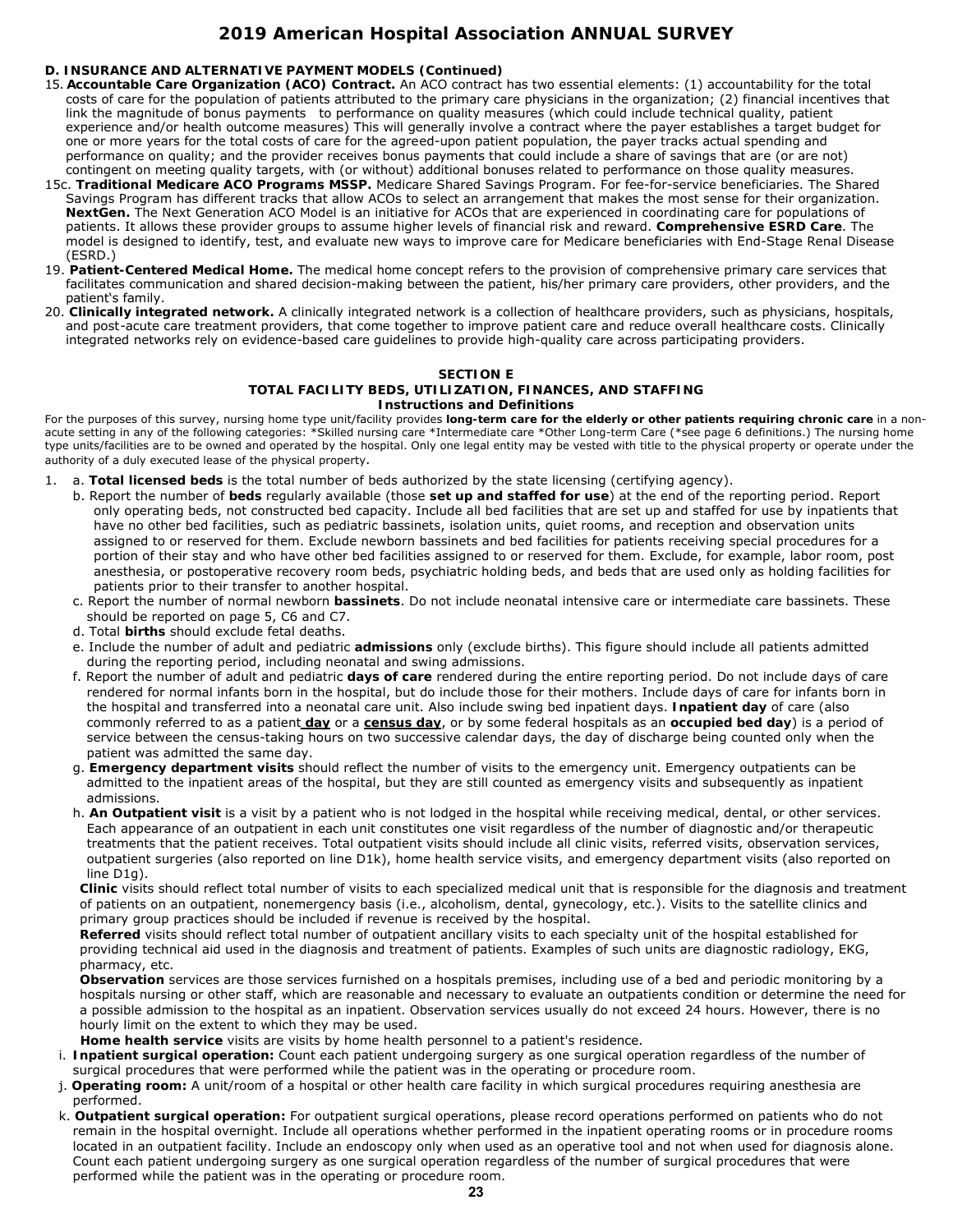# **E. TOTAL FACILITY BEDS, UTILIZATION, FINANCES, AND STAFFING (continued)**

# **4. REVENUE BY TYPE**

|                                                                | .00                                                                                                                                                                                                                                                                                                                                                                                                                                                                                                                                                                                        |              |                   |
|----------------------------------------------------------------|--------------------------------------------------------------------------------------------------------------------------------------------------------------------------------------------------------------------------------------------------------------------------------------------------------------------------------------------------------------------------------------------------------------------------------------------------------------------------------------------------------------------------------------------------------------------------------------------|--------------|-------------------|
|                                                                | .00                                                                                                                                                                                                                                                                                                                                                                                                                                                                                                                                                                                        |              |                   |
|                                                                | .00                                                                                                                                                                                                                                                                                                                                                                                                                                                                                                                                                                                        |              |                   |
|                                                                | 5. UNCOMPENSATED CARE AND PROVIDER TAXES                                                                                                                                                                                                                                                                                                                                                                                                                                                                                                                                                   |              |                   |
| revenue.)                                                      | a. Bad debt (Revenue forgone at full established rates. Include in gross revenue)<br>b. Financial Assistance (includes Charity Care) (Revenue forgone at full-established rates. Include in gross                                                                                                                                                                                                                                                                                                                                                                                          |              | .00<br>.00        |
|                                                                | YES $\Box$<br>c. Is your bad debt (5a) reported on the basis of full charges?                                                                                                                                                                                                                                                                                                                                                                                                                                                                                                              | $NO$ $\Box$  |                   |
|                                                                | YES $\Box$<br>d. Does your state have a Medicaid provider tax/assessment program                                                                                                                                                                                                                                                                                                                                                                                                                                                                                                           | $NO$ $\Box$  |                   |
|                                                                |                                                                                                                                                                                                                                                                                                                                                                                                                                                                                                                                                                                            |              | .00               |
| 1. Total Expense                                               | f. Due to different accounting standards please indicate whether the provider tax/assessment is included in:<br>YES LINO LI<br>YES $\Box$ NO $\Box$<br>2. Deductions from Net Patient Revenue                                                                                                                                                                                                                                                                                                                                                                                              |              |                   |
|                                                                | *6. REVENUE BY PAYOR (report total facility gross and net figures)                                                                                                                                                                                                                                                                                                                                                                                                                                                                                                                         | (1)<br>Gross | (2)<br><b>Net</b> |
| *a. GOVERNMENT                                                 | (1) Medicare:                                                                                                                                                                                                                                                                                                                                                                                                                                                                                                                                                                              |              |                   |
| Include Medicare or                                            |                                                                                                                                                                                                                                                                                                                                                                                                                                                                                                                                                                                            | $.00 \,$     | .00               |
| Medicaid revenue<br>here                                       |                                                                                                                                                                                                                                                                                                                                                                                                                                                                                                                                                                                            | .00.         | .00.              |
|                                                                |                                                                                                                                                                                                                                                                                                                                                                                                                                                                                                                                                                                            | .00          | .00               |
|                                                                | (2) Medicaid:                                                                                                                                                                                                                                                                                                                                                                                                                                                                                                                                                                              |              |                   |
|                                                                |                                                                                                                                                                                                                                                                                                                                                                                                                                                                                                                                                                                            | .00.         | .00               |
|                                                                |                                                                                                                                                                                                                                                                                                                                                                                                                                                                                                                                                                                            | .00          | .00               |
|                                                                | c) Medicaid Graduate Medical Education (GME) payments                                                                                                                                                                                                                                                                                                                                                                                                                                                                                                                                      |              | .00               |
|                                                                | d) Medicaid Disproportionate Share Hospital Payments (DSH)                                                                                                                                                                                                                                                                                                                                                                                                                                                                                                                                 |              | .00               |
|                                                                | e) Medicaid supplemental payments: not including Medicaid<br>Disproportionate Share Hospital Payments (DSH) (include<br>Total Uncompensated Care Payments)                                                                                                                                                                                                                                                                                                                                                                                                                                 |              | .00               |
|                                                                |                                                                                                                                                                                                                                                                                                                                                                                                                                                                                                                                                                                            |              | .00               |
|                                                                |                                                                                                                                                                                                                                                                                                                                                                                                                                                                                                                                                                                            | .00          | .00               |
|                                                                |                                                                                                                                                                                                                                                                                                                                                                                                                                                                                                                                                                                            | .00          | .00               |
| *b. NONGOVERNMET                                               |                                                                                                                                                                                                                                                                                                                                                                                                                                                                                                                                                                                            | .00          | .00               |
| Do not include                                                 | (2) Third-party payors:                                                                                                                                                                                                                                                                                                                                                                                                                                                                                                                                                                    | $.00\,$      | .00               |
| Medicare or<br>Medicaid revenue in<br>Nongovernment            |                                                                                                                                                                                                                                                                                                                                                                                                                                                                                                                                                                                            | .00          | .00               |
|                                                                |                                                                                                                                                                                                                                                                                                                                                                                                                                                                                                                                                                                            | .00          | .00               |
|                                                                |                                                                                                                                                                                                                                                                                                                                                                                                                                                                                                                                                                                            | .00          | .00               |
|                                                                |                                                                                                                                                                                                                                                                                                                                                                                                                                                                                                                                                                                            | .00          | .00               |
| and outpatient care:<br>certified public expenditures program? | (Total gross should equal 4c on page 12. Total net should equal 3a on page 11.)<br>d. If you report Medicaid Supplemental Payments on line 6.a(2)e, please break the payment total into inpatient<br>Medicaid supplemental payments (inpatient) $\frac{1}{2}$ .00 Medicaid supplemental payments (outpatient) $\frac{1}{2}$<br>e. If you are a government owned facility (control codes 12-16), does your facility participate in the Medicaid intergovernmental transfer or<br>YES $\Box$ NO $\Box$<br>f. If yes, please report gross and net revenue: Gross \$ _________________________ | .00.         | .00               |
|                                                                | Are the financial data on pages 19 and 21 from your audited financial statement?YES $\Box$ NO $\Box$                                                                                                                                                                                                                                                                                                                                                                                                                                                                                       |              |                   |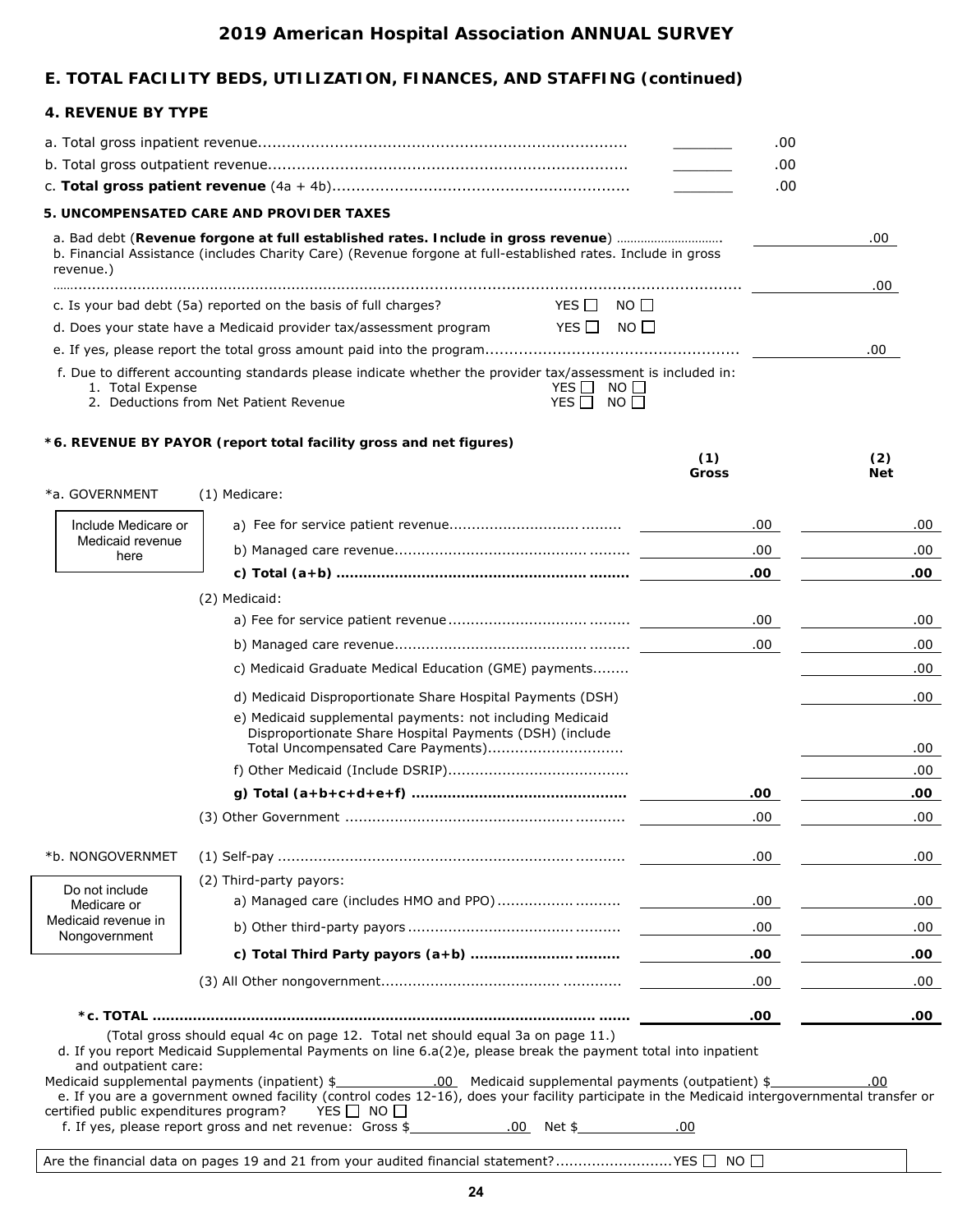### **E. TOTAL FACILITY BEDS, UTILIZATION, FINANCES, AND STAFFING (definitions continued)**

- 2a2. **Managed Care Medicare Discharges:** A discharge day where a Medicare Managed Care Plan is the source of payment.
- 2b2. **Managed Care Medicare Inpatient Days:** An inpatient day where a Medicare Managed Care Plan is the source of payment.
- 2c2. **Managed Care Medicaid Discharges:** A discharge day where a Medicaid Managed Care Plan is the source of payment.
- 2d2. **Managed Care Medicaid Inpatient Days:** An inpatient day where a Medicaid Managed Care Plan is the source of payment.
- 3a. **Net patient revenue:** Reported at the estimated net realizable amounts from patients, third-party payors, and others for services rendered, including estimated retroactive adjustments under reimbursement agreements with third-party payors. Retroactive adjustments are accrued on an estimated basis in the period the related services are rendered and adjusted in future periods, as final settlements are determined.
- 3b. **Tax appropriations:** A predetermined amount set aside by the government from its taxing authority to support the operation of the hospital.
- 3c. **Other operating revenue:** Revenue from services other than health care provided to patients, as well as sales and services to nonpatients. Revenue that arises from the normal day-to-day operations from services other than health care provided to patients. Includes sales and services to non-patients, and revenue from miscellaneous sources (rental of hospital space, sale of cafeteria meals, gift shop sales). Also include operating gains in this category.
- 3d. **Non-operating revenue:** Includes investment income, extraordinary gains and other non-operating gains.
- 3e. **Total revenue:** Add net patient revenue, tax appropriations, other operating revenue and non-operating revenue.
- 3f**. Payroll expenses:** Include payroll for all personnel including medical and dental residents/interns and trainees.
- 3g. **Employee benefits:** Includes social security, group insurance, retirement benefits, workman's compensation, unemployment insurance, etc.
- 3h. **Depreciation expense (for reporting period only)** report only the depreciation expense applicable to the reporting period. The amount should also be included in accumulated depreciation (D7b).
- 3i. **Interest expense:** Report interest expense for the reporting period only.
- 3j. **Pharmacy Expense:** Includes the cost of drugs and pharmacy supplies requested to patient care departments and drugs charged to patients.
- 3k**. Supply expense:** The net cost of all tangible items that are expensed including freight, standard distribution cost, and sales and use tax minus rebates. This would exclude labor, labor-related expenses and services as well as some tangible items that are frequently provided as part of labor costs.
- 3l. **All other expenses:** Any total facility expenses not included in 3f-3k.
- 3m. **Total expenses: Add 3f-3l.** Includes all payroll and non-payroll expenses as well as any non-operating losses (including extraordinary losses). **Treat bad debt as a deduction from gross patient revenue and not as an expense.**
- 4a. **Total gross inpatient revenue:** The hospitals full-established rates (charges) for all services rendered to inpatients.
- 4b. **Total gross outpatient revenue:** The hospitals full-established rates (charges) for all services rendered to outpatients.
- 4c. **Total gross patient revenue:** Total gross patient revenue (add total gross inpatient revenue and total gross outpatient revenue)
- 5. **Uncompensated care:** Care for which no payment is expected or no charge is made. It is the sum of bad debt and charity care absorbed by a hospital or other health care organization in providing medical care for patients who are uninsured or are unable to pay.
- 5a. **Bad debt: The provision for actual or expected uncollectibles resulting from the extension of credit. Report as a deduction from revenue.**
- 5b**. Financial Assistance** (Includes **Charity care).** Financial assistance and charity care refer to health services provided free of charge or at reduced rates to individuals who meet certain financial criteria. For purposes of this survey, charity care is measured on the basis of revenue forgone, at full- established rates.
- 5d**. Medicaid Provider Tax, Fee or Assessment:** Dollars paid as a result of a state law that authorizes collecting revenue from specified categories of providers. Federal matching funds may be received for the revenue collected from providers and some or all of the revenues may be returned directly or indirectly back to providers in the form of a Medicaid payment.

## 6. **REVENUE BY PAYOR**

6a1. **Medicare:** Should agree with the Medicare utilization reported in questions D21-Db2.

- 6a1a. **Fee for service patient revenue:** Include traditional Medicare fee-for-service.
- 6a1c. **Total:** Medicare revenue (add Medicare fee for service patient revenue and Medicare managed care revenue).
- 6a2. **Medicaid:** Should agree with Medicaid utilization reported in questions D2c1-D2d2.
- 6a2a. **Fee for service patient revenue:** Do not include Medicaid disproportionate payments (DSH) or Medicaid supplemental payments.
- 6a2c. **Medicaid Graduate Medical Education (GME) payments.** Payments for the cost of approved graduate medical education (GME) programs. Report in 'net' column only.
- 6a2d. **Medicaid disproportionate share payments (DSH):** DSH minus associated provider taxes or assessments. Report in 'Net' column only.

6a2e. **Medicaid supplemental payments:** Supplemental payments the Medicaid program pays the hospital that are NOT Medicaid DSH, minus associated provider taxes or assessments. Report in 'Net' column only.

6a2f. **Other Medicaid**: Any Medicaid payments such as DSRIP payments that are not included in 6a2a-e. Report in 'Net' column only.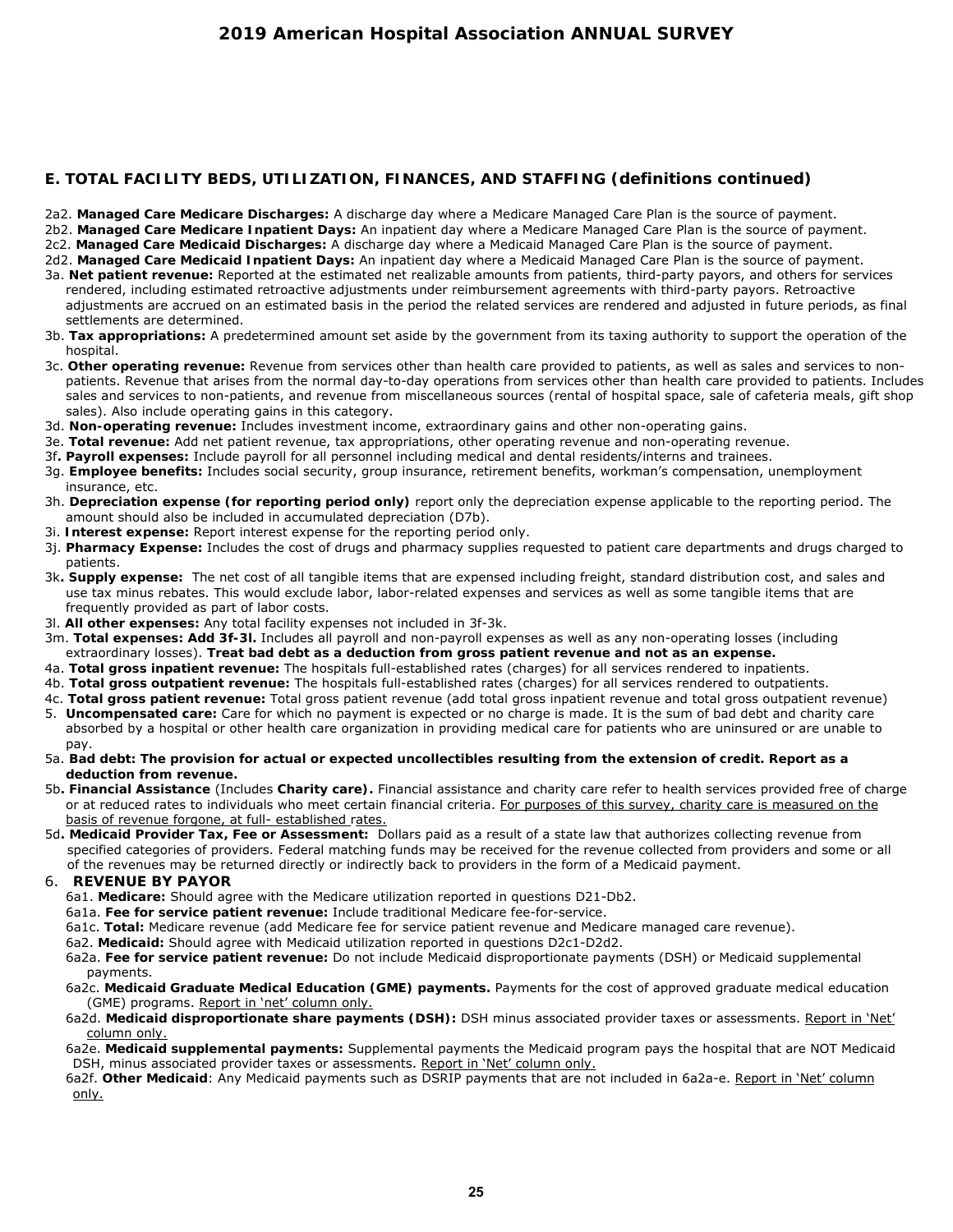### **2019 American Hospital Association ANNUAL SURVEY E. TOTAL FACILITY BEDS, UTILIZATION, FINANCES, AND STAFFING (continued)**

| 7. FINANCIAL PERFORMANCE – MARGIN |  |
|-----------------------------------|--|

| *a. Total Margin      | $\frac{0}{0}$ |
|-----------------------|---------------|
| *b. Operating Margin  | $\%$          |
| *c. EBITDA Margin     | %             |
| *d. Medicare Margin   | $\%$          |
| *e. Medicaid Margin   | $\frac{0}{0}$ |
| <b>8 FIXED ASSETS</b> |               |

| <b>8. FIXED ASSETS</b>                                                                                                                                                                               |               |     |
|------------------------------------------------------------------------------------------------------------------------------------------------------------------------------------------------------|---------------|-----|
|                                                                                                                                                                                                      |               | .00 |
|                                                                                                                                                                                                      |               | .00 |
|                                                                                                                                                                                                      |               | .00 |
| 9. TOTAL CAPITAL EXPENSES<br>Include all expenses used to acquire assets, including buildings, remodeling projects, equipment or<br>.00<br>property.<br>10. INFORMATION TECHNOLOGY AND CYBERSECURITY |               |     |
|                                                                                                                                                                                                      |               |     |
|                                                                                                                                                                                                      |               |     |
|                                                                                                                                                                                                      |               |     |
|                                                                                                                                                                                                      |               |     |
| *f. Which of the following cybersecurity measures does your hospital or health system currently deploy? (check<br>all that apply.)<br>1. Annual risk assessment $\Box$                               | $\frac{0}{0}$ |     |
| 2. Incident response plan $\Box$                                                                                                                                                                     |               |     |
| 3. Intrusion detection systems $\Box$                                                                                                                                                                |               |     |
| 4. Mobile devices encryption $\Box$                                                                                                                                                                  |               |     |
| 5. Mobile device data wiping $\Box$                                                                                                                                                                  |               |     |
| 6. Penetration testing to identify security vulnerabilities $\Box$                                                                                                                                   |               |     |
| 7. Strong password requirements $\Box$                                                                                                                                                               |               |     |
| 8. Two-factor authentication $\Box$                                                                                                                                                                  |               |     |
| *q. Does your hospital or health system board oversight of risk management and reduction specifically include consideration of<br>cybersecurity risk? YES $\Box$ NO $\Box$                           |               |     |

\*h. Does your hospital or health system have cybersecurity insurance? YES  $\Box$  NO

\*i. Is your hospital or health system participating in cybersecurity information-sharing activities with an outside information sharing and analysis organization to identify threats and vulnerabilities?  $\;$  YES  $\Box$  NO  $\;$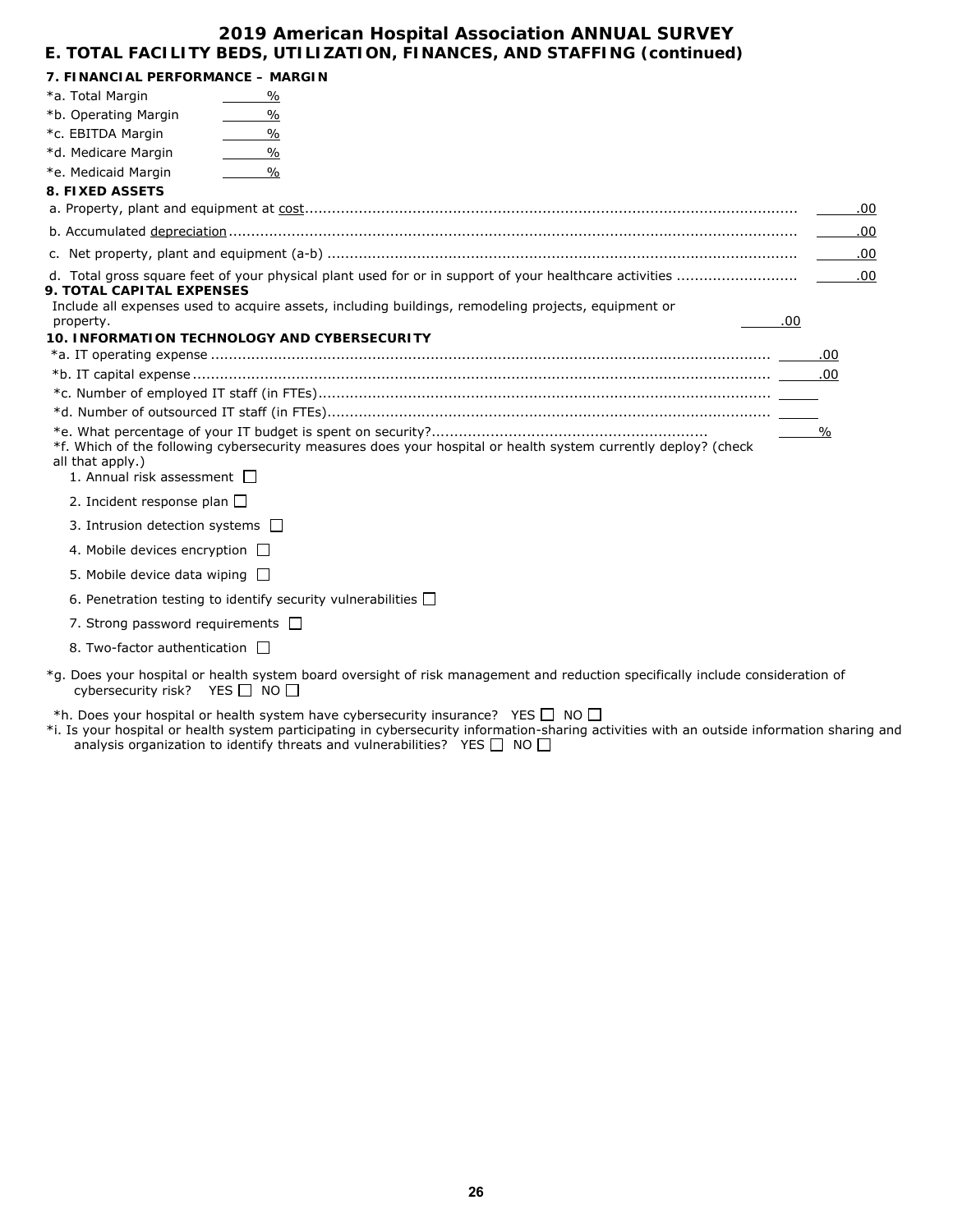## **E. TOTAL FACILITY BEDS, UTILIZATION, FINANCES, AND STAFFING (definitions continued)**

- 7a. **Total Margin:** Total income over total revenue. Nonoperating income is included in revenue in the total margin.
- 7b. **Operating Margin:** Measure of profit per dollar of revenue calculated by dividing net operating income by operating revenues.
- 7c. **EBITDA Margin:** Earnings before interest, tax depreciation and amortization (EBITDA) divided by total revenue.
- 7d. **Medicare Margin:** Medicare net payment over Medicare costs.

#### 7e. **Medicaid Margin:**

- 8. **Fixed Assets:** Represent land and physical properties that are consumed or used in the creation of economic activity by the health care entity. The historical or acquisition costs are used in recording fixed assets. Net plant, property, and equipment represent the original costs of these items less accumulated depreciation and amortization.
- 9. **Information Technology.** 
	- a. **IT Operating expense:** Exclude department depreciation and operating dollars paid against capital leases.
	- b. **IT Capital expense:** Include IT capital expense for the current year only. Any capital expense that is carried forward from the previous year should be excluded from this figure. Include IT related capital included in the budget of other departments. (i.e. lab, radiology, etc., if known or can be reasonably estimated.) Include the total value of capital leases to be signed in the current year.
	- c. **Number of Employed IT staff (in FTEs):** Number of full-time equivalent (FTE) staff employed in the IT department/ organization and on the hospital payroll.
	- d. **Total number of outsourced IT staff:** (i.e. contracted staff).
	- **e. Cybersecurity.** Measures taken to protect against the criminal or unauthorized use of electronic data.

### **STAFFING**

- **10. Full-Time Equivalent (FTE):** the total number of hours worked by all employees over the full (12 month) reporting period divided by the normal number of hours worked by a full-time employee for that same time period. For example, if your hospital considers a normal workweek for a full-time employee to be 40 hours, a total of 2,080 would be worked over a full year (52 weeks). If the total number of hours worked by all employees on the payroll is 208,000, then the number of Full-Time Equivalents (FTE) is 100 (employees). The FTE calculation for a specific occupational category such as registered nurses is exactly the same. The calculation for each occupational category should be based on the number of hours worked by staff employed in that specific category.
	- a-b. **Physicians and dentists:** Include only those physicians and dentists engaged in clinical practice and on the payroll. Those who hold administrative positions should be reported in "All other personnel."
	- d. **Other trainees:** A trainee is a person who has not completed the necessary requirements for certification or met the qualifications required for full salary under a related occupational category. Exclude medical and dental residents/interns who should be reported on line 7b.
	- e. **Registered nurses:** Nurses who have graduated from approved schools of nursing and who are currently registered by the state. They are responsible for the nature and quality of all nursing care that patients receive. Do not include any registered nurses more appropriately reported in other occupational categories, such as facility administrators, and therefore listed under "All other personnel."
	- f. **Licensed practical (vocational) nurses:** Nurses who have graduated from an approved school of practical (vocational) nursing who work under the supervision of registered nurses and/or physicians.
	- g. **Nursing assistive personnel:** Certified nursing assistant or equivalent unlicensed staff who assist registered nurses in providing patient care related services as assigned by and under the supervision of a registered nurse.
	- h. **Radiology Technicians:** Technical positions in imaging fields, including, but not limited to, radiology, sonography, nuclear medicine, radiation therapy, CT, MRI.
	- i. **Laboratory professional/technical:** Professional and technical positions in all areas of the laboratory, including, but not limited to, histology, phlebotomy, microbiology, pathology, chemistry, etc.
	- j. **Pharmacists, licensed:** Persons licensed within the state who are concerned with the preparation and distribution of medicinal products.
	- k. **Pharmacy technicians:** Persons who assist the pharmacist with selected activities, including medication profile reviews for drug incompatibilities, typing labels and prescription packaging, handling of purchase records and inventory control.
	- m. **All other personnel:** This should include all other personnel not already accounted for in other categories.
	- n. **Total facility personnel:** This line is to include the total facility personnel hospital plus nursing home type unit/facility personnel (for those hospitals that own and operate a nursing home type unit/facility).
	- o-p**. Nursing home type unit/facility personnel:** These lines should be filled out only by hospitals that own and operate a nursing home type unit/ facility, where only one legal entity is vested with title to the physical property or operates under the authority of a duly executed lease of the physical property. If nursing home type unit/facility personnel are reported on the total facility personnel line, but cannot be broken out, please write "cannot break out" on this line.
	- q. **Direct patient care RN:** Registered nurses providing care directly to patients. Direct patient care responsibilities are patientcentered nursing activities carried out in the presence of the patient (such as admission, transfer/discharge, patient teaching, patient communication, treatments, counseling, and administration of medication.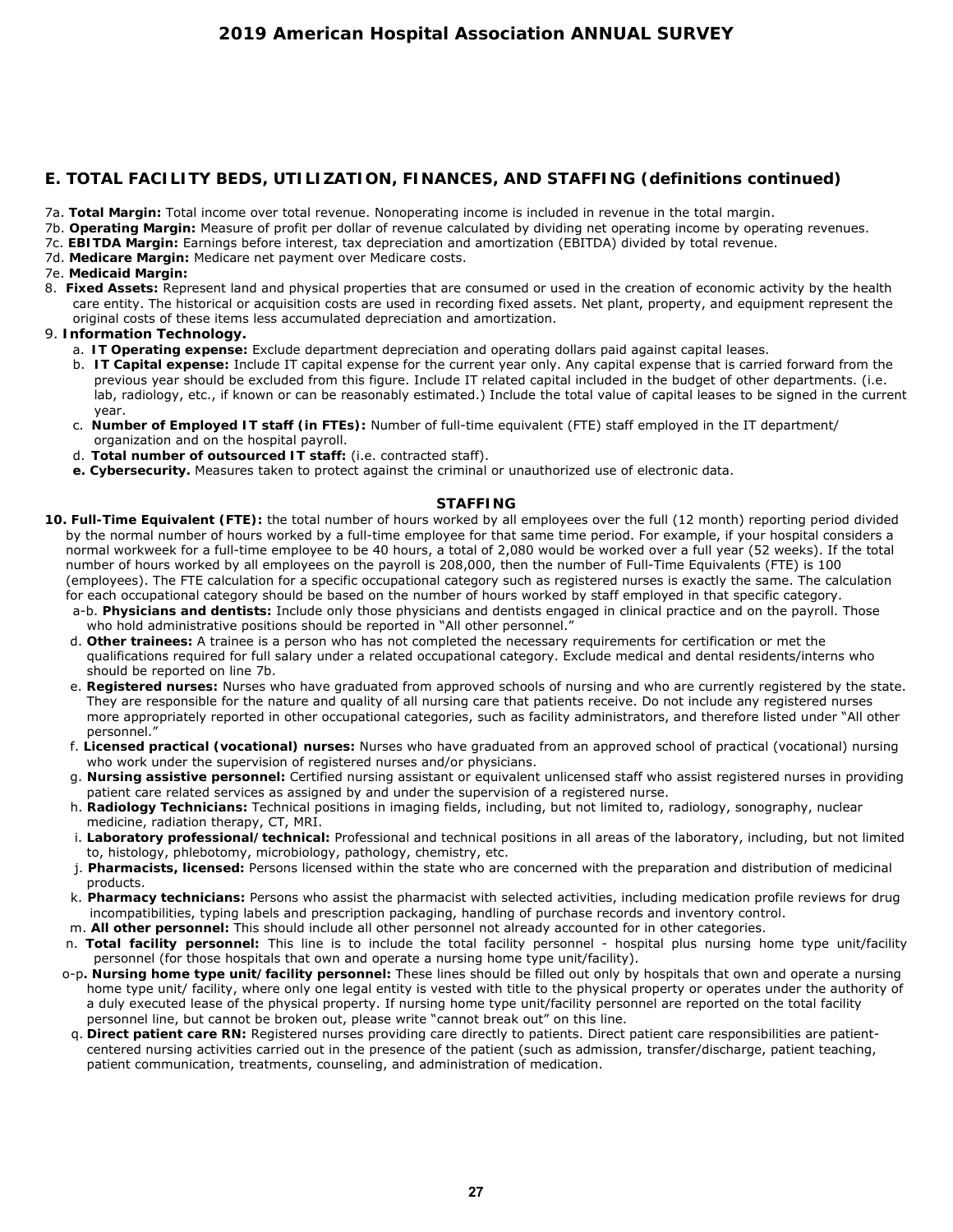#### **11. STAFFING**

Report full-time (35 hours or more) and part-time (less than 35 hours) personnel who were on the hospital/facility **payroll at the end of your reporting period.** Include members of religious orders for whom dollar equivalents were reported. Exclude privateduty nurses, volunteers, and all personnel whose salary is financed entirely by outside research grants. Exclude physicians and dentists who are paid on a fee basis. FTE is the total number of hours worked (excluding non-worked hours such as PTO, etc.) by all employees over the full (12 month) reporting period divided by the normal number of hours worked by a full-time employee for that same time period. For example, if your hospital considers a normal workweek for a full-time employee to be 40 hours, a total of 2,080 would be worked over a full year (52 weeks). If the total number of hours worked by all employees on the payroll is 208,000, then the number of Full-Time Equivalents (FTE) is 100 (employees). The FTE calculation for a specific occupational category such as Registered nurses is exactly the same. The calculation for each occupational category should be based on the number of hours worked by staff employed in that specific category.

For each occupational category, please report the number of staff vacancies as of the last day of your reporting period. A vacancy is defined as a budgeted staff position which is unfilled as of the last day of the reporting period and for which the hospital is actively seeking either a full-time or part-time permanent replacement. Personnel who work in more than one area should be included only in the category of their primary responsibility and should be counted only once.

|                                                                                                                                                                                                                                                       | (1)<br><b>Full-Time</b><br>(35 hr/wk or<br>more)<br>On payroll<br>(Headcount) | (2)<br>Part-Time<br>(less than 35<br>hr/wk)<br><b>On Payroll</b><br>(Headcount) | (3)<br><b>FTE</b> | (4)<br><b>Vacancies</b><br>(Headcount) |
|-------------------------------------------------------------------------------------------------------------------------------------------------------------------------------------------------------------------------------------------------------|-------------------------------------------------------------------------------|---------------------------------------------------------------------------------|-------------------|----------------------------------------|
|                                                                                                                                                                                                                                                       |                                                                               |                                                                                 |                   |                                        |
|                                                                                                                                                                                                                                                       |                                                                               |                                                                                 |                   |                                        |
|                                                                                                                                                                                                                                                       |                                                                               |                                                                                 |                   |                                        |
|                                                                                                                                                                                                                                                       |                                                                               |                                                                                 |                   |                                        |
| e. Other Trainees                                                                                                                                                                                                                                     |                                                                               |                                                                                 |                   |                                        |
|                                                                                                                                                                                                                                                       |                                                                               |                                                                                 |                   |                                        |
| g. Licensed Practical (Vocational) Nurses                                                                                                                                                                                                             |                                                                               |                                                                                 |                   |                                        |
|                                                                                                                                                                                                                                                       |                                                                               |                                                                                 |                   |                                        |
|                                                                                                                                                                                                                                                       |                                                                               |                                                                                 |                   |                                        |
|                                                                                                                                                                                                                                                       |                                                                               |                                                                                 |                   |                                        |
|                                                                                                                                                                                                                                                       |                                                                               |                                                                                 |                   |                                        |
|                                                                                                                                                                                                                                                       |                                                                               |                                                                                 |                   |                                        |
|                                                                                                                                                                                                                                                       |                                                                               |                                                                                 |                   |                                        |
|                                                                                                                                                                                                                                                       |                                                                               |                                                                                 |                   |                                        |
| o. Total facility personnel (add 11a through 11n)<br>(Total facility personnel should include hospital and nursing home type unit/facility personnel, if applicable. Nursing home type<br>unit/facility personnel should be reported in 11p and 11q.) |                                                                               |                                                                                 |                   |                                        |

p. Nursing home type unit/facility Registered Nurses

**q. Total nursing home type unit/facility personnel**

- r. For your employed RNs FTES reported above (E.11.f, column 3), please report the number of full time equivalents who are involved in direct patient care. \_\_\_\_\_\_\_\_\_\_ Number of patient care FTEs
- s. For your medical residents/interns reported above (E.11.c, column 1), please report the number of full time on payroll:

#### **Full-Time (35 hr/wk or more)**

#### **On Payroll**

1. Primary care (general practitioner, general internal medicine, family practice, general pedicatris, geriatrics)

2. Other Specialties

**28**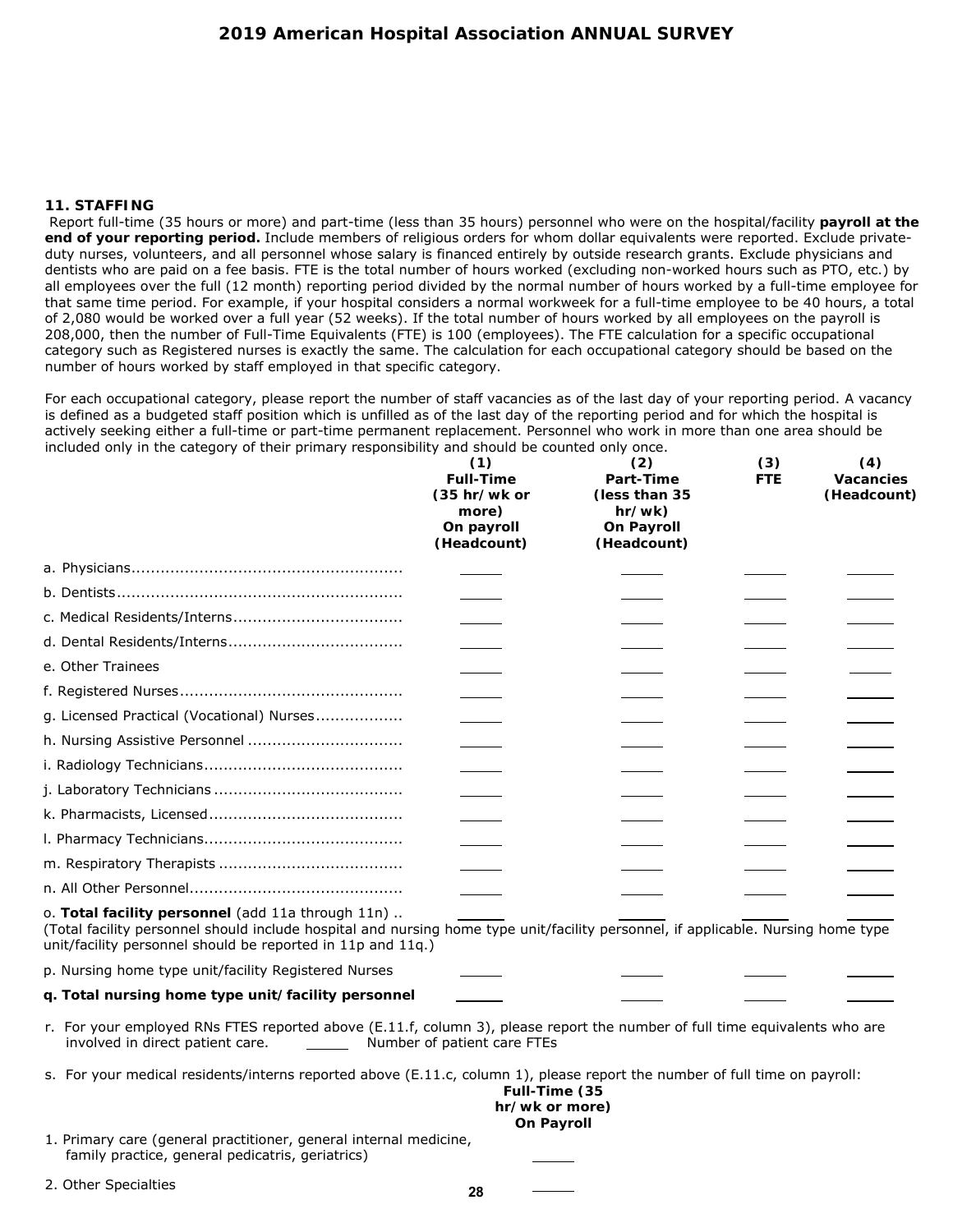# **E. TOTAL FACILITY BEDS, UTILIZATION, FINANCES, AND STAFFING (definitions continued)**

**11. Privileged Physicians:** Report the total number of physicians (by type) on the medical staff with privileges except those with courtesy, honorary and provisional privileges. Do not include residents or interns.

**Employed by your hospital:** Physicians that are either direct hospital employees or employees of a hospital subsidiary corporation. Physicians that are employed for non-clinical services (administrative services, medical director services, etc.) should be excluded. **Individual contract:** An independent physician under a formal contract to provide services at your hospital including at outpatient facilities, clinics and offices. Physicians that are contracted only for non-clinical services (administrative services, medical director services, etc.) should be excluded.

**Group contract:** A physician that is part of a group (group practice, faculty practice plan or medical foundation) under a formal contract to provide services at your hospital including at inpatient and outpatient facilities, clinics and offices. Physicians that are contracted only for non-clinical services (administrative services, medical director services, etc.) should be excluded. **Not employed or under contract:** Other physicians with privileges that have no employment or contractual relationship with the

#### hospital to provide services. *The sum of the physicians reported in 11a-11f should equal the total number of privileged physicians in the hospital.*

a. **Primary care:** A physician that provides primary care services including general practice, general internal medicine, family practice, general pediatrics, obstetrics/gynecology and geriatrics.

- b. **Emergency medicine:** Physicians who provide care in the emergency department.
- c. **Hospitalist:** Physician whose primary professional focus is the care of hospitalized medical patients (through clinical, education, administrative and research activity).
- d. **Intensivist:** A physician with special training to work with critically ill patients. Intensivists generally provided medicalsurgical, cardiac, neonatal, pediatric and other types of intensive care.
- e. **Radiologist/pathologist/anesthesiologist:** A physician who has specialized training in imaging, including but not limited to radiology, sonography, nuclear medicine, radiation therapy, CT, MRI. **Pathologist:** A physician who examines samples of body tissues for diagnostic purposes. **Anesthesiologist:** A physician who specializes in administering medications or other agents that prevent or relieve pain, especially during surgery.
- f. **Other specialist:** Other physicians (not included above) that specialize in a specific type of medical care.
- 14. **Advanced Practice Registered Nurses:** Registered nurses with advanced didactic and clinical education, knowledge, skills, and scope of practice. Includes**: Physician assistant:** A **h**ealthcare professional licensed to practice medicine with supervision of a licensed physician.

**Nurse practitioner:** A registered nurse with at least a master's degree in nursing and advanced education in primary care, capable of independent practice in a variety of settings. **Clinical nurse specialist (CNS):** A registered nurse who, through a formal graduate degree (masters or doctorate) CNS education program, is prepared as CNS with expertise in a specialty area of nursing practice. CNSs are clinical experts in the diagnosis and treatment of illness, and the delivery of evidencebased nursing interventions.

14c**. Primary care:** Medical services including general practice, general internal medicine, family practice, general pediatrics, obstetrics/gynecology.

 **Emergency department care:** The provision of unscheduled outpatient services to patients whose conditions require immediate care in the emergency department setting.

 **Other Specialty care:** A clinic that provides specialized medical care beyond the scope of primary care.

 **Patient education:** Goals and objectives for the patient and/or family related to therapeutic regimens, medical procedures and self-care.

 **Case management:** A system of assessment, treatment planning, referral and follow-up that ensures the provision of comprehensive and continuous services and the coordination of payment and reimbursement for care.

- **Other:** (Specify) Any type of care other than those listed above.
- 15. **Foreign-educated nurses:** Individuals who are foreign born and received basic nursing education in a foreign country. In general, many of these nurses come to the US on employment-based visas which allow them to obtain a green card.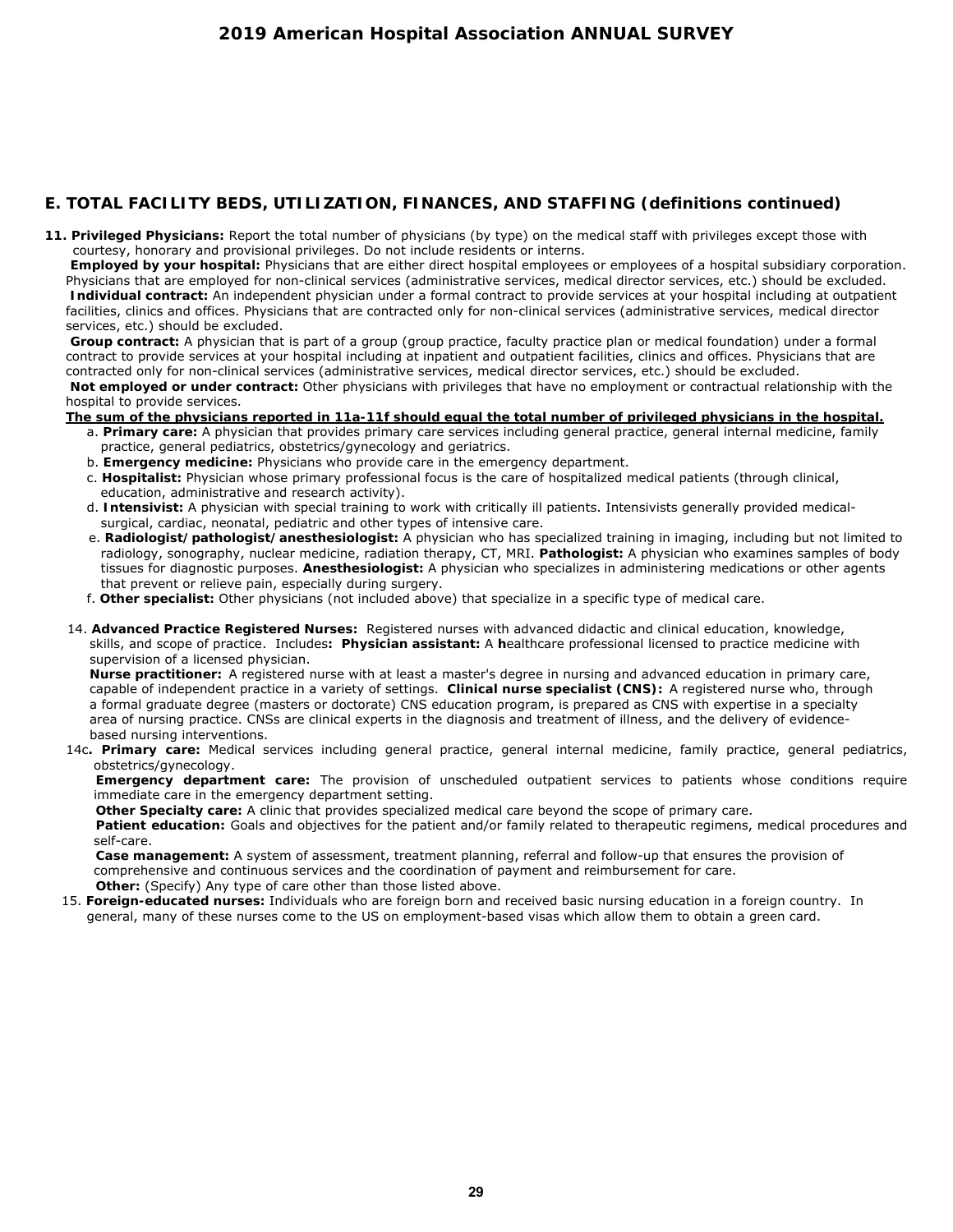## **E. TOTAL FACILITY BEDS, UTILIZATION, FINANCES, AND STAFFING (continued)**

### **12. PRIVILEGED PHYSICIANS**

Report the total number of physicians with privileges at your hospital by type of relationship with the hospital. The sum of the physicians reported in 15a-15f should equal the total number of privileged physicians (15g) in the hospital.

|                                                                                                                                                    | (1)<br><b>Total</b><br><b>Employed</b> | (2)<br>Total<br><b>Individual</b><br>Contract | (3)<br>Total<br>Group<br>Contract | (4)<br><b>Not Employed</b><br>or Under<br>Contract | (5)<br><b>Total Privileged</b><br>(add columns<br>$1-4)$ |
|----------------------------------------------------------------------------------------------------------------------------------------------------|----------------------------------------|-----------------------------------------------|-----------------------------------|----------------------------------------------------|----------------------------------------------------------|
| a. Primary care (general practitioner, general<br>internal medicine, family practice, general<br>pediatrics, obstetrics/gynecology,<br>qeriatrics) |                                        |                                               |                                   |                                                    |                                                          |
| b. Obstetrics/gynecology                                                                                                                           |                                        |                                               |                                   |                                                    |                                                          |
| c. Emergency medicine                                                                                                                              |                                        |                                               |                                   |                                                    |                                                          |
| d. Hospitalist                                                                                                                                     |                                        |                                               |                                   |                                                    |                                                          |
| e. Intensivist                                                                                                                                     |                                        |                                               |                                   |                                                    |                                                          |
| f. Radiologist/pathologist/anesthesiologist                                                                                                        |                                        |                                               |                                   |                                                    |                                                          |
| g. Other specialist                                                                                                                                |                                        |                                               |                                   |                                                    |                                                          |
| h. Total (add 12a-12g)                                                                                                                             |                                        |                                               |                                   |                                                    |                                                          |

#### **13. HOSPITALISTS**

a. Do hospitalists provide care for patients in your hospital?.................... YES  $\Box$  NO  $\Box$  (if yes, please report in E.15c)

b. If yes, please report the total number of full-time equivalents (FTE) hospitalists.....................FTE

#### **14. INTENSIVISTS**

- a. Do intensivists provide care for patients in your hospital? (If no, please skip to 15.) YES  $\Box$  NO  $\Box$ **(if yes, please report in E.12.d)**
- b**.** If yes, please report the total number of FTE intensivists and assign them to the following areas. Please indicate whether the intensive care area is closed to intensivists. (Meaning that only intensivists are authorized to care for

ICU patients.)

|    |                                                                                                                                                                                                              | <b>FTE</b>                                           |              | <b>Closed to Intensivists</b>                                                                        |
|----|--------------------------------------------------------------------------------------------------------------------------------------------------------------------------------------------------------------|------------------------------------------------------|--------------|------------------------------------------------------------------------------------------------------|
|    | Medical-surgical intensive care<br>1.                                                                                                                                                                        |                                                      |              |                                                                                                      |
|    | Cardiac intensive care<br>2.<br>Neonatal intensive care<br>3.<br>Pediatric intensive care<br>4.<br>Other intensive care<br>5.<br>Total<br>6.<br>15. ADVANCED PRACTICE REGISTERED NURSES/PHYSICIAN ASSISTANTS |                                                      |              |                                                                                                      |
|    |                                                                                                                                                                                                              |                                                      |              |                                                                                                      |
|    |                                                                                                                                                                                                              |                                                      |              |                                                                                                      |
|    | b. If yes, please report the number of full time, part time and FTE advanced practice nurses/physician assistants who<br>provide care for patients in your hospital.                                         |                                                      |              |                                                                                                      |
|    |                                                                                                                                                                                                              |                                                      |              |                                                                                                      |
|    | Physician Assistants                                                                                                                                                                                         | _________ Full-time _________ Part-time ________ FTE |              |                                                                                                      |
|    | c. If yes, please indicate the type of service provided. (Check all that apply).                                                                                                                             |                                                      |              |                                                                                                      |
|    | Primary care $\Box$                                                                                                                                                                                          |                                                      |              | Anesthesia services (Certified registered nurse anesthetist) $\Box$ Emergency department care $\Box$ |
|    | Other specialty care $\Box$ Patient education $\Box$ Case management $\Box$                                                                                                                                  |                                                      | Other $\Box$ |                                                                                                      |
|    | <b>16. FOREIGN EDUCATED NURSES</b>                                                                                                                                                                           |                                                      |              |                                                                                                      |
| a. | Did your facility hire more foreign-educated nurses (including contract or agency nurses) to help fill RN vacancies in 2018<br>vs. 2017?                                                                     |                                                      |              |                                                                                                      |
|    | More $\Box$<br>Fewer $\Box$                                                                                                                                                                                  | Same $\Box$ Did not hire foreign nurses $\Box$       |              |                                                                                                      |
|    | b. From which countries/continents are you recruiting foreign-educated nurses?                                                                                                                               |                                                      |              |                                                                                                      |
|    | Africa $\Box$<br>South Korea □<br>Canada $\Box$                                                                                                                                                              | Philippines $\Box$<br>China $\Box$                   | India I      | Other $\Box$                                                                                         |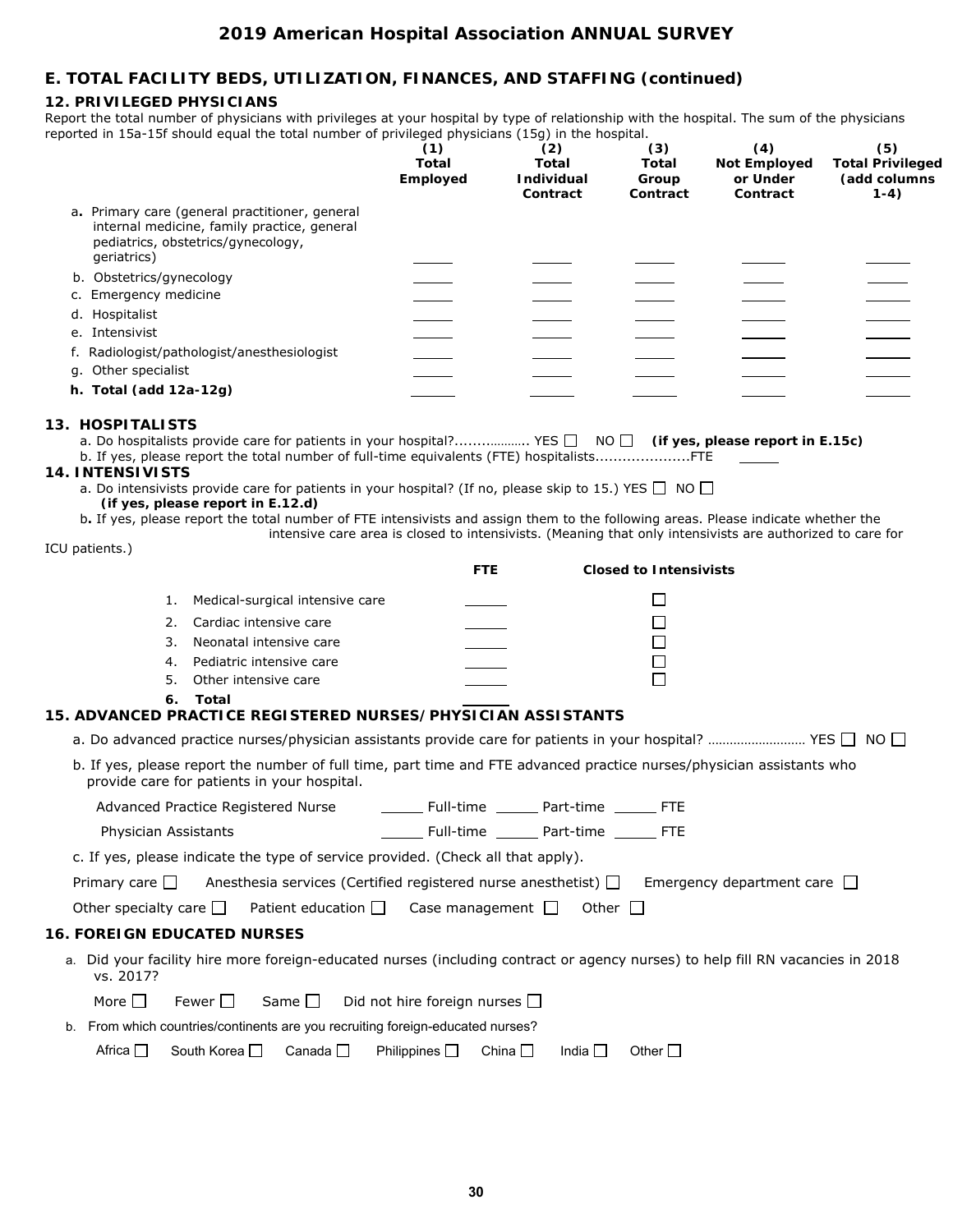# **SECTION F**

#### **SUPPLEMENTAL INFORMATION Instructions and Definitions**

- 1. 1a. **Satellite facility(s):** Satellite Services are available at a facility geographically remote from the hospital campus. 1b. Report the number of sites for outpatient services on the hospital campus and off-campus (satellite) sites owned and operated by the hospital.
- 2. **Group Purchasing Organization:** An organization whose primary function is to negotiate contracts for the purpose of purchasing for members of the group or has a central supply site for its members.
- 3. **Distributor:** An entity that typically does not manufacture most of its own products but purchases and re-sells these products. Such a business usually maintains an inventory of products for sales to hospitals and physician offices and others.

#### 5. **Types of Partnerships:**

a. **Health care providers outside your system:** Include other hospitals health care systems, FQHCs, community clinics

b. **Local or state public health organizations:** Include public health departments, institutes, etc.

c. **Local or state human/social service organizations**: Include food, housing/rental assistance, energy assistance, transportation assistance

d. **Local or state government**: Include municipal, city or county government, including public safety and policy/legislative initiatives at a local level

e. **Non-profit organizations**: Include National health associations, United Way, YMCA, Service leagues, healthy communities' coalitions

f. Faith-based organizations

- g. Health insurance companies
- h. **Schools**: Include childhood, primary and secondary schools and colleges/universities
- i. Local businesses or chambers of commerce

j. Other (list)

#### **Scale of partnerships:**

Not involved: No current partnerships with this type of organization

Collaboration: Exchange information and share resources for a similar mission to enhance the capacity of the other partner Formal Alliance: Formalized partnership (binding agreement) among multiple organizations with merged initiatives, common goals and metrics

6. **Patient and family advisory council**. Advisory council dedicated to the improvement of quality in patient and family care. The advisory council is comprised of past/present patients, family members, and hospital staff.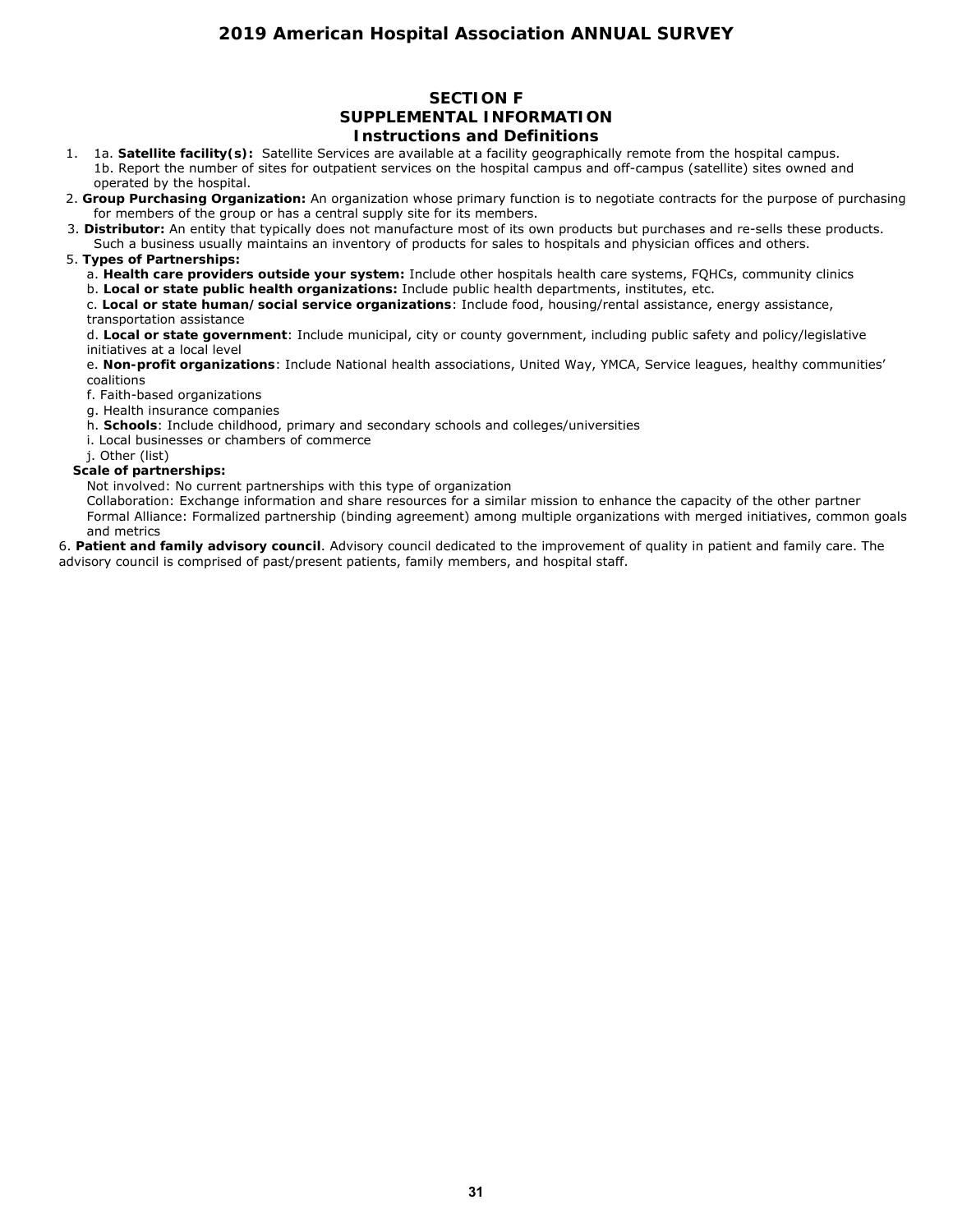# **2019 American Hospital Association ANNUAL SURVEY F. SUPPLEMENTAL INFORMATION**

1a. Does your hospital provide services through satellite outpatient departments? YES  $\Box$  NO  $\Box$ 

1b. Please indicate the clinical families of outpatient services offered along with the number of hospital outpatient sites by location.

|                                                     |     | Number of on-campus | Number of off-campus |
|-----------------------------------------------------|-----|---------------------|----------------------|
| Type of Service                                     | Yes | sites               | sites                |
| 1. Airway endoscopy                                 |     |                     |                      |
| 2. Ambulatory surgery                               |     |                     |                      |
| 3. Blood product exchange                           |     |                     |                      |
| 4. Cardiac/pulmonary rehabilitation                 |     |                     |                      |
| 5. Diagnostic/screening test and related procedures |     |                     |                      |
| 6. Drug administration and clinical oncology        |     |                     |                      |
| 7. Ear, nose throat (ENT)                           |     |                     |                      |
| 8. General surgery and related procedures           |     |                     |                      |
| 9. Gastrointestinal (GI)                            |     |                     |                      |
| 10. Gynecology                                      |     |                     |                      |
| 11. Laboratory                                      |     |                     |                      |
| 12. Major imaging                                   |     |                     |                      |
| 13. Minor imaging                                   |     |                     |                      |
| 14. Musculoskeletal surgery                         |     |                     |                      |
| 15. Nervous system procedures                       |     |                     |                      |
| 16. Ophthalmology                                   |     |                     |                      |
| 17. Pathology                                       |     |                     |                      |
| 18. Primary care                                    |     |                     |                      |
| 19. Psychiatric care                                |     |                     |                      |
| 20. Radiation oncology                              |     |                     |                      |
| 21. Rehabilitation                                  |     |                     |                      |
| 22. Skilled nursing                                 |     |                     |                      |
| 23. Substance abuse/chemical dependency             |     |                     |                      |
| 24. Urgent care                                     |     |                     |                      |
| 25. Urology                                         |     |                     |                      |
| 26. Vascular/endovascular/cardiovascular            |     |                     |                      |
| 27. Visits and related services                     |     |                     |                      |
| 28. Other, please specify:                          |     |                     |                      |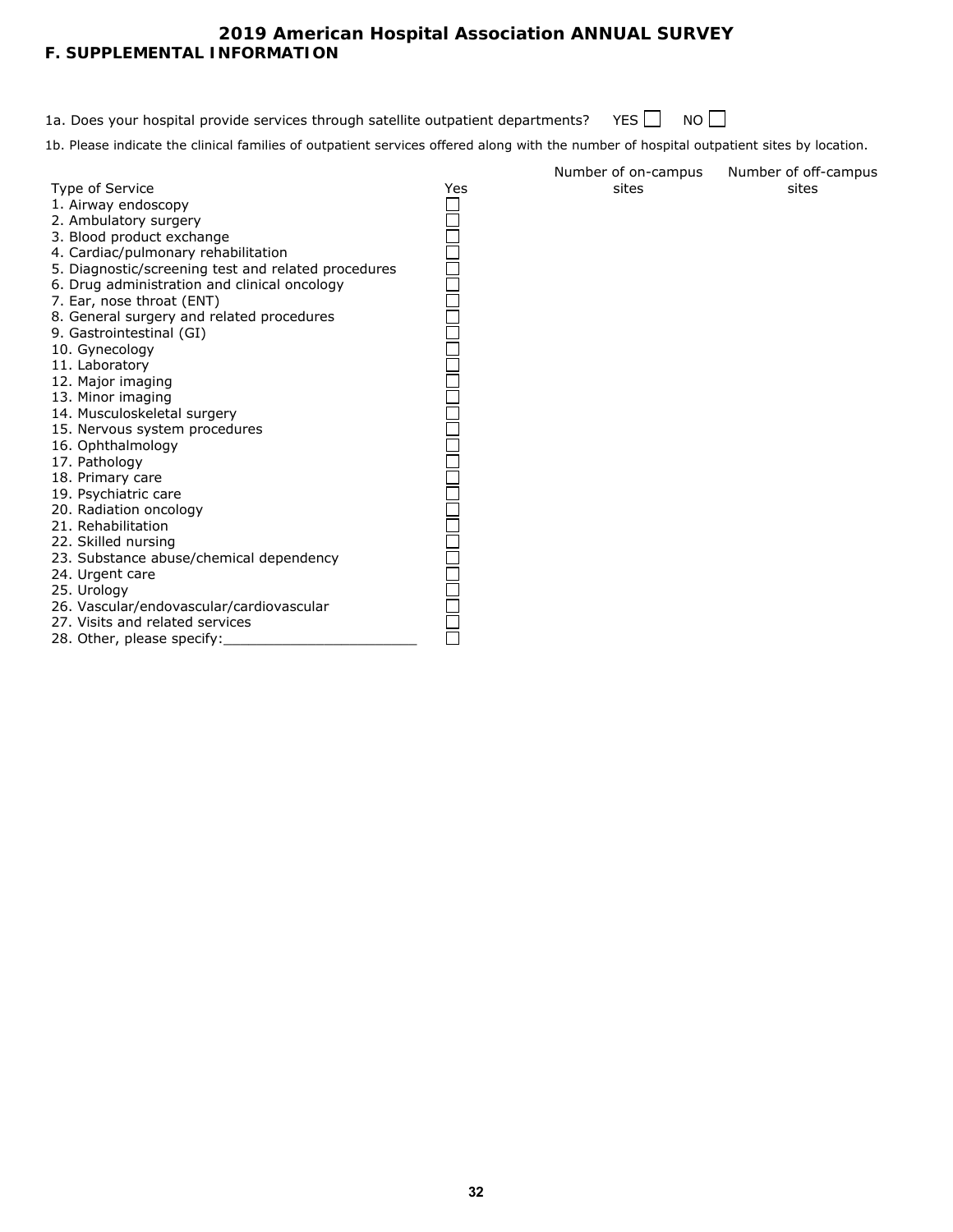## **2019 American Hospital Association ANNUAL SURVEY SECTION G INPATIENT NEWBORN CARE Instructions and Definitions**

- 1. Deliveries are counted DIFFERENTLY than live births (as recorded in BIRTHS, item E.1.d. (1), page 19). Stillbirths are to be included with deliveries and multiple births count as only ONE delivery.
- 2. If your hospital does not have a neonatal intensive care unit as defined below, complete items G1 and G2.
- 3. If your hospital has a neonatal intermediate and/or intensive care unit as defined below, complete items G3a, b, c, and G4 as applicable, based on on your NICU level as established by the official DSHS Neonatal Levels of Care Designation Program, pursuant to House Bill 15, 83rd Legislature, Regular Session, 2013:
	- a. **Level I (Well Nursery):**
		- (1) provide care for mothers and their infants generally of >=35 weeks gestational age who have routine, transient perinatal problems;

(2) have skilled personnel with documented training, competencies and continuing education specific for the patient population served; and

(3) if an infant <35 weeks gestational age is retained, the facility shall provide the same level of care that the neonate would receive at a higher level designated neonatal facility and shall, through the Quality Assurance/Performance Improvement (QAPI) Program complete an in depth critical review of the care provided.

#### b. **Level II (Special Care Nursery):**

(1) provide care for mothers and their infants of generally >=32 weeks gestational age and birth weight >=1500 grams who have physiologic immaturity or who have problems that are expected to resolve rapidly and are not anticipated to require subspecialty services on an urgent basis; and

(2) either provide care, including assisted endotracheal ventilation for less than 24 hours or nasal continuous positive airway pressure (NCPAP) until the infant's condition improves, or arrange for appropriate transfer to a higher level designated facility. If the facility performs neonatal surgery, the facility shall provide the same level of care that the neonate would receive at a higher level designated facility and shall, through the Quality Assurance/Performance Improvement (QAPI) Program, complete an in depth critical review of the care provided;

(3) provide skilled personnel that have documented training, competencies and annual continuing education specific for the patient population served; and

(4) if a facility is located more than 75 miles from the nearest Level III or IV designated neonatal facility, and retains a neonate between 30 and 32 weeks of gestation having a birth weight of between 1250 - 1500 grams, the facility shall provide the same level of care that the neonate would receive at a higher level designated neonatal facility and shall, through the Quality Assurance/Performance Improvement (QAPI) Program, complete an in depth critical review of the care provided.

#### c. **Level III (Neonatal Intensive Care Unit (ICU)):**

(1) provide care for mothers and comprehensive care of their infants of all gestational ages with mild to critical illnesses or requiring sustained life support;

(2) provide for consultation to a full range of pediatric medical subspecialists and pediatric surgical specialists, and the capability to perform major pediatric surgery on-site or at another appropriate designated facility;

(3) have skilled medical staff and personnel with documented training, competencies and continuing education specific for the patient population served;

(4) facilitate transports; and

(5) provide outreach education to lower level designated facilities.

d. **Level IV (Advanced Neonatal Intensive Care Unit (ICU))**:

(1) provide care for the mothers and comprehensive care of their infants of all gestational ages with the most complex and critically ill neonates/infants with any medical problems, and/or requiring sustained life support;

(2) ensure that a comprehensive range of pediatric medical subspecialists and pediatric surgical subspecialists are available to arrive on-site for face to face consultation and care, and the capability to perform major pediatric surgery including the surgical repair of complex conditions;

(3) have skilled personnel with documented training, competencies and continuing education specific for the patient population served;

- (4) facilitate transports; and
- (5) provide outreach education to lower level designated facilities.

Neonatal Intensive Care Unit: A unit that must be separate from the newborn nursery providing intensive care to all sick infants including those with the very lowest birth weights (less than 1500 grams). NICU has potential for providing mechanical ventilation, neonatal surgery and specialty care for the sickest infants born in the hospital or transferred from another institution. A full-time neonatologist serves as director of the NICU.

For more information about the official DSHS NICU Designation Program, please visit:

https://dshs.texas.gov/emstraumasystems/neonatal.aspx

and the related Texas Administrative Code:

https://texreg.sos.state.tx.us/public/readtac\$ext.ViewTAC?tac\_view=5&ti=25&pt=1&ch=133&sch=J&rl=Y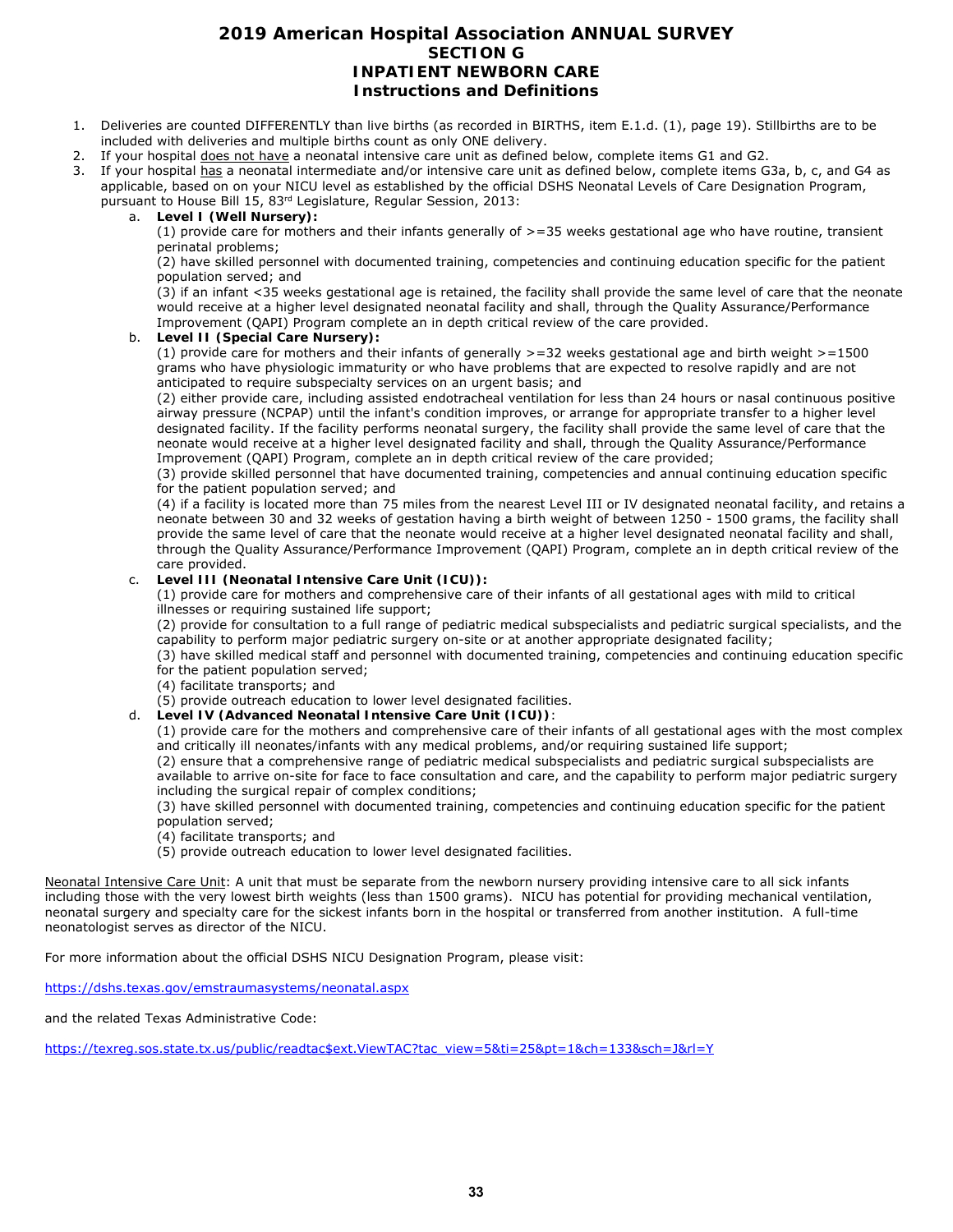|    | 2. Does the hospital participate in a group purchasing arrangement?<br>If yes, please provide the name, city, and state of the group purchasing organization(s).                                                                                                                                                                                                                                    |                   | YES $\Box$              | NO I                        |
|----|-----------------------------------------------------------------------------------------------------------------------------------------------------------------------------------------------------------------------------------------------------------------------------------------------------------------------------------------------------------------------------------------------------|-------------------|-------------------------|-----------------------------|
|    |                                                                                                                                                                                                                                                                                                                                                                                                     |                   |                         |                             |
|    |                                                                                                                                                                                                                                                                                                                                                                                                     |                   |                         |                             |
|    |                                                                                                                                                                                                                                                                                                                                                                                                     |                   |                         |                             |
|    | 3. Does the hospital purchase medical/surgical supplies directly through a distributor? YES $\Box$<br>If yes, please provide the name of the distributor.                                                                                                                                                                                                                                           |                   |                         | NO I I                      |
|    |                                                                                                                                                                                                                                                                                                                                                                                                     |                   |                         |                             |
|    |                                                                                                                                                                                                                                                                                                                                                                                                     |                   |                         |                             |
|    |                                                                                                                                                                                                                                                                                                                                                                                                     |                   |                         |                             |
|    | 4. If your hospital hired RNs during the reporting period, how many were new graduates from nursing schools? __<br>5. Describe the extent of your hospital's current partnerships with the following types of organizations for community or population health improvement initiatives:                                                                                                             |                   |                         |                             |
| a. | Health care providers outside your system                                                                                                                                                                                                                                                                                                                                                           | Not involved<br>П | Collaboration<br>$\Box$ | <b>Formal Alliance</b><br>П |
| b. | Local or state public health organizations                                                                                                                                                                                                                                                                                                                                                          | $\Box$            | П                       | $\Box$                      |
| c. | Local or state human/social service organizations                                                                                                                                                                                                                                                                                                                                                   | П                 |                         | H.                          |
| d. | Other local or state government                                                                                                                                                                                                                                                                                                                                                                     | $\Box$            |                         | $\Box$                      |
| е. | Non-profit organizations                                                                                                                                                                                                                                                                                                                                                                            | $\mathsf{L}$      |                         | $\mathsf{L}$                |
| f. | Faith-based organizations                                                                                                                                                                                                                                                                                                                                                                           | П                 |                         | $\mathsf{L}$                |
| g. | Health insurance companies                                                                                                                                                                                                                                                                                                                                                                          | П                 |                         | $\overline{\phantom{a}}$    |
| h. | Schools                                                                                                                                                                                                                                                                                                                                                                                             | $\Box$            |                         | П                           |
| i. | Local businesses or chambers of commerce                                                                                                                                                                                                                                                                                                                                                            | $\Box$            | $\Box$                  | $\mathsf{L}$                |
| j. | Other (list)                                                                                                                                                                                                                                                                                                                                                                                        | П                 |                         | П                           |
|    | 6. Does your hospital have an established patient and family advisory council that meets regularly to actively engage the perspectives of<br>YES $\Box$<br>NO<br>patients and families?<br>7. Does your hospital have a policy or guidelines that facilitate unrestricted access, 24 hours a day, to hospitalized patients by family<br>and other partners in care according to patient preference? |                   |                         |                             |

a. Exists across all units  $\Box$ 

b. Exists across some units  $\Box$ 

c. Does not exist in any hospital unit  $\Box$ 

Use this space for comments or to elaborate on any information supplied on this survey. Refer to the response by page, section and item name.

------------------------------------------------------------------------------------------------------------------------

For the titles listed below, please indicate the name and the exact title of the person who holds the position in the hospital

|                                                                                         | Name | Title |
|-----------------------------------------------------------------------------------------|------|-------|
| a. Chief Financial Officer                                                              |      |       |
| b. Chief Information Officer                                                            |      |       |
| c. Vice President, Strategic Planning                                                   |      |       |
| d. Chief of the Medical Staff<br>e. Chief of the Nursing office/ Director of<br>Nursing |      |       |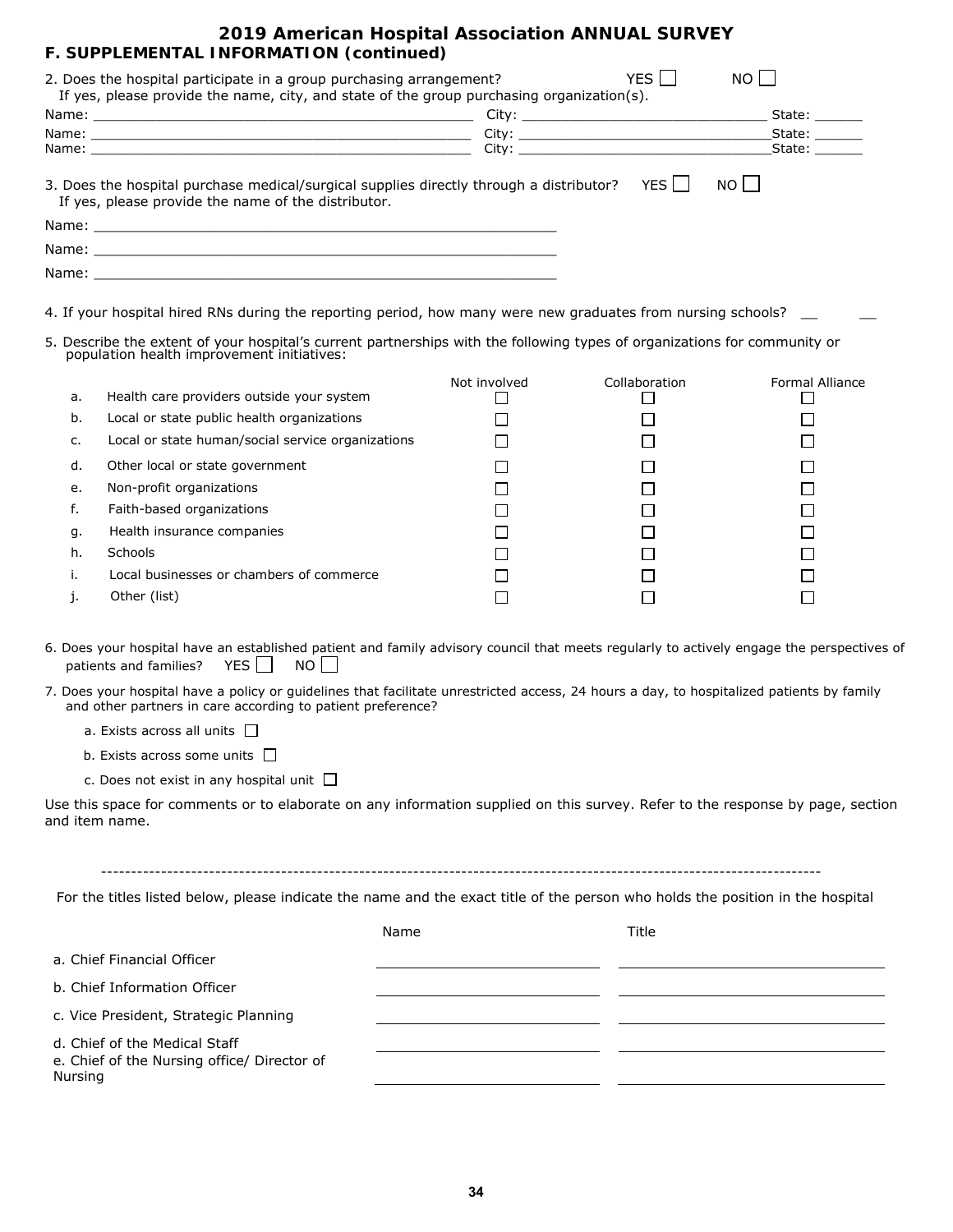# **2019 American Hospital Association ANNUAL SURVEY SECTION I INPATIENT AND OUTPATIENT BAD DEBT AND CHARITY CHARGES Instructions and Definitions**

1. **Charity Care:** The unreimbursed cost to a hospital of providing, funding or otherwise financially supporting healthcare services on an inpatient or outpatient basis to a person classified by the hospital as financially or medically indigent or providing, funding or otherwise financially supporting healthcare services provided to financially indigent patients through other nonprofit or public outpatient clinics, hospitals, or health care organizations.

**Bad Debt charges:** Uncollectible inpatient and outpatient charges that result from the extension of credit.

**Charity charges**: Total amount of hospital charges for inpatient and outpatient services attributable to charity care in a cost reporting period. These charges do not include bad debt charges, contractual allowances or discounts (other than for indigent patients not eligible for medical assistance under the approved Medicaid state plan); that is, reductions or discounts in charges given to other third party payers such as, but not limited to, health maintenance organizations, Medicare, or Blue Cross.

**Financially indigent:** An uninsured or underinsured person who is accepted for care with no obligation or a discounted obligation to pay for the services rendered based on the hospital's eligibility system.

**Medically indigent:** A person whose medical or hospital bills after payment by third-party payers exceed a specified percentage of the patient's annual gross income, determined in accordance with the hospital's eligibility system, and the person is financially unable to pay the remaining bill.

**Inpatient charges**: Hospital-based charges, less any contractual or payer discount, for medical services the hospital provides. **Inpatient charges (trauma):** The portion of hospital-based charges reported in Row 1 that is eligible for consideration in the state trauma reimbursement program. These charges are for care provided to patients who met the facility's trauma team activation criteria and/or were entered into the facility's Trauma Registry and underwent treatment as specified in Texas Administrative Code §157.131. These charges should be reported on a hospital fiscal year basis.

**Outpatient charges**: Hospital-based charges, less any contractual or payer discount, for medical services the hospital provides. **Outpatient charges (trauma)**: The portion of hospital-based charges reported in Row 2 that is eligible for consideration in the state trauma reimbursement program. These charges are for care provided to patients who met the facility's trauma team activation criteria and/or were entered into the facility's Trauma Registry and underwent treatment as specified in Texas Administrative Code §157.131. These charges should be reported on a hospital fiscal year basis.

2. **Charity**: Include those who qualify for free care under the hospital's eligibility system developed in compliance with Health and Safety Code Ch. 311. These patients are classified as **financially indigent** or **medically indigent**. For financially indigent patients, the patient's income level is under 200 percent of the Federal Poverty Level (FPL).

**Local Payments:** Includes payments received from local governments for specific patients. Excludes payments for public sector employees' care.

**Other third party payments:** Includes other third party payments received on behalf of patients. Examples include, but are not limited, to workers' compensation and auto insurance.

**Partially insured:** Include cases where there is an unpaid patient balance after insurance at the time of reporting. Exclude any contractual or payer discount from the reported charges.

**Patient payments**: Includes payments received by the patient or their family.

**Private insurance payments**: Includes payments received from third party health insurance

**State payments:** Include payments received from the State of Texas associated with particular individuals. Examples include, but are not limited, to Crime Victims Compensation, Kidney Health, Children with Special Health Care Needs, and burn victims. Lump sum payments that are made for care provided to groups of patients (such as trauma funding) should be reported below.

**Uninsured or self-pay:** Include charges for those patients who:

- 1. do not qualify for a government program,
- 2. have no private or third party insurance,
- 3. do not qualify for free or reduced price care under the hospital's eligibility system developed in compliance with Health and Safety Code Ch. 311, and

4. do not pay the full cost of their care.

Exclude inmates or prisoners.

**Local Government Inpatient:** Payments received for inpatient hospital services that were provided under the county Indigent Health Care Program or that were the responsibility of any city or county governmental program. DO NOT include tax revenue or care which was provided under your facility's charity care policy, e.g., hospital district patients.

**State Government Inpatient:** Payments received for inpatient hospital services which were the responsibility of a unit of state government such as the Children with Special Health Care Needs, and the Kidney Health Program, and state trauma funds, etc. **Newborn Days:** Report the number of inpatient days for normal newborn nursery. DO NOT include neonatal intensive or intermediate care inpatient days.

**Swing Bed Services:** A hospital bed that can be used to provide either acute or long-term care depending on community or patient needs. To be eligible a hospital must have a Medicare provider agreement in place, have fewer than 100 beds, be located in a rural area, do not have a 24-hour nursing service waiver in effect, have not been terminated from the program in the prior two years, and meet various service conditions.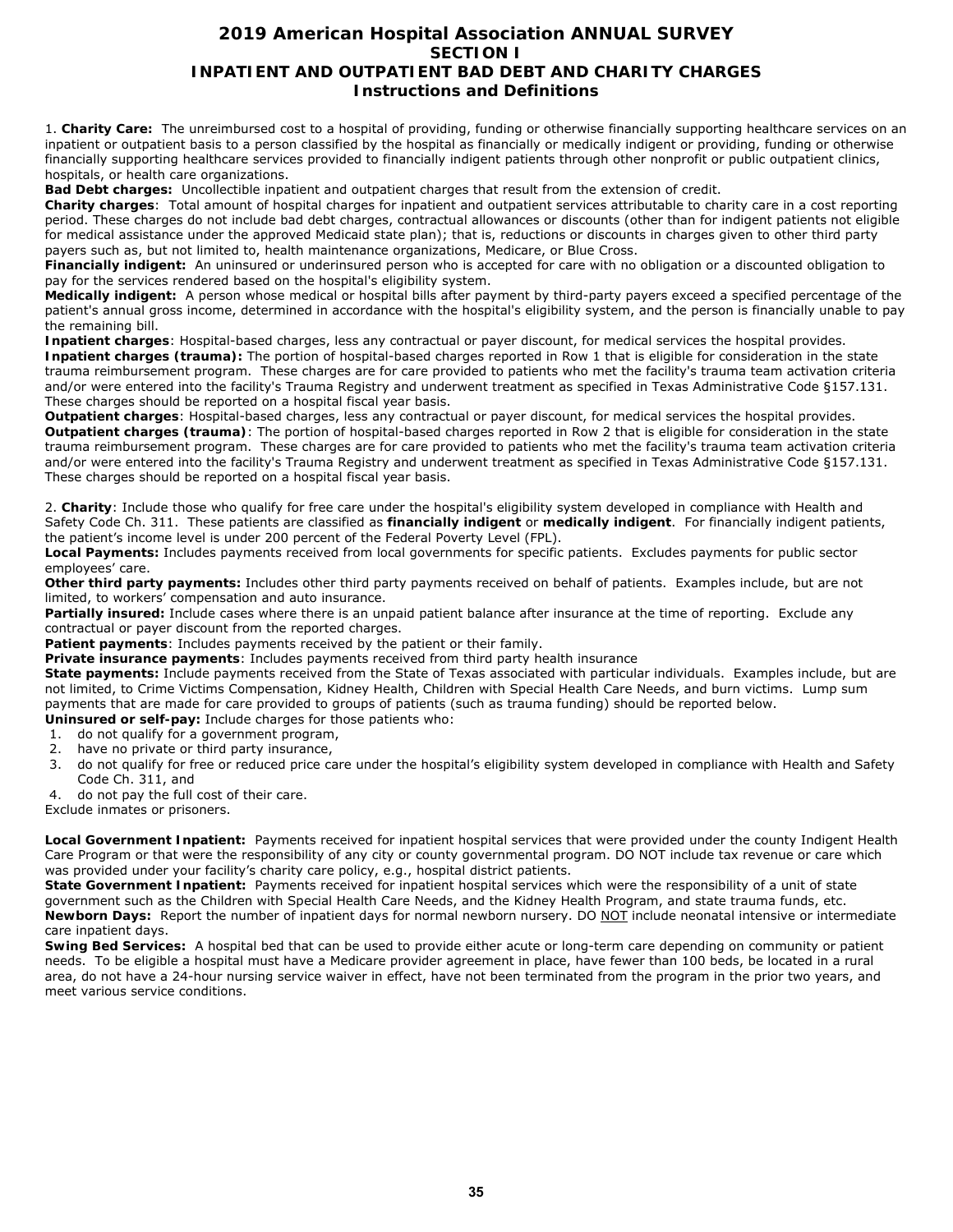### **2019 American Hospital Association ANNUAL SURVEY DEPARTMENT OF STATE HEALTH SERVICES SURVEY SUPPLEMENT**

The Department of State Health Services hospital data survey supplement requests more specific information for several areas previously addressed in the American Hospital Association survey. Please be consistent in using established definitions and in coordinating responses between similar sections of the survey and supplement when referenced.

### **F8. OWNERSHIP**

a. Please classify the ownership of your hospital. (check only one):

| <b>GOVERNMENT, NONFEDERAL</b><br>$\Box$ 12 State<br>$\Box$ 13 County<br>$\Box$ 14 City<br>□ 15 City-County<br>$\Box$ 16 Hospital District<br>17 Hospital Authority | NONGOVERNMENT, NOT-FOR-PROFIT INVESTOR-OWNED, FOR-PROFIT<br>$\Box$ 21 Church<br>23 Other not-for-profit                                                                                                                                                                                                                                                                               | $\Box$ 31 Individual<br>$\Box$ 32 Partnership<br>$\Box$ 33 Corporation |
|--------------------------------------------------------------------------------------------------------------------------------------------------------------------|---------------------------------------------------------------------------------------------------------------------------------------------------------------------------------------------------------------------------------------------------------------------------------------------------------------------------------------------------------------------------------------|------------------------------------------------------------------------|
|                                                                                                                                                                    | b. Did the ownership of your facility change during this reporting period or from your previous reporting<br>1. IF YES, using the numerical ownership classification above, what was the ownership before the                                                                                                                                                                         | $\Box$ YES $\Box$ NO                                                   |
| c. NATIONAL PROVIDER IDENTIFIER (NPI)<br>pharmacy).                                                                                                                | Please list your hospital's unique, 10-digit, National Provider Identifier (NPI) for acute hospital services from the National<br>Plan and Provider Enumeration System. Hospitals may have more than one NPI, but each facility should have one primary<br>NPI for acute hospital services. Please list that number here. Do not list your hospital's subpart NPIs (e.g., laboratory, |                                                                        |
| d. Please provide the hospital license number. _________________________________                                                                                   |                                                                                                                                                                                                                                                                                                                                                                                       |                                                                        |
| <b>G. INPATIENT NEWBORN CARE</b>                                                                                                                                   |                                                                                                                                                                                                                                                                                                                                                                                       |                                                                        |
|                                                                                                                                                                    | 1. Indicate the total number of deliveries for your fiscal year. Deliveries should be considered as occurring<br>at 20 or more weeks of gestation. Deliveries CAN be different than BIRTHS (item E.1.d.1, page 19).                                                                                                                                                                   |                                                                        |
|                                                                                                                                                                    | 2. If your hospital DOES NOT HAVE A NEONATAL INTENSIVE CARE UNIT (NICU), indicate the number                                                                                                                                                                                                                                                                                          |                                                                        |
| 3. If your hospital <b>HAS A NICU</b>                                                                                                                              |                                                                                                                                                                                                                                                                                                                                                                                       |                                                                        |
|                                                                                                                                                                    | a. Indicate the number of newborns admitted TO your NICU as transfers from other hospitals<br>b. Indicate the number of newborns transferred <b>FROM</b> your NICU to other hospitals for further inpatient                                                                                                                                                                           |                                                                        |
|                                                                                                                                                                    | c. Indicate the number of newborns delivered at your hospital and admitted to your NICU                                                                                                                                                                                                                                                                                               |                                                                        |
| Level II Level III Level IV Not Applicable<br>⊔<br>$\Box$<br>$\Box$                                                                                                | 4. Indicate your facility's highest level of NICU on the last day of your 2019 fiscal year, as established by the official DSHS<br>Neonatal Levels of Care Designation Program, pursuant to House Bill 15, 83rd Legislature, Regular Session, 2013: Level I<br>$\Box$<br>$\Box$                                                                                                       |                                                                        |
| 5.                                                                                                                                                                 | Was the day-to-day operation of the hospital's NICU contracted out during your fiscal year?<br>If yes, please provide the name, city, and state of the organization that managed your hospital's NICU:                                                                                                                                                                                |                                                                        |
|                                                                                                                                                                    |                                                                                                                                                                                                                                                                                                                                                                                       |                                                                        |

#### **H. PSYCHIATRIC, ALCOHOLISM/CHEMICAL DEPENDENCY, INTELLECTUAL AND DEVELOPMENTAL DISABILITIES (IDDs, formerly Mental Retardation), PARTIAL HOSPITALIZATION CARE**

1. **Inpatient Care/Partial Hospitalization.** Please indicate the number of admissions, discharges and inpatient days for each of the categories of care specified below. Count each admission and discharge **only once** according to the **major category of care** provided. For partial hospitalization record admissions, discharges and number of visits. **Inpatient** 

| <b>Admissions</b> | <b>Discharges</b> | Days/Visits |
|-------------------|-------------------|-------------|
|                   |                   |             |
|                   |                   |             |
|                   |                   |             |
|                   |                   |             |
|                   |                   |             |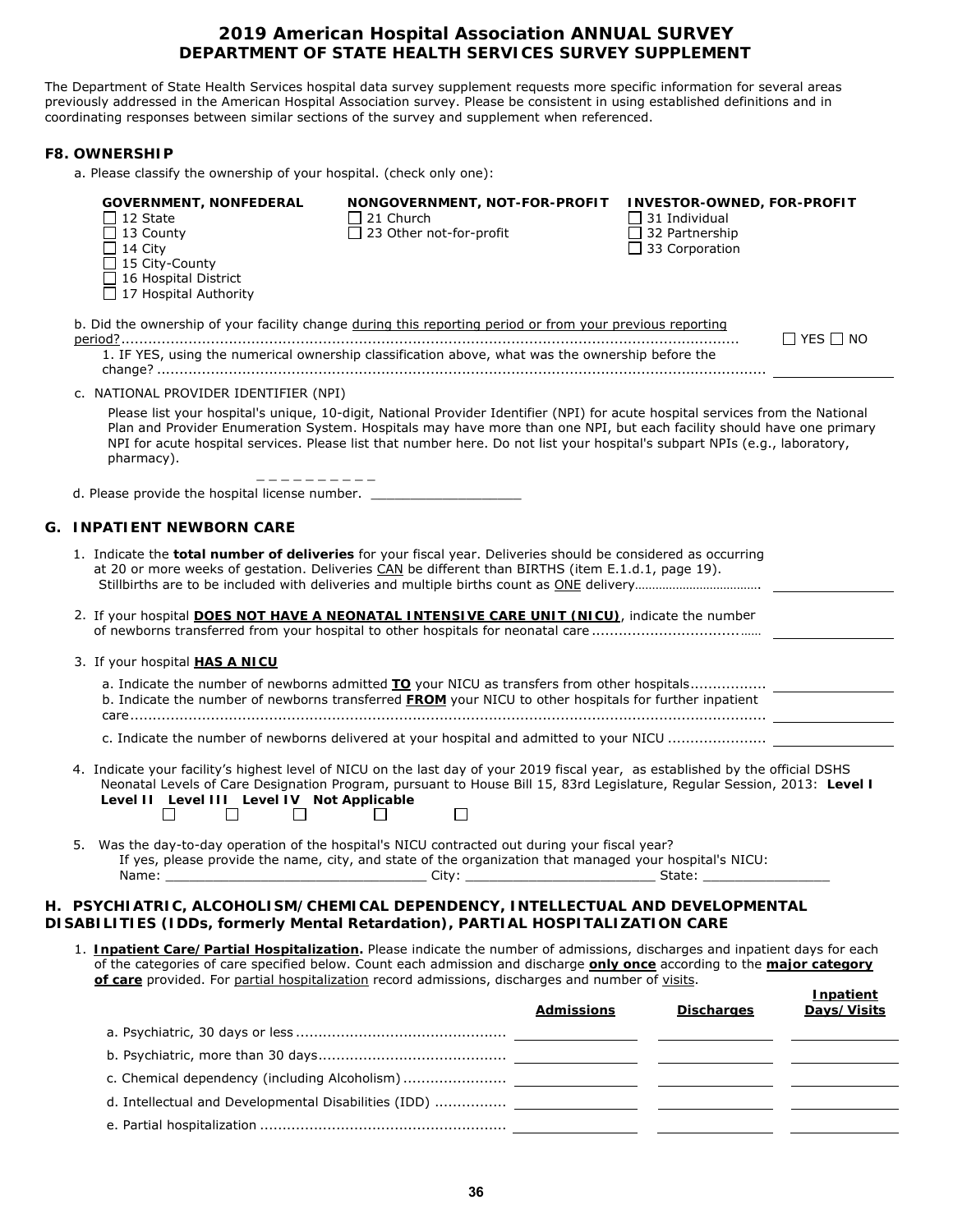### **SECTION J OTHER FINANCIAL AND UTILIZATION DATA Instructions and Definitions**

Account for all hospital admissions and patient days by the sources indicated. Exclude newborn utilization. **Local Government:** Inpatient and Outpatient hospital services that were provided under the county Indigent Health Care Program or that were the responsibility of any city or county governmental program. DO NOT include care which was provided under your facility's charity care policy, e.g., hospital district patients.

**State Government:** Inpatient and Outpatient patient hospital services which were the responsibility of a unit of state government such as the Children with Special Health Care Needs, and the Kidney Health Program, etc.

**Self-Pay:** Hospital services for patients without any form of health insurance coverage, or hospital services not covered by a given patient's insurance.

**Third Party Payor:** Hospital services which were the responsibility of Blue Cross/Blue Shield and other commercial and /or private insurers.

**Managed Care:** Systems that integrate the financing and delivery of healthcare services to covered individuals by means of arrangements with selected providers to furnish comprehensive services to covered individuals, explicit criteria for the selection of participating health-care providers, differential coverage or payments of financial incentives for covered individuals to use providers and procedures associated with the plan and formal programs for quality assurance and utilization review.

**Trauma**: Funds provided by the Department of State Health Services from the Trauma Facility and Emergency Medical Services account.

**Tobacco settlement**: Funds provided from the master settlement agreement with tobacco companies for local governments and hospitals.

**Kidney Health**: Funds provided from the Kidney Health program at the Department of State Health Services.

**Children with Special Health Care Needs**: Funds provided from the CSHCN program at the Department of State Health Services. **Crime Victims**: Include funds provided by the Office of Attorney General from the Crime Victims Compensation Fund for patient care of eligible crime victims.

**County indigent**: Include county government funding provided to care for indigent patients under the county indigent program. **Hospital district**: Funding from the hospital district's tax revenue for the support of the hospital.

**City/county government**: Include payments from other city or county programs for uninsured residents, but **exclude** funding for public employees' health care.

Federal funding: Include federal funds received directly, such as funding for immigrants or prisoners, Ryan White, etc., but exclude Medicare funding.

**Other governmental revenue**: Identify the amount and program name(s) of other governmental sources of net patient revenue. **Medicaid Disproportionate Share Hospital (DSH):** Medicaid DSH payments received during the reporting period. These Medicaid DSH payments should match the payments included in Net Patient Revenue D.3.a. on page 17 and D.6.a (2)c(2) on page 19.

**1115 Waiver Payments:** DSRIP Pool Payments are incentive payments to hospitals and other providers that develop programs or strategies to enhance access to health care, increase the quality of care, the cost-effectiveness of care provided and the health of the patients and families served; uncompensated care (UC) pool payments are used to reimburse for uncompensated care costs as reported in the annual waiver application/UC cost report.

**3. Selected Inpatient Days:** Report inpatient days only for the specific category (i.e., pediatric, cardiac, etc.) and only if you have reported beds for that same category in Section C (# Beds) on page 5.

For example: Your hospital had pediatric patients but you have 0 (zero) beds reported on page 5, item C.2. You must report 0 (zero) pediatric inpatient days (these days would be included in the general medical/surgical category if you have reported beds for this category on page 5, item C.1.)

Please refer to page 6 for definitions of the various categories of care.

- **4.a**. **Total Discharges:** Report the number of adult and pediatric discharges only (exclude newborns). This figure should include all patients discharged during the reporting period.
- **4.b. Total Discharge Days:** Report the total number of patient days rendered to patients discharged during the reporting period; include days of care rendered to those patients prior to the beginning of the reporting period.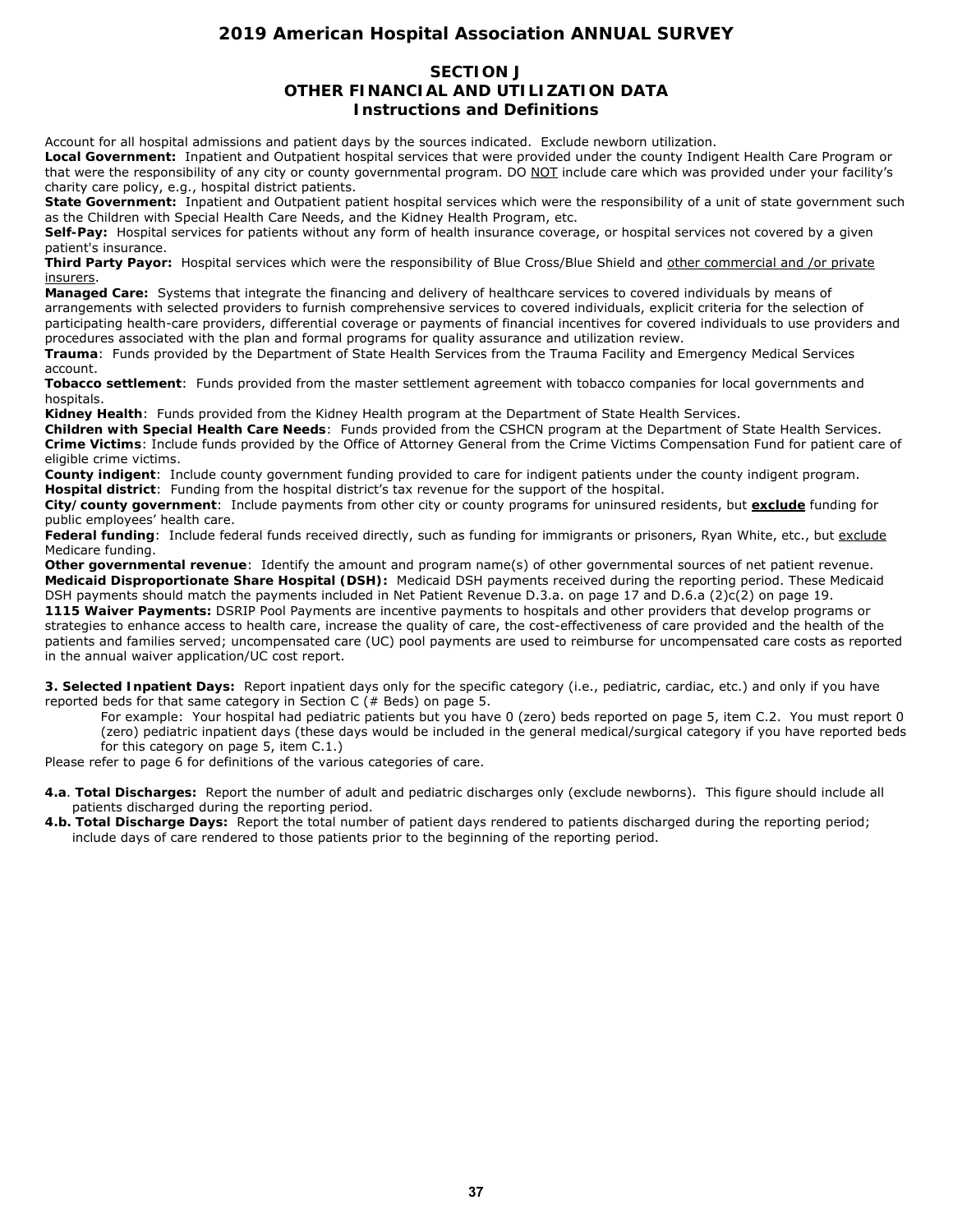### **2019 American Hospital Association ANNUAL SURVEY H. PSYCHIATRIC, ALCOHOLISM/CHEMICAL DEPENDENCY, INTELLECTUAL AND DEVELOPMENTAL DISABILITIES (IDDs), AND PARTIAL HOSPITALIZATION CARE (Continued)**

2. **Outpatient Visits**. Please record the number of psychiatric and chemical dependency (including alcoholism) outpatient visits for each of the categories below. Do not report occasions of service in any category.

|                                                                                                                                                                        | <b>Psychiatric Visits</b> | <b>Chemical Dependency</b><br>Visits (including<br>Alcoholism) |
|------------------------------------------------------------------------------------------------------------------------------------------------------------------------|---------------------------|----------------------------------------------------------------|
|                                                                                                                                                                        |                           |                                                                |
|                                                                                                                                                                        |                           |                                                                |
|                                                                                                                                                                        |                           |                                                                |
| L. INPATIENT AND OUTPATIENT BAD DEBT AND CHARITY CHARGES<br>PLEASE USE THE DEFINITIONS ON PAGE 32 IN COMPLETING THIS SECTION. THE DEFINITIONS FOR BAD DEBT CHARGES AND |                           |                                                                |
| CHARITY CHARGES IN ITEMS 1 AND 2 ARE DIFFERENT FROM THE AHA DEFINITIONS (page 22).                                                                                     |                           |                                                                |
| <b>1. INPATIENT AND OUTPATIENT BAD DEBT CHARGES</b>                                                                                                                    |                           |                                                                |
|                                                                                                                                                                        |                           |                                                                |

| (2) Inpatient bad debt charges from uninsured patients meeting trauma eligibility  \$          |
|------------------------------------------------------------------------------------------------|
|                                                                                                |
| (4) Outpatient bad debt charges from uninsured patients meeting trauma eligibility  \$         |
|                                                                                                |
|                                                                                                |
|                                                                                                |
|                                                                                                |
|                                                                                                |
|                                                                                                |
| (2) Inpatient bad debt charges from partially insured patients meeting trauma eligibility \$   |
|                                                                                                |
| (4) Outpatient bad debt charges from partially insured patients meeting trauma eligibility  \$ |
|                                                                                                |
|                                                                                                |
|                                                                                                |
|                                                                                                |
|                                                                                                |
|                                                                                                |
|                                                                                                |
|                                                                                                |
|                                                                                                |
|                                                                                                |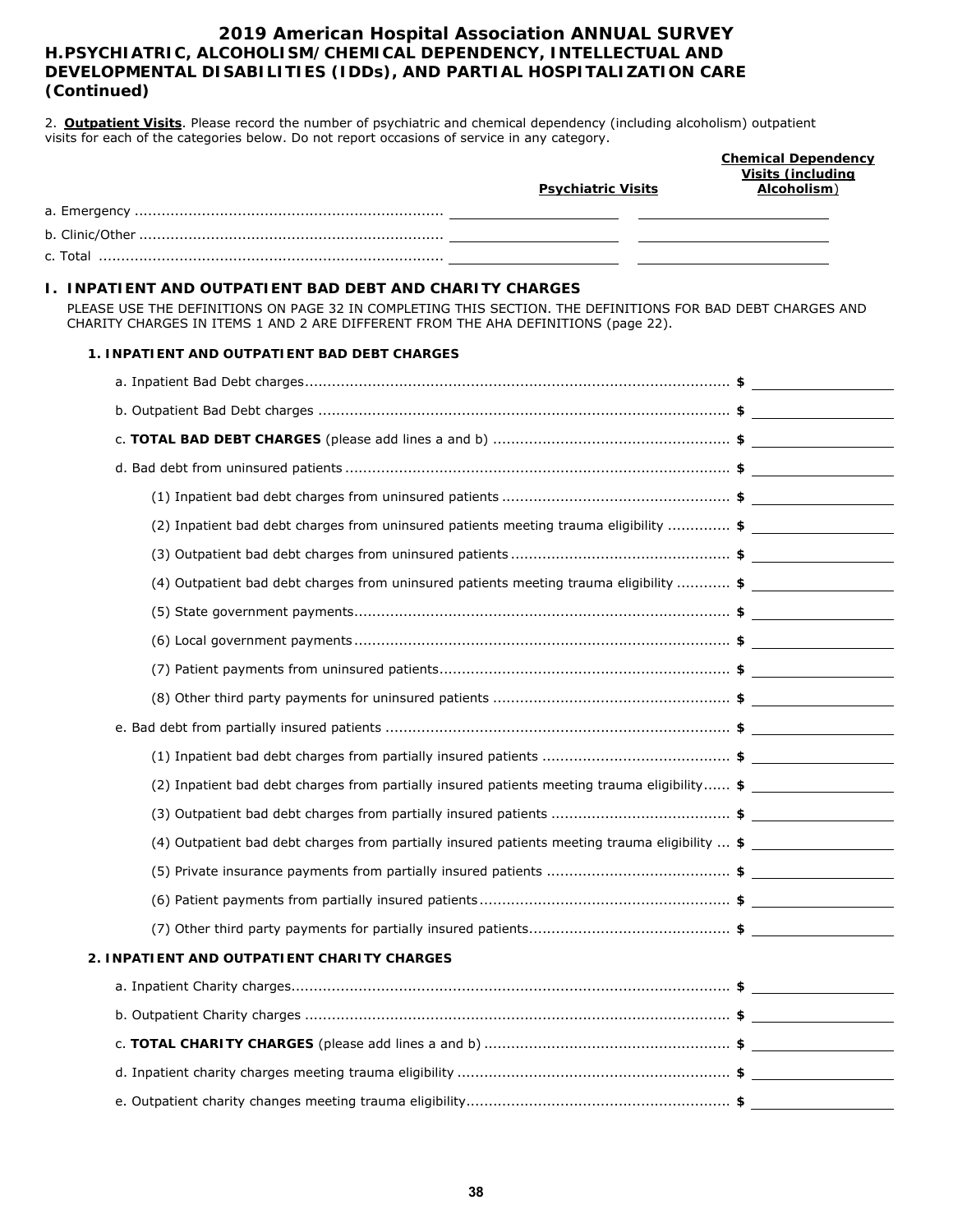## **SECTION K**

### **IMMUNIZATIONS AND PERINATAL DISEASE PREVENTION Instructions and Definitions**

#### **K1. Hepatitis B Prevention:**

Effective September 1, 1999, Texas law requires that all pregnant women be tested for hepatitis B surface antigen (HBsAg) at their prenatal examination and upon admission for delivery. An HBsAg positive result in a pregnant woman is a reportable condition in Texas and should be reported to the local or state health department. To eliminate transmission of hepatitis B and prevent perinatal hepatitis B infection, the Advisory Committee on Immunization Practices (ACIP) further recommends that:

- 1. Infants born to mothers who are HBsAg-positive should receive hepatitis B vaccine and hepatitis B immune globulin (HBIG) < 12 hours of birth;
- 2. Infants born to mothers whose HBsAg status is unknown should receive hepatitis B vaccine < 12 hours of birth. The mother should have blood drawn as soon as possible to determine her HBsAg status; if she is HBsAg-positive, the infant should receive HBIG as soon as possible (no later than age 1 week).
- 3. Full-term infants who are medically stable and weigh > 2,000 grams born to HBsAg-negative mothers should receive singleantigen hepatitis B vaccine within 24 hours of birth.
- 4. Preterm infants weighing < 2,000 grams born to HBsAg-negative mothers should receive the first dose of vaccine 1 month after birth or at hospital discharge.

Source: Prevention of Hepatitis B Virus Infection in the United States: Recommendations of the Advisory Committee on Immunization Practices. January 12, 2018.

#### **K2. Pertussis Immunization**

CDC's Advisory Committee on Immunization Practices recommends that all pregnant women:

- 1. Should receive Tdap during every pregnancy, preferably during the third trimester (between 27 and 36 weeks gestation) although Tdap may be given at any time during pregnancy.
- 2. For women not previously vaccinated with Tdap, if Tdap is not administered during pregnancy, Tdap should be administered immediately postpartum
- 3. If a tetanus and diphtheria booster vaccination is indicated during pregnancy for a woman who has previously not received Tdap (i.e., more than 10 years since previous Td), then Tdap should be administered during pregnancy, preferably between 27 and 36 weeks gestation to maximize the maternal antibody response and passive antibody transfer to the infant.
- 4. As part of standard wound management care to prevent tetanus, a tetanus toxoid--containing vaccine might be recommended for wound management in a pregnant woman if 5 years or more have elapsed since last receiving Td. If a Td booster is recommended for a pregnant woman health-care providers should administer Tdap.
- 5. To ensure protection against maternal and neonatal tetanus, pregnant women who have never been vaccinated against tetanus should receive three vaccinations containing tetanus and reduced diphtheria toxoids. The recommended schedule is 0, 4 weeks, and 6 through 12 months. Tdap should replace 1 dose of Td, preferably pregnancy between 27 and 36 weeks gestation to maximize the maternal antibody response and passive antibody transfer to the infant.

Source: Updated Recommendations for Use of Tetanus Toxoid, Reduced Diphtheria Toxoid and Acellular Pertussis Vaccine (Tdap) in Pregnant Women. Advisory Committee on Immunization Practices (ACIP), 2012. *MMWR* 2013; 62(07); 131-135.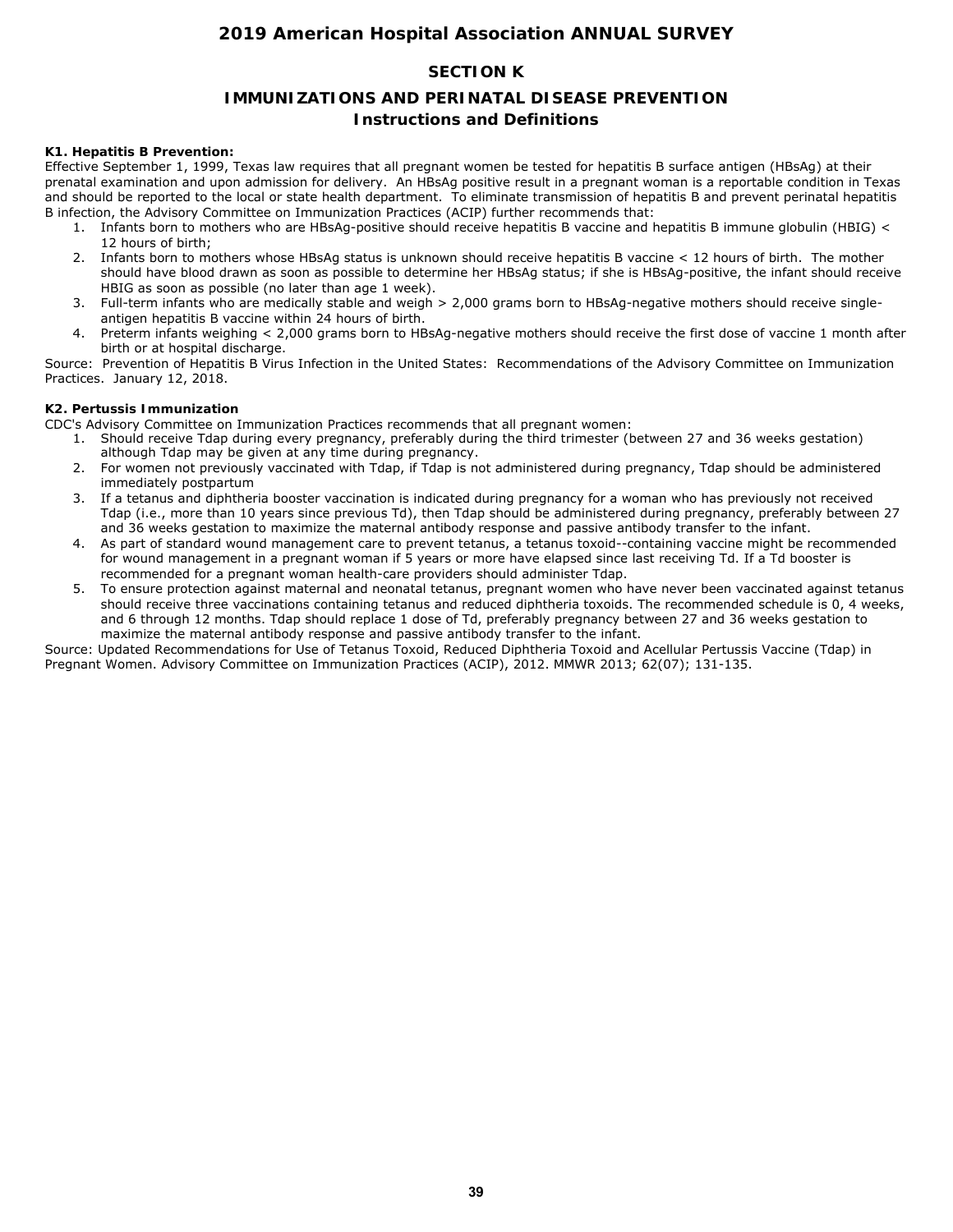### **2019 American Hospital Association ANNUAL SURVEY I. INPATIENT AND OUTPATIENT BAD DEBT AND CHARITY CHARGES (continued)**

| T. INPATIENT AND OUTPATIENT BAD DEBT AND CHARITY CHARGES (continued)                                                                                                                                                                      |                                                                                                                      |
|-------------------------------------------------------------------------------------------------------------------------------------------------------------------------------------------------------------------------------------------|----------------------------------------------------------------------------------------------------------------------|
| \$                                                                                                                                                                                                                                        | <u> 1989 - Jan Stein Stein Stein Stein Stein Stein Stein Stein Stein Stein Stein Stein Stein Stein Stein Stein S</u> |
| \$                                                                                                                                                                                                                                        |                                                                                                                      |
| \$                                                                                                                                                                                                                                        |                                                                                                                      |
| \$                                                                                                                                                                                                                                        |                                                                                                                      |
|                                                                                                                                                                                                                                           |                                                                                                                      |
| k. Federal Poverty Level percentage for eligibility as financially indigent                                                                                                                                                               |                                                                                                                      |
| 3. PAYMENTS RECEIVED FOR INPATIENT CARE FROM OTHER GOVERNMENTAL<br><b>SOURCES</b> (Exclude Medicaid Payments)                                                                                                                             | <b>PAYMENTS</b><br><b>RECEIVED</b>                                                                                   |
|                                                                                                                                                                                                                                           |                                                                                                                      |
| b. State Government - Inpatient Care Only (CSHCN, Kidney Health Care, etc.)  \$<br><b>4. INPATIENT DAYS</b>                                                                                                                               | <b>INPATIENT DAYS</b>                                                                                                |
| b. Please report the total number of swing bed inpatient days that the swing beds were                                                                                                                                                    |                                                                                                                      |
| 5. NON-TEXAS RESIDENT MEDICAID ELIGIBLE PATIENTS<br>Please report the total number of inpatient days attributable to individuals eligible for<br>Medicaid in another state (please exclude Medicaid days reported in E.2.d(1) on page 19) |                                                                                                                      |
| J. OTHER FINANCIAL AND UTILIZATION DATA (please see the definitions on<br>page 34 in completing this section).                                                                                                                            |                                                                                                                      |
| 1. FINANCIAL DATA                                                                                                                                                                                                                         |                                                                                                                      |
| a. TOTAL GROSS PATIENT SERVICE REVENUE FROM SELECTED GOVERNMENT<br><b>SOURCES</b><br>(1) Medicaid (including Inpatient and Outpatient)                                                                                                    | <b>GROSS SOURCES OF</b><br><b>REVENUE</b>                                                                            |
|                                                                                                                                                                                                                                           |                                                                                                                      |
|                                                                                                                                                                                                                                           |                                                                                                                      |
|                                                                                                                                                                                                                                           |                                                                                                                      |
| (c) Total $(a+b)$ (please add lines a through b-Must equal E.6.a.(2).e(1) on page 21)  \$                                                                                                                                                 |                                                                                                                      |
| (2) Other Government Sources of Revenue (including Inpatient and Outpatient)                                                                                                                                                              |                                                                                                                      |
|                                                                                                                                                                                                                                           |                                                                                                                      |
| (c) Other Government (TRICARE formerly known as<br>CHAMPUS, please specify: (<br>\$<br>) $\dots$                                                                                                                                          |                                                                                                                      |
| (d) TOTAL Other Government (please add lines a through c - Must equal E.6.a(3)(1)                                                                                                                                                         |                                                                                                                      |
| <b>b. NET PATIENT SERVICE REVENUE FROM SELECTED GOVERNMENT SOURCES</b>                                                                                                                                                                    | <b>NET SOURCES OF</b><br><b>REVENUE</b>                                                                              |
|                                                                                                                                                                                                                                           |                                                                                                                      |
|                                                                                                                                                                                                                                           |                                                                                                                      |
|                                                                                                                                                                                                                                           |                                                                                                                      |
|                                                                                                                                                                                                                                           |                                                                                                                      |
|                                                                                                                                                                                                                                           |                                                                                                                      |
| (6) Local Government                                                                                                                                                                                                                      |                                                                                                                      |
|                                                                                                                                                                                                                                           | <u> 1980 - Andrea Albert III, martin am Britânic (b. 1951)</u>                                                       |
|                                                                                                                                                                                                                                           |                                                                                                                      |
|                                                                                                                                                                                                                                           |                                                                                                                      |
|                                                                                                                                                                                                                                           |                                                                                                                      |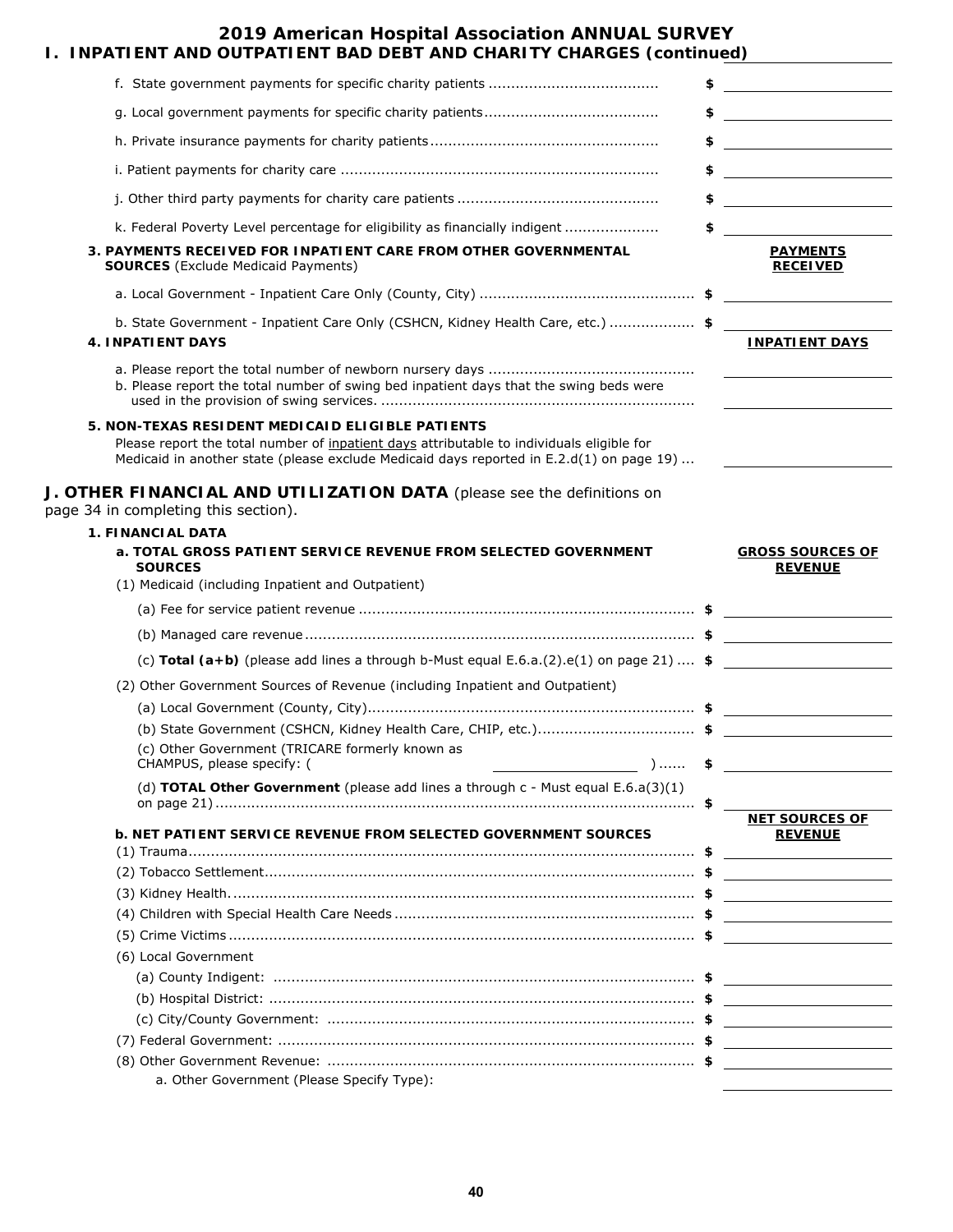#### **K. IMMUNIZATIONS AND PERINATAL DISEASE PREVENTION definitions (continued) K3. Employee Immunizations:**

#### **Comprehensive Vaccination Policy Recommended for All Healthcare Personnel:**

HICPAC has encouraged any facility or organization that provides direct patient care to formulate a comprehensive vaccination policy for all healthcare personnel. The American Hospital Association has endorsed the concept of vaccination programs for both hospital personnel and patients. To ensure that all healthcare personnel are up to date with respect to recommended vaccines, facilities should review healthcare personnel vaccination and immunity status at the time of hire and on a regular basis (i.e., at least annually) with consideration of offering needed vaccines, if necessary, in conjunction with routine annual disease-prevention measures (e.g., influenza vaccination or tuberculin testing).

Source: Immunization of Health-Care Personnel: Recommendations of the Advisory Committee on Immunization Practices (ACIP), 2011. *MMWR* 2012; 60(RR07);1-45.

#### **Employee Immunization Policy:**

A hospital is considered to have a mandatory immunization policy if employees are REQUIRED to provide dates of vaccination or laboratory evidence of immunity. A hospital is considered to have a recommended immunization policy if vaccines are recommended for employees but are not required for employment. A hospital is considered to have a combination immunization policy if it REQUIRES vaccines for designated employees working in specified areas but only RECOMMENDS vaccines for other employees.

Source: Immunization of Health-Care Workers, Recommendations of the ACIP and the Hospital Infection Control Practices Advisory Committee (HICPAC), December 26, 1997.

#### **K4. General Immunization Section:**

### **ImmTrac-Texas Immunization Registry:**

State law requires that a parent be given the opportunity to consent for immunization registry participation, or request exclusion from the registry, during birth certificate registration. Please assure that your hospital staff utilizes the Vital Statistics Unit Texas Electronic Registrar system for printing the ImmTrac Registration Form, follows appropriate procedures to offer the consent option to the parent, and forwards the completed form to the Vital Statistics Unit. The option to "GRANT consent for registration" will initiate an immunization record in ImmTrac for children born in Texas. ImmTrac, the Texas Immunization Registry, is a no-cost service that offers a secure and confidential registry available to all Texans. ImmTrac safely consolidates and stores immunization information from multiple sources electronically in one centralized system. Texas law requires written consent for ImmTrac participation and limits access to the registry to only those individuals who have been authorized by law. If your facility is not a currently registered for ImmTrac and would like more information, please visit https://www.dshs.state.tx.us/immunize/ImmTrac/provider-resources/ or call (800) 252-9152 for more information.

#### **Hospital Immunization Practices Reviews:**

The Immunization Unit, Department of State Health Services, is available to work with your facility to develop or implement hospital immunization policies and to review your current immunization practices. For additional information regarding hospital immunization policies and reviews, please contact the Immunization Unit at (800) 252-9152.

#### **Texas Vaccines for Children:**

The TVFC program offers free vaccine to eligible children in Texas through registered providers. If you are not currently a TVFC provider and would like more information on how to register as a TVFC provider, please visit http://www.dshs.state.tx.us/immunize/tvfc/tvfc\_about.shtm or call (800) 252-9152 for more information.

#### **K5. Perinatal HIV and Congenital Syphilis Prevention:**

If you have questions please contact the TB/HIV/STD Section, Texas Department of State Health Services at (512) 533-3000. Perinatal HIV:

**Expedited test:** Test must be expedited and result obtained < 6 hours. For newborn test, blood must be drawn < 2 hours after birth Texas law (Chapter 81.090 of the Texas Health and Safety Code) requires that all pregnant women be screened for human immunodeficiency virus (HIV) at their first prenatal visit and during the third trimester. If no record of third trimester test results are available, an expedited test for HIV must be conducted at delivery. Expedited HIV testing of infants at delivery is also required if a mother's results are undetermined. HIV is a reportable condition in Texas and should be reported to the local or state health department. To prevent perinatal HIV transmission, the Panel on Treatment of Pregnant Women with HIV Infection and Prevention of Perinatal Transmission<sup>2</sup> recommends that:

- 1. Intravenous (IV) zidovudine should be administered to women living with HIV with HIV viral load >1,000 copies/mL (or unknown viral load) near delivery.
- 2. Intravenous (IV) zidovudine may be considered for women with HIV viral load between 50 and 999 copies/mL.
- 3. All infants exposed to HIV should receive antiretroviral (ARV) medication to reduce the risk of perinatal transmission of HIV. Infant ARV regimen should be determined based on maternal and infant factors that influence risk of HIV transmission
- 4. Infant ARV regimens with doses based on gestational age, should be initiated as close to the time of birth as possible, preferably within 6 to 12 hours of delivery.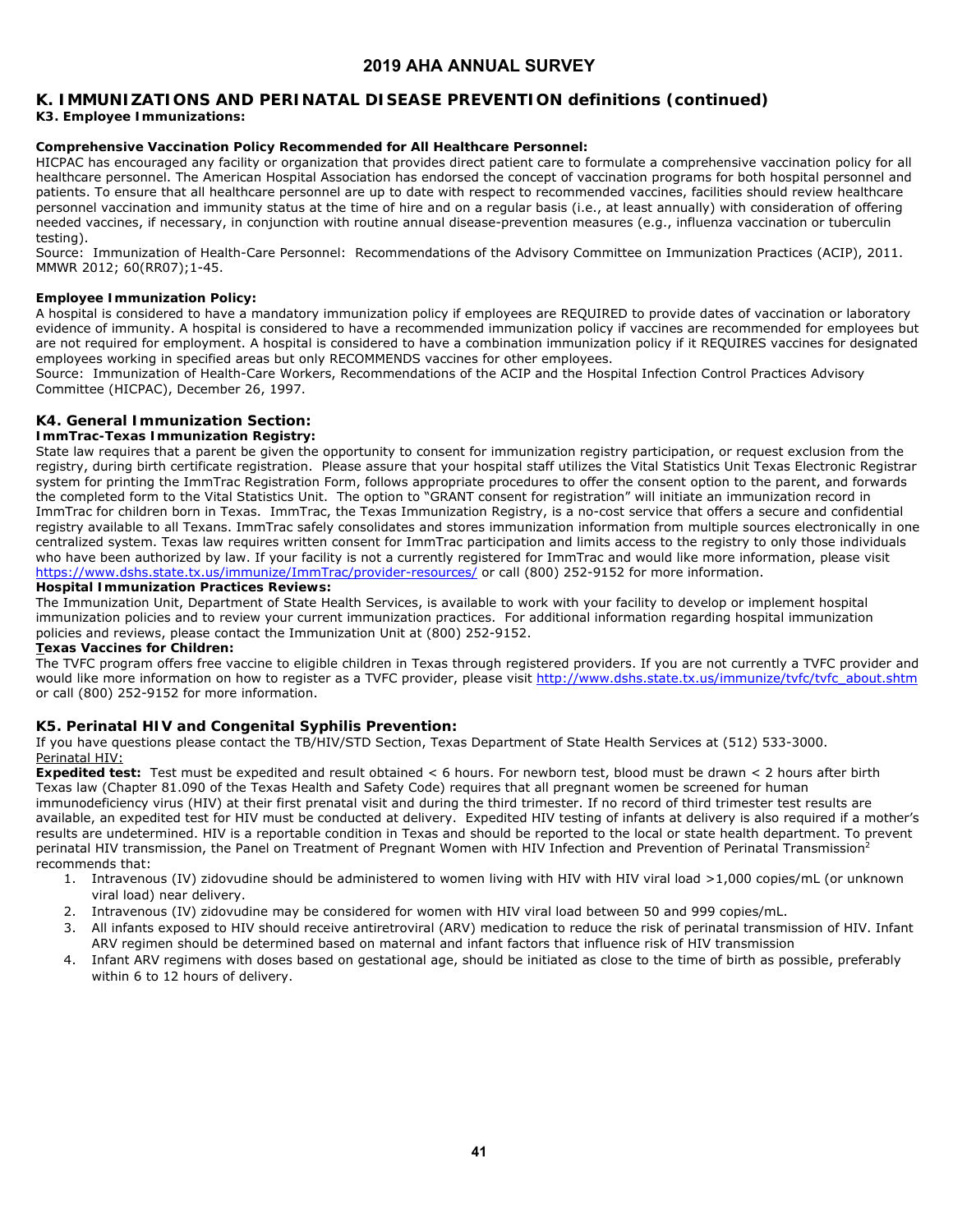### **2019 AHA ANNUAL SURVEY J. OTHER FINANCIAL AND UTILIZATION DATA (continued) C. MEDICAID DISPROPORTIONATE SHARE HOSPITAL PAYMENTS (DSH)** .................................................................................................. **\$ d. 1115 WAIVER PAYMENTS** (1) DSRIP (Delivery System Reform Incentive Payments) (include in net Other Medicaid E.6.a.2.f)(2) ...................................................................................... **\$**  (2) Uncompensated Care Payments ................................................................... **\$ e. TOTAL ASSETS AND LIABILITIES ASSETS/ LIABILITIES** (1) Please report the amount of total hospital assets. ........................................... **\$**  (2) Please report the amount of total hospital liabilities and fund balance ................ **\$ f. CHARITABLE CONTRIBUTIONS CHARITABLE CONTRIBUTIONS**  Indicate charitable contributions received by your hospital during this fiscal year (exclude contributions which are restricted to capital expenditure usage). **\$ 2. ADMISSIONS -** Indicate total hospital admissions for your fiscal year for each of the categories specified in section J.2. Count each admission **only once** according to the **MAJOR PAYOR SOURCE** of the patient. **a. GOVERNMENT SOURCES OF REVENUE ADMISSIONS ADMISSIONS**  (1) Medicare (Title XVIII) inpatient admissions (including Medicare Managed Care)....................... (a) How many Medicare admissions were Medicare Managed Care . (2) Medicaid (Title XIX) inpatient admissions (including Medicaid Managed Care) .......................... (a) How many Medicaid admissions were Medicaid Managed Care..

(3) Other Government Sources of Revenue admissions

| (a) Local Government admissions (County, City)<br>(b) State Government admissions (CSHCN, Kidney Health Care, |  |
|---------------------------------------------------------------------------------------------------------------|--|
| (c) Other Government admissions (TRICARE, formerly known as                                                   |  |

| $(4)$ TOTAL Government Sources of Revenue admissions (add lines 2a(1), 2a(2) and |
|----------------------------------------------------------------------------------|
|                                                                                  |

|  | <b>b. NONGOVERNMENT SOURCES OF REVENUE ADMISSIONS (Exclude Newborns)</b> |  |
|--|--------------------------------------------------------------------------|--|

| (2) Non-government Third-Party Payors admissions |
|--------------------------------------------------|

(d) **TOTAL Non-government Third-Party Payors admissions** (add lines a through c) ........

| (4) TOTAL Non-government Sources of Revenue admissions (add lines $2b(1)$ , $2b(2)(d)$ and |
|--------------------------------------------------------------------------------------------|
|                                                                                            |

| c. TOTAL ADMISSIONS (add lines 2.a.4 and 2.b.4 - must equal E.1.e. (1) on page 19)                     |
|--------------------------------------------------------------------------------------------------------|
| 3. SELECTED INPATIENT DAYS - Report inpatient days <b>ONLY</b> for these specific services IF the      |
| number of beds (# Beds) reported on page 5 (Section C) for these services is greater than zero. See    |
| page 34 for definitions.                                                                               |
| a. General medical-surgical care inpatient days (adult, include gynecology). (Report inpatient days if |
| $C1 \# Beds > 0$                                                                                       |

| b. Pediatric medical-surgical care inpatient days. (Report inpatient days if C2 # Beds is >0) |  |
|-----------------------------------------------------------------------------------------------|--|
| c. Cardiac intensive care inpatient days. (Report inpatient days if C5 # Beds is >0)          |  |
| d. Pediatric intensive care inpatient days. (Report inpatient days if C8 # Beds is >0)        |  |
|                                                                                               |  |

**INPATIENT DAYS** 

e. Obstetric care inpatient days. (Report inpatient days if C3 # Beds is >0) .................................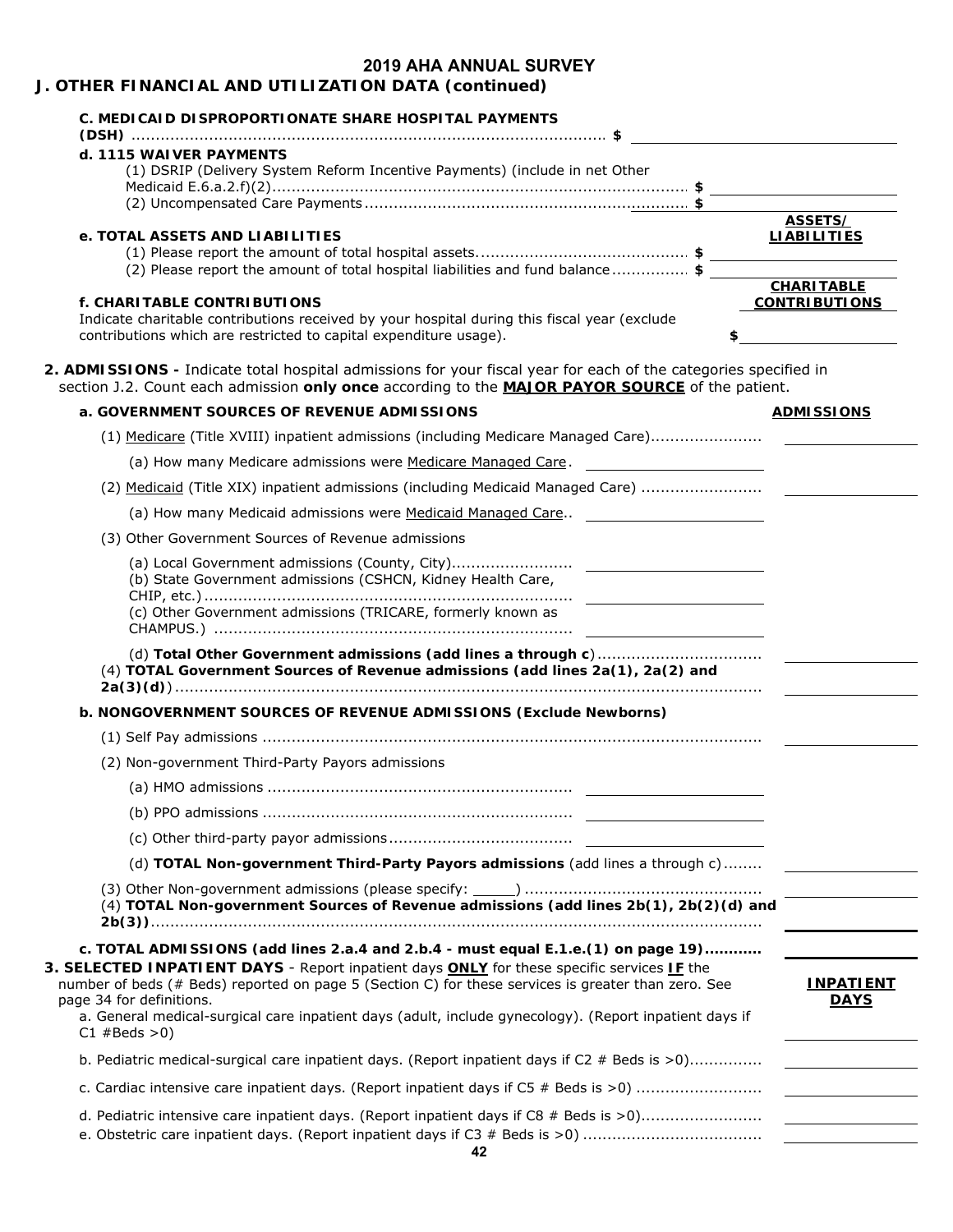# **K. IMMUNIZATIONS AND PERINATAL DISEASE PREVENTION definitions (continued)**

Congenital Syphilis:

Texas law (Chapter 81.090 of the Texas Health and Safety Code) requires that all pregnant women be tested for syphilis at their first prenatal visit and again during the third trimester, between 28-32 weeks gestation. If no record of third trimester test results are available, a syphilis test must be performed at delivery. If mother's serological status is unknown at the time of delivery, then the newborn must be tested as well. Any woman who delivers a stillborn infant approximately 20 weeks gestation or older or approximately 500 grams or larger should be tested for syphilis.

1. CDC treatment guidelines for pregnant women with syphilis state that:

- a. Penicillin G is the only known effective antimicrobial for preventing maternal transmission to the fetus and treating fetal infection.
- b. Missed doses are not acceptable for pregnant women receiving therapy for late latent syphilis and pregnant women who miss any dose of therapy must repeat the full course of therapy.
- c. No proven alternatives to penicillin are available for treatment of syphilis during pregnancy and pregnant women who have a history of penicillin allergy should be desensitized and treated with penicillin.
- 2. CDC Evaluation and treatment guidelines for neonates state that:
	- a. Treatment decisions should be made on the identification of syphilis in the mother; adequacy of mother's treatment; presence of clinical, laboratory, or radiographic evidence of syphilis in the neonate; and comparison of maternal (at delivery) and neonatal nontreponemal serologic titers.
	- b. Infants with proven or highly probable congenital syphilis, should be treated with intravenous aqueous crystalline penicillin for 10 consecutive days.
	- c. All infants with reactive nontreponemal tests should have a follow-up examinations and serologic testing every 3 months until the test becomes nonreactive.
		- i. Infants with an abnormal CSF evaluation should undergo a repeat lumbar puncture approximately every 6 months until the results are normal.

Sources:

HIV, Syphilis and HBV Testing and Pregnancy: State Requirements for Texas Clinicians, Texas Department of State Health Services HIV/STD Program, June 2016.

Panel on Treatment of Pregnant Women with HIV Infection and Prevention of Perinatal Transmission. Recommendations for Use of Antiretroviral Drugs in Transmission in the United States. Available at http://aidsinfo.nih.gov/contentfiles/lvguidelines/PerinatalGL.pdf. Accessed January 23, 2019

2015 Sexually Transmitted Diseases Treatment Guidelines, Centers for Disease Control and Prevention, June 4, 2015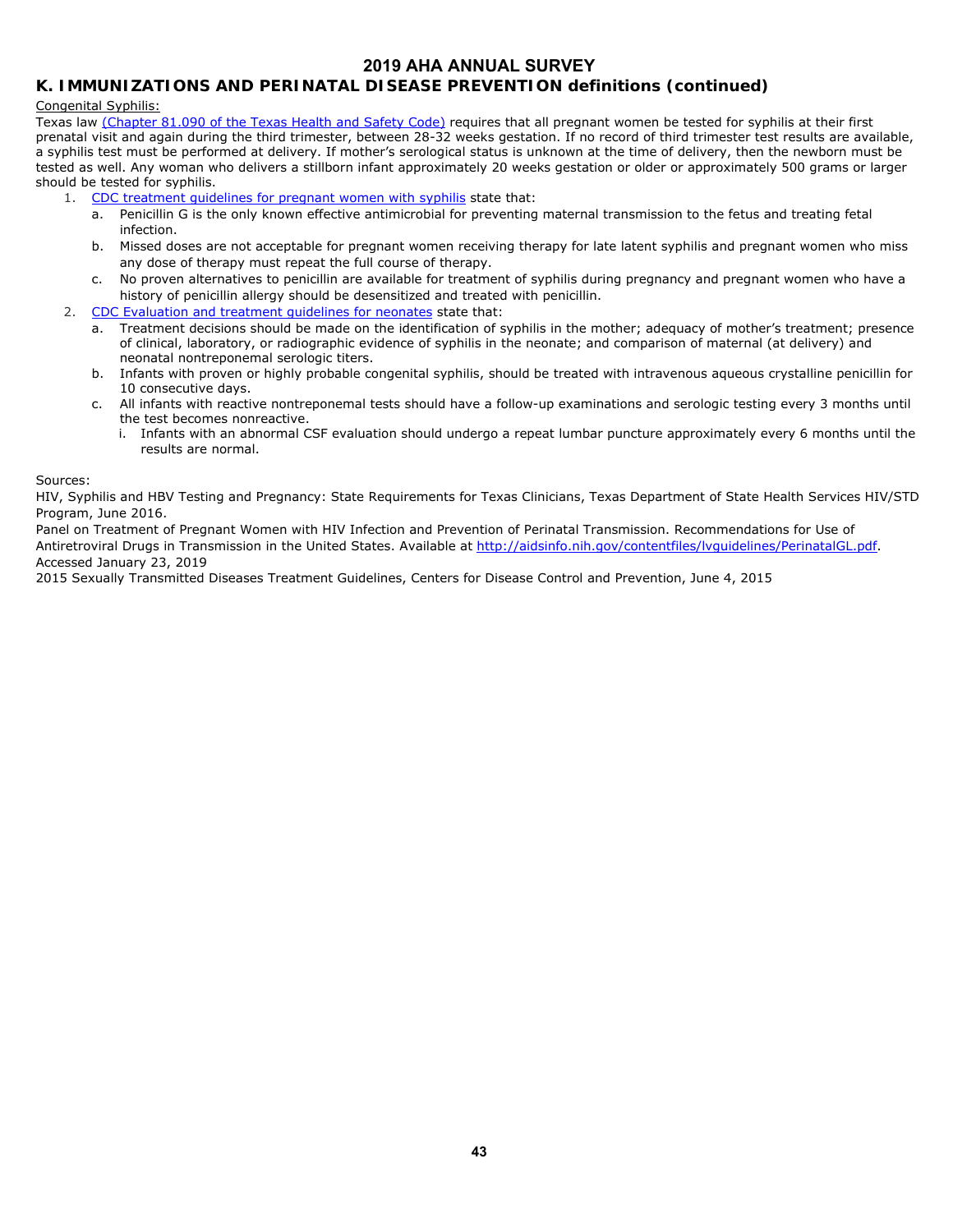# **J. OTHER FINANCIAL AND UTILIZATION DATA (continued)**

#### **4. ADDITIONAL DATA**

Please see the definitions on page 34 in completing this section.

|  |  |  |  | a. Total Discharges (exclude newborns, include neonatal and swing discharges) |  |
|--|--|--|--|-------------------------------------------------------------------------------|--|
|--|--|--|--|-------------------------------------------------------------------------------|--|

|  |  | b. Total Discharge days (exclude newborns, include neonatal and swing days) |
|--|--|-----------------------------------------------------------------------------|
|  |  |                                                                             |
|  |  |                                                                             |

| c. Medicare/Medicaid visits and                                                                                                                                                         |                  | <b>Outpatient</b> |                   |                             | <b>Outpatient</b> |
|-----------------------------------------------------------------------------------------------------------------------------------------------------------------------------------------|------------------|-------------------|-------------------|-----------------------------|-------------------|
| revenue:                                                                                                                                                                                | <b>ER Visits</b> | <b>Visits</b>     | <b>ER Revenue</b> |                             | Revenue           |
| (1) Routine Medicare                                                                                                                                                                    |                  |                   |                   |                             |                   |
| (2) Medicare managed care                                                                                                                                                               |                  |                   |                   |                             |                   |
| (3) Routine Medicaid                                                                                                                                                                    |                  |                   |                   |                             |                   |
| (4) Medicaid managed care                                                                                                                                                               |                  |                   |                   |                             |                   |
| K. IMMUNIZATIONS AND PERINATAL DISEASE PREVENTION                                                                                                                                       |                  |                   |                   |                             |                   |
| Please refer to pages 38 and 40 in completing this section. If you have questions please contact the Immunization<br>Unit, Texas Department of State Health Services at (800) 252-9152. |                  |                   |                   |                             |                   |
|                                                                                                                                                                                         |                  |                   |                   |                             |                   |
|                                                                                                                                                                                         |                  |                   |                   |                             |                   |
| Please indicate your professional category: □ Nurse Practitioner □ MD or DO □ Clinical Nurse Manager                                                                                    |                  |                   |                   |                             |                   |
| □ Physician Assistant □ Administrative personnel □ Other - Please specify _________________________                                                                                     |                  |                   |                   |                             |                   |
|                                                                                                                                                                                         |                  |                   |                   |                             |                   |
| 1. HEPATITIS B PREVENTION                                                                                                                                                               |                  |                   |                   | Yes                         | No                |
|                                                                                                                                                                                         |                  |                   |                   | $\overline{\phantom{a}}$    |                   |
| b. Does your hospital have a policy and standing orders to test all pregnant women for Hepatitis B                                                                                      |                  |                   |                   | П                           |                   |
| c. Does your hospital have a protocol for informing the pediatric health care provider that an infant was                                                                               |                  |                   |                   | $\mathsf{L}$                |                   |
| d. Does your hospital have a policy and standing orders to administer hepatitis B immune globulin<br>(HBIG) within 12 hours of delivery for all infants born to HBsAg positive women?   |                  |                   |                   |                             |                   |
| e. Does your hospital have a policy and standing orders to administer a dose of hepatitis B vaccine to                                                                                  |                  |                   |                   |                             |                   |
|                                                                                                                                                                                         |                  |                   |                   |                             |                   |
| f. Does your hospital have a policy and standing orders to administer a dose of hepatitis B vaccine to all                                                                              |                  |                   |                   | $\sim$                      |                   |
|                                                                                                                                                                                         |                  |                   |                   |                             |                   |
| h. Number of infants, born to all women, that received a dose of hepatitis B vaccine within 24 hours of                                                                                 |                  |                   |                   |                             |                   |
| 2. PERTUSSIS IMMUNIZATION                                                                                                                                                               |                  |                   |                   | <b>YES</b>                  | ΝO                |
| b. If yes to K2a., does the outpatient prenatal clinic have a policy and standing orders to vaccinate all                                                                               |                  |                   |                   | $\mathcal{L}_{\mathcal{A}}$ |                   |
| pregnant women with (Tetanus-Diphtheria-acellular Pertussis vaccine) Tdap?                                                                                                              |                  |                   |                   |                             |                   |
|                                                                                                                                                                                         |                  |                   |                   |                             |                   |

#### **3. EMPLOYEE IMMUNIZATION**

a. Indicate the type of employee policy that your hospital has below and vaccine(s) included (please check only one box for each vaccine):

| Mandatory for employment:<br>Recommended for employment: | <b>MMR</b> | Hepatitis B | Influenza | Tdap or Td* | Varicella |
|----------------------------------------------------------|------------|-------------|-----------|-------------|-----------|
| Or<br>Combination immunization policy:<br>No Policy      |            |             |           |             |           |

\*Tdap (Tetanus-Diphtheria-acellular Pertussis Vaccine); Td (Tetanus-Diphtheria Vaccine); MMR (Mumps Measles Rubella Vaccine)

**SECTION L** 

#### **CHARITY CARE AND COMMUNITY BENEFITS INFORMATION**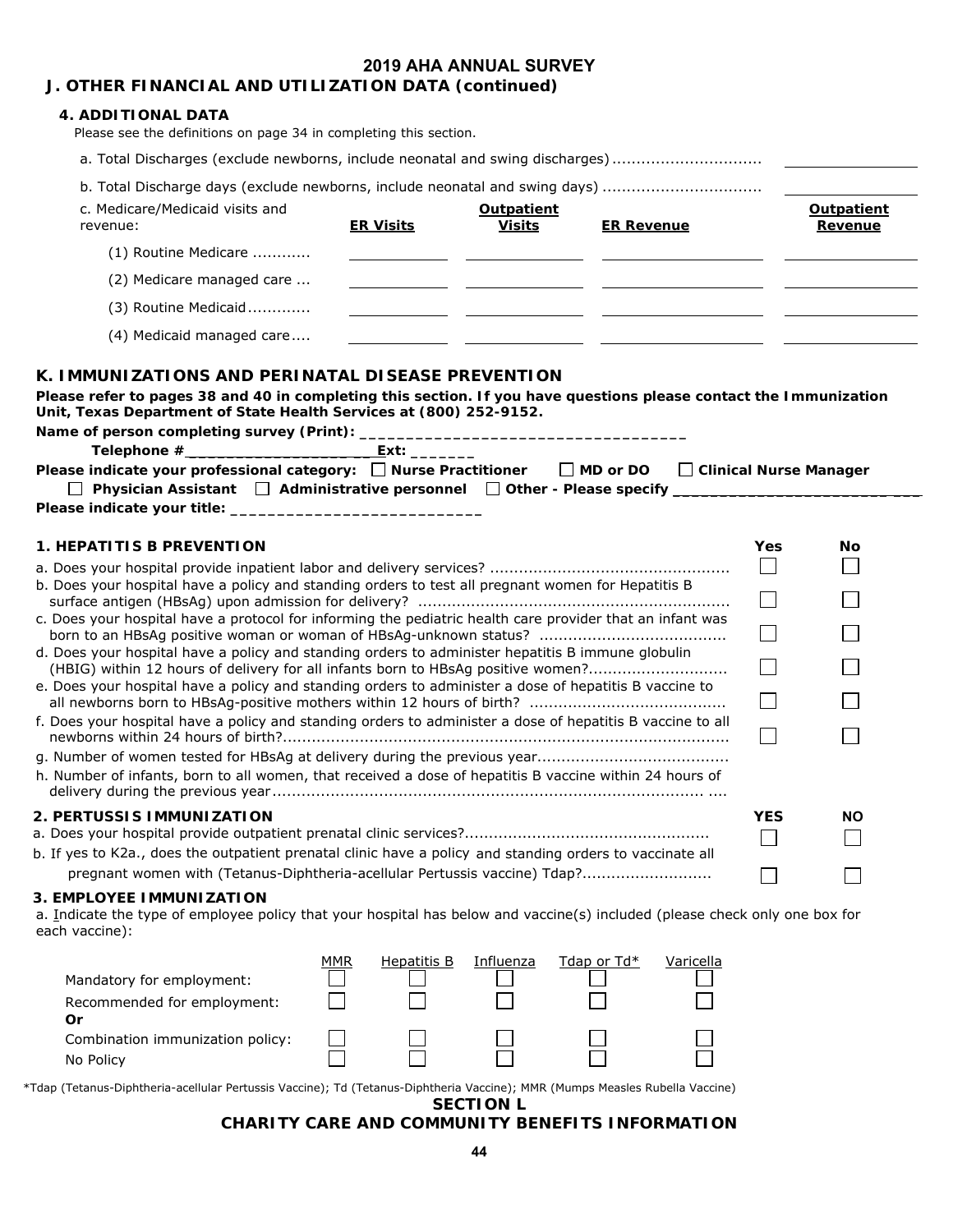## **Instructions and Definitions**

**2.a. Charity Care (provided by your hospital):** Health care services provided, funded, or otherwise financially supported on an inpatient or outpatient basis to a person classified by the hospital as "financially indigent" or "medically indigent."

**Hospital Eligibility System:** The financial criteria and procedure used by a hospital to determine if a patient is eligible for charity care. The system shall include income levels and means testing indexed to the federal poverty guidelines, provided, however, that the hospital does not establish an eligibility system which sets the income level eligible for charity care lower than that required by counties under Section 61.023, or higher, in the case of the financially indigent, than 200 percent of the federal poverty guidelines. A hospital may determine that a person is financially or medically indigent pursuant to the hospital's eligibility system after health care services are provided.

**2.b. Financially Indigent:** An uninsured or underinsured person who is accepted for care with no obligation or a discounted obligation to pay for the services rendered based on the hospital's eligibility system. **Medically Indigent:** A person whose medical or hospital bills after payment by third-party payors exceed a specified percentage of the patient's annual gross income, determined in accordance with the hospital's eligibility system, and who is financially unable to pay the remaining bill.

**3. Charity Care (provided through other organizations):** The total amount provided, funded or otherwise financially supported for health care services provided to financially indigent patients through OTHER nonprofit or public outpatient clinics, hospitals or health care organizations. **Please do NOT include charity care provided to the financially or medically indigent on an inpatient or outpatient basis in your facility.**

**4.a. Subsidized Health Services:** Those services provided by a hospital in response to community needs for which the reimbursement is less than the hospital's cost for providing the services and which must be subsidized by other hospital or nonprofit supporting entity revenue sources. Subsidized health services may include but are not limited to:

- emergency and trauma care;
- neonatal intensive care;
- freestanding community clinics; and
- collaborative efforts with local government or private agencies in preventive medicine, such as immunization programs.

**4.b. Donations:** The unreimbursed costs of providing cash and in-kind services and gifts, including facilities, equipment, personnel, and programs, to other nonprofit or public outpatient clinics, hospitals, or health care organizations.

**4c. Research-Related Costs:** The reimbursed or unreimbursed cost to a hospital of providing, funding, or otherwise financially supporting facilities, equipment, and personnel for medical and clinical research conducted in response to community needs.

**4.d. Education-Related Costs:** The reimbursed or unreimbursed cost to a hospital of providing, funding, or otherwise financially supporting educational benefits, services, and programs including:

- education of physicians, nurses, technicians, and other medical professionals and health care providers;
- provision of scholarships and funding to medical schools, colleges, and universities for health professions education;
- education of patients concerning diseases and home care in response to community needs; and
- community health education through informational programs, publications, and outreach activities in response to community needs.

**Local Programs**: Include County Indigent Health Care that covers all those under 21 percent Federal Poverty Level (FPL) who are not eligible for Medicaid. Also include other programs where a unit of local government pays for the care or provides insurance based on specific medical conditions and/or financial need. **Excludes** public sector employees' care and related payments.

**State programs:** Programs such as the Children's Health Insurance Program and the Kidney Health Program, where the State of Texas pays for care or provides insurance based on specific medical conditions and/or financial need. This includes care provided to state inmates or prisoners.

**Medicare**: Include charges for persons enrolled in the federal Medicare program under Title XVIII of the Social Security Act. Enrollees are typically elderly or the disabled.

- **8a. Medicare supplemental payments:** Report reconciling or settle-up payments received from the federal government for the Medicare Program received during the reporting period, regardless of the data of service. These include Medicare DHS and IME.
- **8b. Tax revenue:** Public hospitals shall report tax revenue or collections, less any intergovernmental transfers (IGTs) in support of Medicaid payments.
- **8b.1. Intergovernmental transfers for DSH:** Tax revenues used as intergovernmental transfers (IGTs) to the state in support of the Disproportionate Share Hospital (DSH) program in Medicaid, if applicable.
- **8b.2. Intergovernmental transfers for 1115 Waiver Payments:** Tax revenues used as intergovernmental transfers (IGTs) to the state in support of the 1115 Waiver payments, if applicable.
- **8b.3. Other Intergovernmental transfers IGTs:** Tax revenues used as intergovernmental transfers (IGTs) to the state to be used as match in federal funding programs, excluding DSH and UC Pool. Report only if applicable.
- **8c. Collections from patients previously reported as uncompensated:** Payments from the patients whose care was reported as uncompensated (charity, self-pay/uninsured, or partially insured) received after reporting information to the state, regardless of the year of service. These amounts will not be used to recalculate prior year(s) residual uncompensated care but are considered available revenue to offset the cost of care provided to other patients in the current reporting period.

**8d. Collections from patients meeting trauma eligibility previously reported as uncompensated:** Payments from patients whose care was reported as uncompensated (charity, bad debt, uninsured/self-pay and/or partially insured) and eligible for reimbursement under the state trauma program received after reporting information to the state, regardless of the date of service. These payments are considered available revenue to offset the cost of care provided to trauma patients in the current reporting period.

## **K. IMMUNIZATIONS AND PERINATAL DISEASE PREVENTION**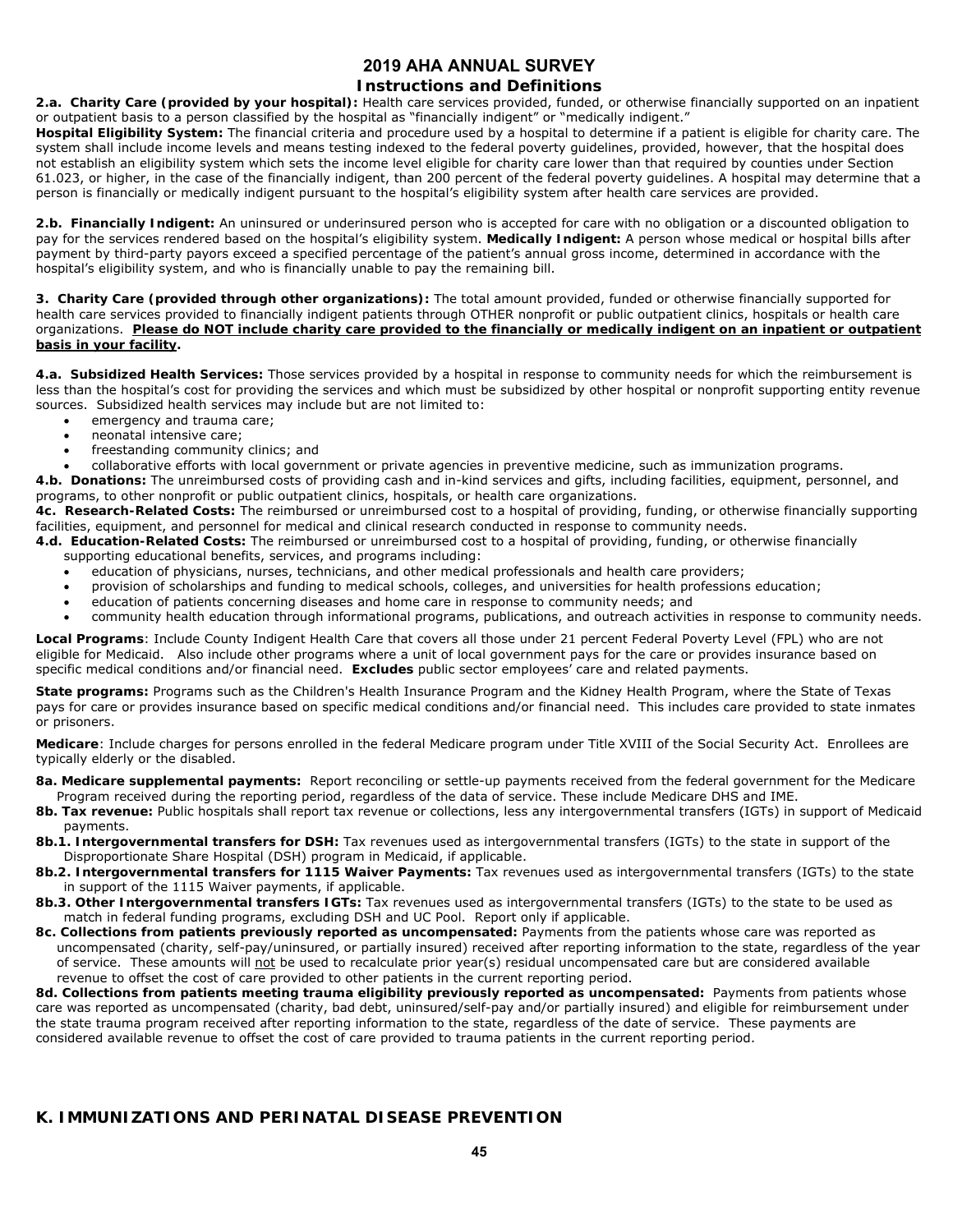#### **4. GENERAL IMMUNIZATION SECTION**

a. Does the hospital have a written policy to provide immunization information to all new parents at a child's birth and before release from the hospital?  $\Box$  YES  $\Box$  NO

b. Does the hospital offer new parents the opportunity to grant consent for immunization registry participation, or request exclusion from the registry, during birth certification registration?  $\Box$  YES  $\Box$  NO

c. If your hospital provides delivery services, is your hospital registered as a Texas Vaccines for Children (TVFC) provider that provides free vaccine to those children who qualify?  $\Box$  YES  $\Box$  NO

### **5. PERINATAL HIV AND CONGENITAL SYPHILIS PREVENTION**

**Please refer to pages 40 and 42 when completing this section. If you have questions please contact the TB/HIV/STD Section, Texas Department of State Health Services at (512) 533-3000. Please send electronic copies of the policy and standing orders to Kacey Russell (email address: kacey.russell@dshs.texas.gov)**  a. Does your hospital provide:

Outpatient Prenatal Clinic Services  $\Box$  Inpatient Delivery Services  $\Box$ 

(If neither service is provided, skip to L1 on page 42).

b. Does your outpatient prenatal clinic have a policy/standing delegation orders to screen all pregnant women for HIV and/or syphilis at the first prenatal visits? (If yes, please send an electronic copy of the policy/standing delegation orders)  $\Box$  YES  $\Box$  NO

1. If yes, check all that apply:  $\Box$  HIV  $\Box$  Syphilis

- c. Does your outpatient prenatal clinic have a policy/standing delegation orders to screen all pregnant women for HIV and/or syphilis during the third trimester? (For syphilis, 28-32 weeks gestation)? (If yes, please send an electronic copy of the policy/standing delegation orders) □ YES □ NO
	- 1. If yes, check all that apply:  $\Box$  HIV  $\Box$  Syphilis
- d. Does your outpatient prenatal clinic have a policy/standing delegation orders to conduct follow up testing on all pregnant women diagnosed with syphilis during their current pregnancy to evaluate their serologic response to treatment?  $\Box$  YES  $\Box$  NO
- (If inpatient delivery services are not provided, skip to L1 on page 42).
- e. Does your hospital have a policy/standing delegation orders to screen all pregnant women for HIV and/or syphilis upon admission for delivery? (If yes, please send an electronic copy of the policy/standing delegation orders)  $\Box$  YES  $\Box$  NO

1. If yes, check all that apply:

 $\Box$  HIV  $\Box$  Syphilis  $\Box$  HIV, if no third trimester test result can be located

 $\Box$  Syphilis, if no third trimester result can be located  $\Box$  Syphilis, if infant is stillborn

f. Does your hospital have a policy/standing delegation orders to administer intravenous (IV) zidovudine at delivery to women living with HIV and/or to administer HIV antiretroviral (ARV) medications within 6 to 12 hours post-delivery to all infants born to women living with HIV? (If yes, please send an electronic copy of the policy/standing delegation orders)  $\Box$  YES  $\Box$  NO

1. If yes, check all that apply:

 $\Box$  Intravenous (IV) zidovudine at delivery to women living with HIV

 $\Box$  ARV medications within 6 to 12 hours post-delivery to infants born to women living with HIV

- g. Does your hospital have a policy/standing delegation orders to provide a 4 to 6 week course of HIV antiretroviral (ARV) prophylaxis to all infants born to women living with HIV, upon discharge? (If yes, please send an electronic copy of the policy/standing delegation orders)  $\Box$  YES  $\Box$  NO
	- 1. If yes, check all that apply:
		- $\Box$  By prescription  $\Box$  Given 4 to 6 week supply prior to discharge
- h. Does your hospital have a policy/standing delegation orders to refer infants to follow-up care post-discharge if born to a mother living with HIV and/or if clinically diagnosed with congenital syphilis? (If yes, please send an electronic copy of the policy/standing delegation orders)  $\Box$  YES  $\Box$  NO

1. If yes, check all that apply:

 $\Box$  Refer infants born to a mother living with HIV  $\Box$  Refer infants clinically diagnosed with congenital syphilis

i. Does your hospital have a policy/standing delegation orders to test and treat all infants born to women diagnosed with syphilis during pregnancy? (If yes, please send an electronic copy of the policy/standing delegation orders)  $\Box$  YES  $\Box$  NO

1. If yes, check all that apply:

 $\Box$  Test infants born to women diagnosed with syphilis during pregnancy

 $\Box$  Treat infants born to women diagnosed with syphilis post-delivery

2. Does your hospital have a policy/standing delegation orders to evaluate infants born to persons diagnosed with syphilis?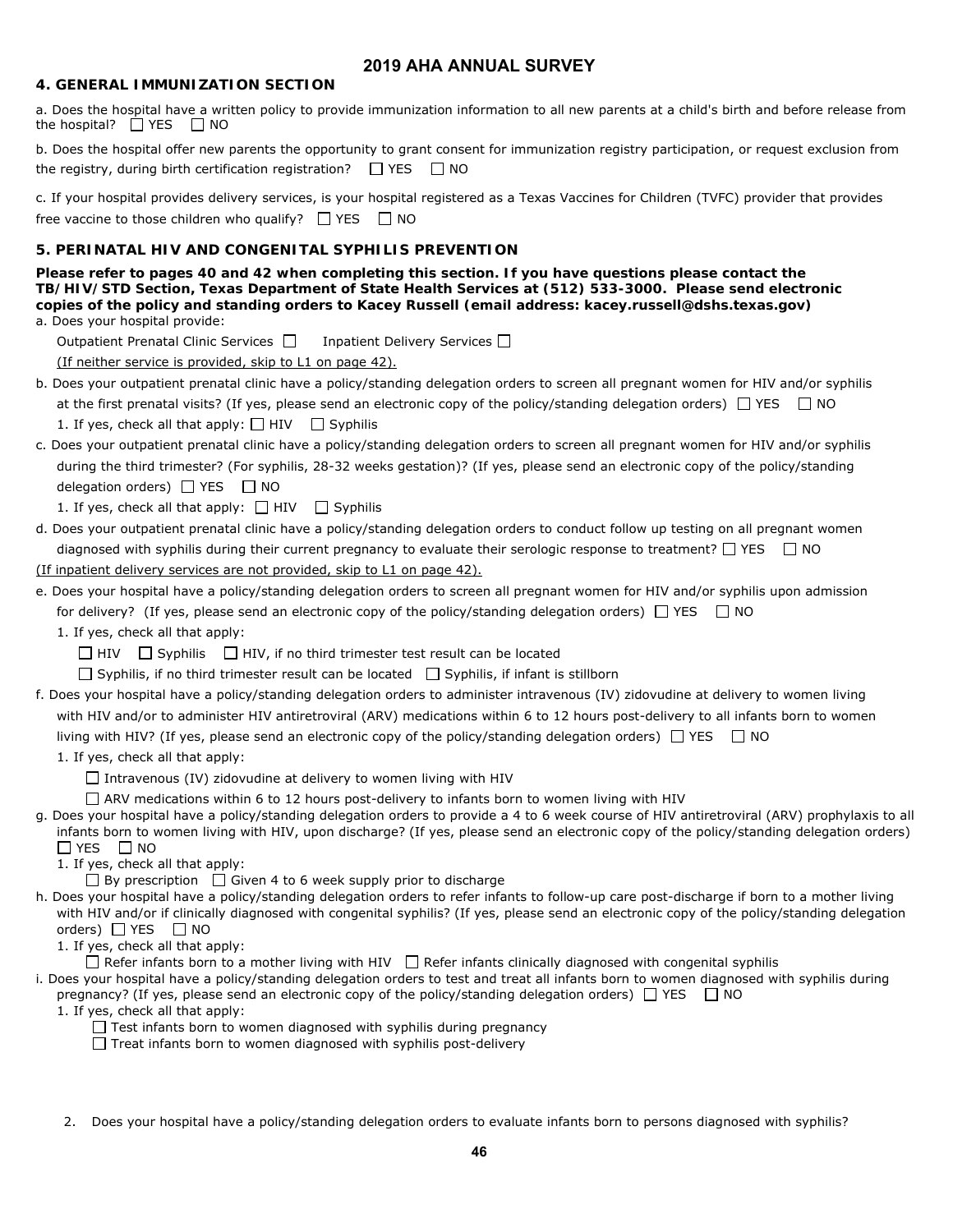$\Box$  YES  $\Box$  No

| If yes, what evaluations are run on infants born to persons diagnosed with syphilis? |
|--------------------------------------------------------------------------------------|
| Confirmation labs such as PCR, darkfield, IHC, or special stains                     |
| Longbone x-rays                                                                      |
| <b>CSF VDRL</b>                                                                      |
| CSF proteins and WBC                                                                 |
|                                                                                      |

- j. Does your hospital have a policy/standing delegation orders to treat persons post-delivery who were diagnosed with syphilis upon admission for delivery? (If yes, please send an electronic copy of the policy/standing delegation orders)  $\Box$  YES  $\Box$  NO
- k. Does your hospital have an electronic health record (EHR)?  $\Box$  YES  $\Box$  NO

| If yes, does your EHR have a mechanism to alert clinicians to abnormal lab results for HIV and Syphilis? |  |
|----------------------------------------------------------------------------------------------------------|--|
| $\Box$ YES $\Box$ NO                                                                                     |  |

# **L. CHARITY CARE AND COMMUNITY BENEFITS INFORMATION**

| 2. CHARITY CARE POLICY                                                                                                                                                                                                                                                                                                                                              |               |
|---------------------------------------------------------------------------------------------------------------------------------------------------------------------------------------------------------------------------------------------------------------------------------------------------------------------------------------------------------------------|---------------|
| a. Has your hospital governing body adopted a charity care policy statement and formal<br>hospital eligibility system that it uses to determine eligibility for the charity care services it<br>provides? (IF YES, PLEASE RETURN A COPY OF THAT POLICY WITH THIS OUESTIONNAIRE)<br>$\sqsupset$ YES $\sqcap$ NO<br>b. If yes, does your charity care policy address: |               |
| (1) care for the "financially<br><b>YES</b><br><b>NO</b><br>indigent"?                                                                                                                                                                                                                                                                                              |               |
| <b>YES</b><br>(2) care for the "medically indigent"? $\Box$<br><b>NO</b>                                                                                                                                                                                                                                                                                            |               |
| 3. CHARITY PROVIDED THROUGH OTHER ORGANIZATIONS - Please indicate the<br>unreimbursed cost of providing, funding or otherwise financially supporting health care services<br>provided to financially indigent persons through other nonprofit or public outpatient clinics,                                                                                         | <b>AMOUNT</b> |
| <b>4. COMMUNITY BENEFITS INFORMATION</b><br>a. Please provide an estimate of the unreimbursed cost of SUBSIDIZED HEALTH<br>SERVICES reported separately for the following categories:                                                                                                                                                                               |               |
|                                                                                                                                                                                                                                                                                                                                                                     |               |
|                                                                                                                                                                                                                                                                                                                                                                     |               |
|                                                                                                                                                                                                                                                                                                                                                                     |               |
| (4) Freestanding community clinics, e.g., rural health clinics. \$                                                                                                                                                                                                                                                                                                  |               |
| (5) Collaborative efforts with local government(s) and/or private agency or agencies                                                                                                                                                                                                                                                                                |               |
| (6) Other services that satisfy the definition of "subsidized health services" (please specify):                                                                                                                                                                                                                                                                    |               |
| (a)                                                                                                                                                                                                                                                                                                                                                                 |               |
| (b)                                                                                                                                                                                                                                                                                                                                                                 |               |
| (c)                                                                                                                                                                                                                                                                                                                                                                 |               |
| (d)                                                                                                                                                                                                                                                                                                                                                                 |               |
| (e)                                                                                                                                                                                                                                                                                                                                                                 |               |
| b. Please indicate the amount of DONATIONS your hospital made during this reporting<br>period<br>\$                                                                                                                                                                                                                                                                 |               |
| c. Please indicate the total amount of funds received and expenses for RESEARCH:                                                                                                                                                                                                                                                                                    |               |
|                                                                                                                                                                                                                                                                                                                                                                     |               |
|                                                                                                                                                                                                                                                                                                                                                                     |               |
|                                                                                                                                                                                                                                                                                                                                                                     |               |

(1) *Education of physicians, nurses, technicians and other medical professionals and health care providers.*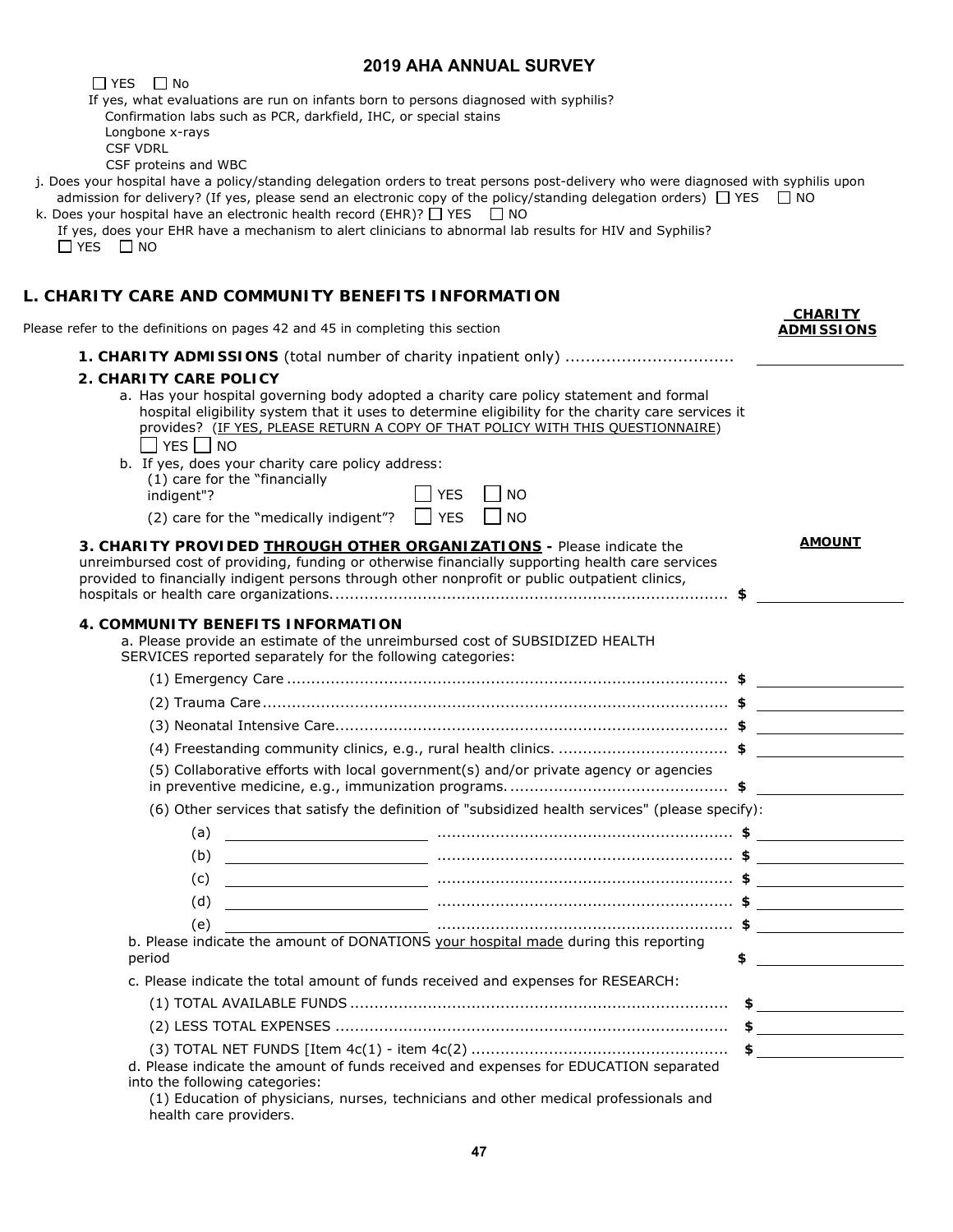### **2019 DEPARTMENT OF STATE HEALTH SERVICES ANNUAL SURVEY**

|                                                                                                                                         | $\frac{1}{\sqrt{2}}$                                                                                                                                                                                                                                                                                                                                                                                                 |
|-----------------------------------------------------------------------------------------------------------------------------------------|----------------------------------------------------------------------------------------------------------------------------------------------------------------------------------------------------------------------------------------------------------------------------------------------------------------------------------------------------------------------------------------------------------------------|
|                                                                                                                                         | $\frac{1}{2}$                                                                                                                                                                                                                                                                                                                                                                                                        |
| (2) Scholarships and funding to medical schools, colleges, and universities for health<br>professions education.                        |                                                                                                                                                                                                                                                                                                                                                                                                                      |
|                                                                                                                                         | $\frac{1}{2}$                                                                                                                                                                                                                                                                                                                                                                                                        |
|                                                                                                                                         | $\frac{1}{\sqrt{1-\frac{1}{2}}\sqrt{1-\frac{1}{2}}\sqrt{1-\frac{1}{2}}\sqrt{1-\frac{1}{2}}\sqrt{1-\frac{1}{2}}\sqrt{1-\frac{1}{2}}\sqrt{1-\frac{1}{2}}\sqrt{1-\frac{1}{2}}\sqrt{1-\frac{1}{2}}\sqrt{1-\frac{1}{2}}\sqrt{1-\frac{1}{2}}\sqrt{1-\frac{1}{2}}\sqrt{1-\frac{1}{2}}\sqrt{1-\frac{1}{2}}\sqrt{1-\frac{1}{2}}\sqrt{1-\frac{1}{2}}\sqrt{1-\frac{1}{2}}\sqrt{1-\frac{1}{2}}\sqrt{1-\frac{1}{2}}\sqrt{1-\frac$ |
| (3) Education of patients concerning diseases and home care in response to community<br>needs.                                          | $\frac{1}{2}$                                                                                                                                                                                                                                                                                                                                                                                                        |
|                                                                                                                                         | $\frac{1}{2}$                                                                                                                                                                                                                                                                                                                                                                                                        |
|                                                                                                                                         | $\frac{1}{2}$                                                                                                                                                                                                                                                                                                                                                                                                        |
| (4) Community health education through informational programs, publications, and outreach<br>activities in response to community needs. |                                                                                                                                                                                                                                                                                                                                                                                                                      |
|                                                                                                                                         |                                                                                                                                                                                                                                                                                                                                                                                                                      |
|                                                                                                                                         |                                                                                                                                                                                                                                                                                                                                                                                                                      |
|                                                                                                                                         |                                                                                                                                                                                                                                                                                                                                                                                                                      |
| (5) Other educational services that satisfy the definition of "education-related costs"                                                 |                                                                                                                                                                                                                                                                                                                                                                                                                      |
|                                                                                                                                         |                                                                                                                                                                                                                                                                                                                                                                                                                      |
|                                                                                                                                         |                                                                                                                                                                                                                                                                                                                                                                                                                      |
|                                                                                                                                         |                                                                                                                                                                                                                                                                                                                                                                                                                      |
| 5. STATE INDIGENT HEALTH PROGRAMS (exclude Medicaid)                                                                                    |                                                                                                                                                                                                                                                                                                                                                                                                                      |
|                                                                                                                                         |                                                                                                                                                                                                                                                                                                                                                                                                                      |
|                                                                                                                                         |                                                                                                                                                                                                                                                                                                                                                                                                                      |
| c. State government payments for patients in state indigent health programs \$                                                          |                                                                                                                                                                                                                                                                                                                                                                                                                      |
| d. Private insurance payments for patients in state indigent health programs  \$                                                        |                                                                                                                                                                                                                                                                                                                                                                                                                      |
|                                                                                                                                         |                                                                                                                                                                                                                                                                                                                                                                                                                      |
| 6. LOCAL INDIGENT HEALTH PROGRAMS                                                                                                       |                                                                                                                                                                                                                                                                                                                                                                                                                      |
|                                                                                                                                         |                                                                                                                                                                                                                                                                                                                                                                                                                      |
|                                                                                                                                         |                                                                                                                                                                                                                                                                                                                                                                                                                      |
| c. Local government payments for patients in local indigent health programs \$                                                          |                                                                                                                                                                                                                                                                                                                                                                                                                      |
| d. Private insurance payments for patients in local indigent health programs \$                                                         |                                                                                                                                                                                                                                                                                                                                                                                                                      |
|                                                                                                                                         |                                                                                                                                                                                                                                                                                                                                                                                                                      |
| f. Other third party payments for patients in local indigent health<br>programs                                                         |                                                                                                                                                                                                                                                                                                                                                                                                                      |
| 7. Federally Supported Health Programs (Medicare, TRICARE formerly known as<br><b>CHAMPUS)</b>                                          |                                                                                                                                                                                                                                                                                                                                                                                                                      |
|                                                                                                                                         |                                                                                                                                                                                                                                                                                                                                                                                                                      |
|                                                                                                                                         |                                                                                                                                                                                                                                                                                                                                                                                                                      |
|                                                                                                                                         |                                                                                                                                                                                                                                                                                                                                                                                                                      |
| d. Private insurance payments for patients in federally supported health programs \$                                                    |                                                                                                                                                                                                                                                                                                                                                                                                                      |
| e. Patient payments from patients in federally supported health programs  \$                                                            |                                                                                                                                                                                                                                                                                                                                                                                                                      |
| 8. LUMP SUM FUNDING                                                                                                                     |                                                                                                                                                                                                                                                                                                                                                                                                                      |
|                                                                                                                                         |                                                                                                                                                                                                                                                                                                                                                                                                                      |
|                                                                                                                                         |                                                                                                                                                                                                                                                                                                                                                                                                                      |
|                                                                                                                                         |                                                                                                                                                                                                                                                                                                                                                                                                                      |
|                                                                                                                                         |                                                                                                                                                                                                                                                                                                                                                                                                                      |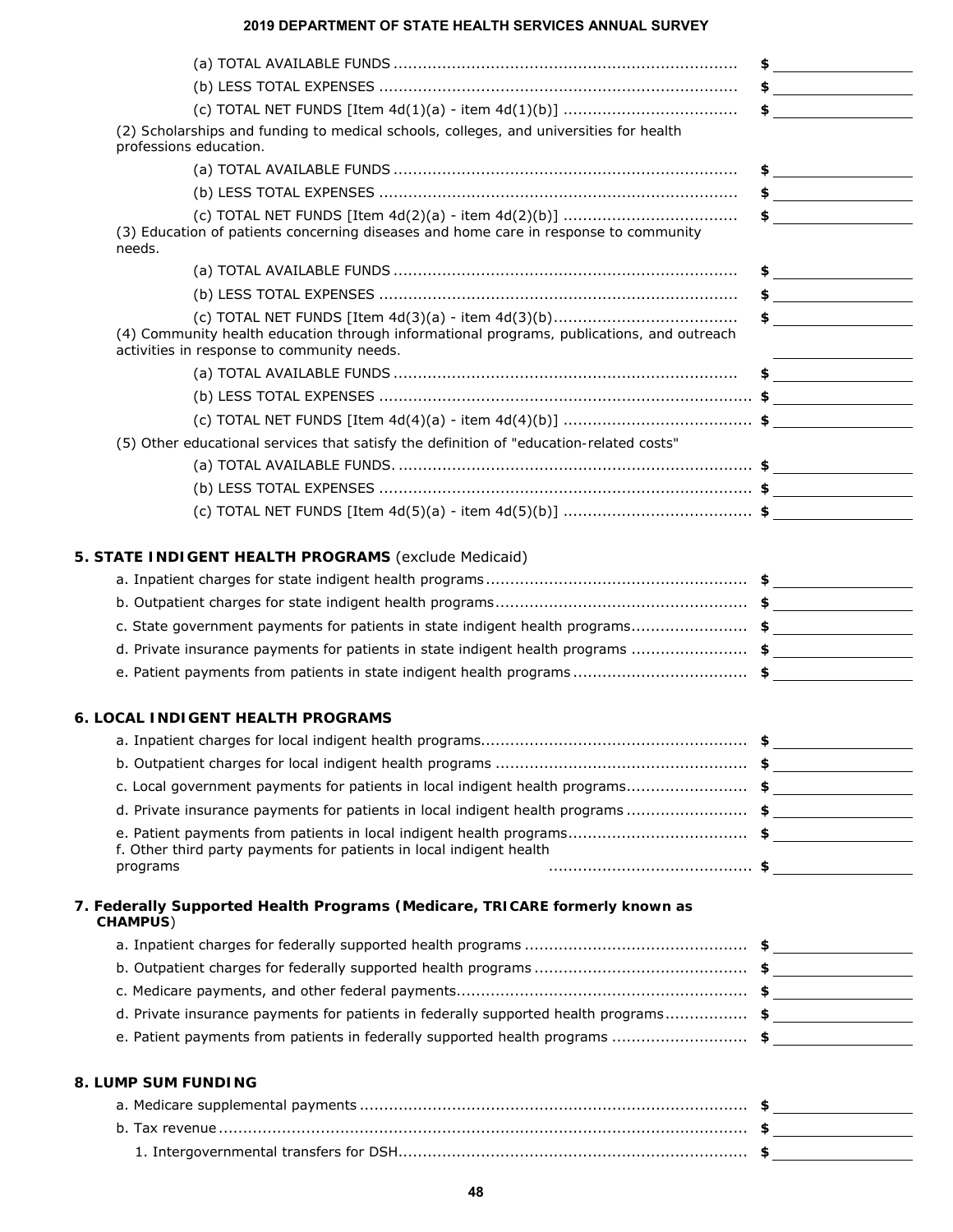|  | 2019 DEPARTMENT OF STATE HEALTH SERVICES ANNUAL SURVEY |
|--|--------------------------------------------------------|
|  |                                                        |

| L. CHARITY CARE AND COMMUNITY BENEFITS INFORMATION (continued) |  |  |
|----------------------------------------------------------------|--|--|
|                                                                |  |  |

d. Collections from trauma patients previously reported as uncompensated ............................ **\$** 

### **M. ER VISITS FOR INSURED/UNINSURED PATIENTS**

1. Total number of **visits** by **insured** patients **WHO WERE** treated in the ER and,

- a. Were **admitted** into the hospital:
- b. Were **not admitted** into the hospital:
- 2. Total number of **visits** by **uninsured** patients **WHO WERE** treated in the ER and,
	- a. Were **admitted** into the hospital:
	- b. Were **not admitted** into the hospital:
- 3. What percentage of your emergency visits are for medical conditions or services outside your hospital's area(s) of specialty? \_\_\_\_\_\_\_\_\_\_\_%
- 4. What percentage of your emergency visits are transferred to other facilities? \_\_\_\_\_\_\_\_\_\_%
- 5. How many Emergency Medical Clinics does the hospital have off-campus?

### **N. NURSING SERVICES**

|              | 1. Has the governing body of the hospital adopted a nurse staffing policy as required by Section 257.003 in the Health and |  |
|--------------|----------------------------------------------------------------------------------------------------------------------------|--|
| Safety Code? |                                                                                                                            |  |

- $YES \Box$
- 2. Has the hospital established a nurse staffing committee as required by Section 257.004 in the Health and Safety Code?

YES  $\Box$ 

# $NO<sub>1</sub>$

3. Has the nurse staffing committee evaluated the hospital's official nurse services staffing plan as required by Section 257.004?

 $YES \Box$ 

4. Has the nurse staffing committee reported results of the evaluation of the nurse services staffing plan to the hospital's governing body as required by Section 257.004?  $YES \Box$ NO  $\square$ 

5. Has the nurse staffing committee selected nurse-sensitive outcome measures to use in evaluating the hospital's official nurse services staffing plan as required by Section 257.005 in the Health and Safety Code? YES  $\Box$  $NO$  $\Pi$ 

| 6. What nurse-sensitive outcome measures have been selected to use in evaluating the hospital's official nurse services |  |  |  |  |  |
|-------------------------------------------------------------------------------------------------------------------------|--|--|--|--|--|
| staffing plan as required by Section 257.005 in the Health and Safety Code?                                             |  |  |  |  |  |

|        | 7. How many International Board Certified Lactation Consultant (IBCLC) full-time equivalents (FTEs) does your facility have on |  |  |  |  |  |
|--------|--------------------------------------------------------------------------------------------------------------------------------|--|--|--|--|--|
| staff? |                                                                                                                                |  |  |  |  |  |

|                                                                       | budgeted FTEs    |      | filled FTEs |
|-----------------------------------------------------------------------|------------------|------|-------------|
| 8. Does your hospital's board have any Registered Nurse (RN) members? |                  |      | YFS.        |
|                                                                       |                  | NO I |             |
| a. If yes, does the RN board member have full voting privileges?      |                  |      |             |
|                                                                       | YFS <sup>1</sup> |      | NO.         |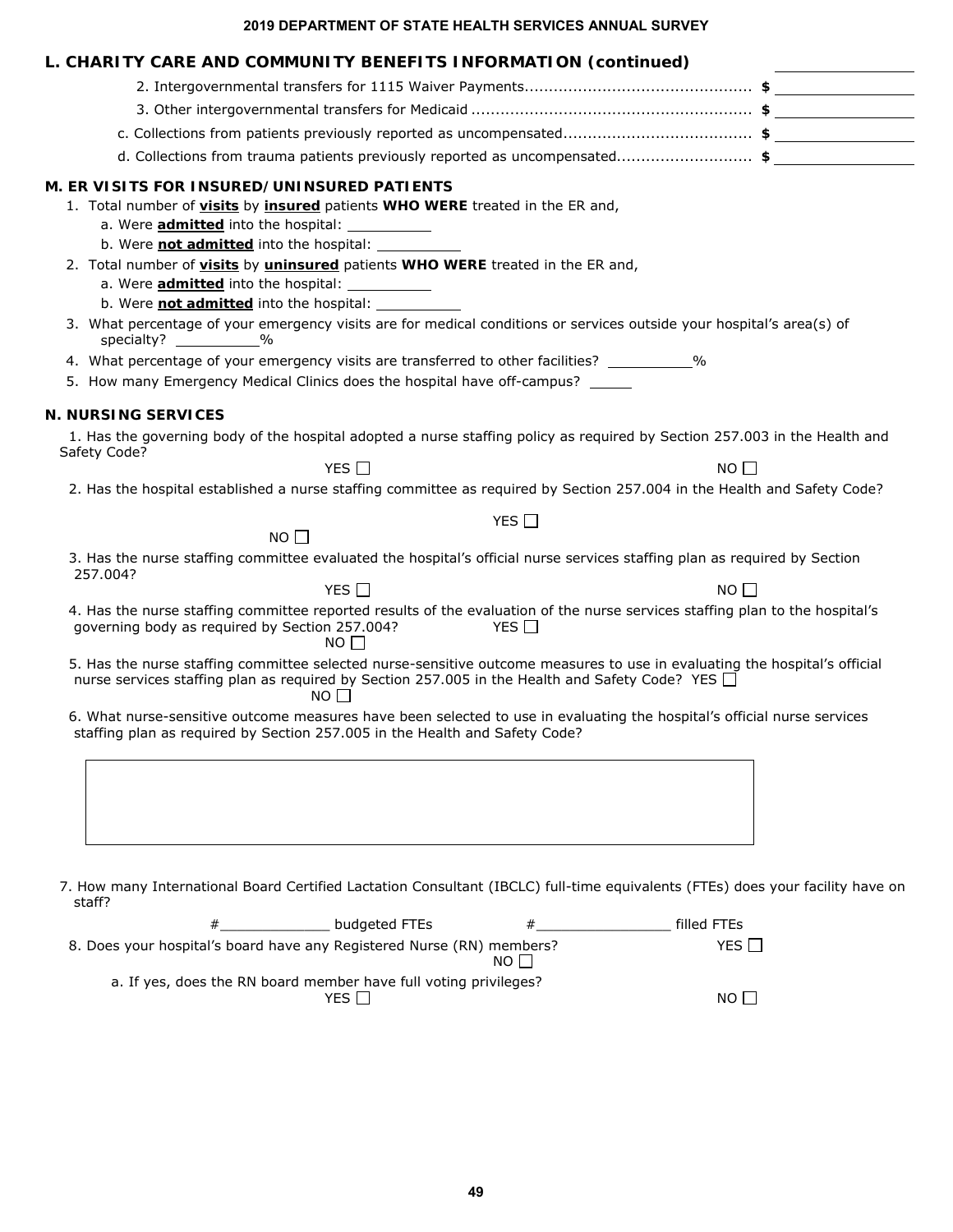### **SECTION N NURSING SERVICES Instructions and Definitions**

**7.** An International Board Certified Lactation Consultant, or IBCLC, is a health care professional who specializes in the clinical management of breastfeeding and who is certified by the International Board of Lactation Consultant Examiners Inc. under the direction of the US National Commission for Certifying Agencies.

### **SECTION P ELECTRONIC EXCHANGE Instructions and Definitions**

**Electronic Exchange:** Electronic exchange of patient healthcare information refers to exchanging of data through nonmanual means, such as EHRs and/or portals, and excludes fax/paper.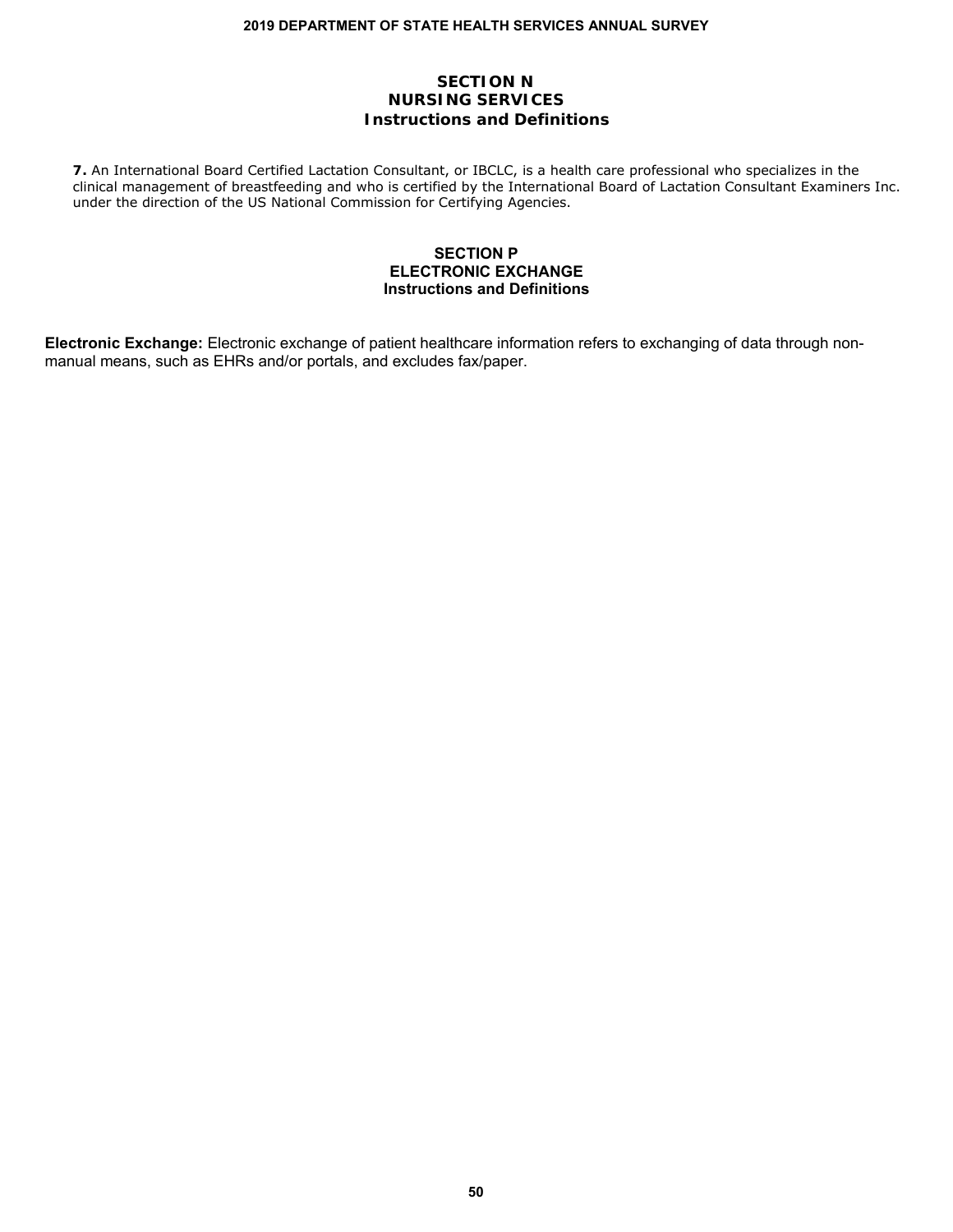#### **2019 DEPARTMENT OF STATE HEALTH SERVICES ANNUAL SURVEY**

### **O. NEVER EVENTS**

SB 203 (81<sup>st</sup> Legislative session) requires the reporting of preventable adverse events identified by the National Quality Forum (NQF) as "never events." A list of never events is available at: https://dshs.texas.gov/chs/hosp/hosp2.aspx

- 1. Does your facility keep electronic records of some or all of the "never" events identified by the NQF?\* YES  $\square$  NO  $\square$ a. If no, does your facility collect data on some or all of these never events at all?  $YES \Box$ 
	- $NO<sub>1</sub>$
	- b. If yes, does your facility have the capability of electronically submitting patient level data on the "never" events to the State in a format that is used nationally such as HL7 (Health Level 7)? \*\* YES  $\Box$  NO  $\Box$ the State in a format that is used nationally such as HL7 (Health Level 7)? \*\*

\*The Serious Reportable Events in Healthcare can be found at http://www.dshs.texas.gov/chs/hosp/sreh.pdf and the \*\*Health Level 7 data standards can be found at http://www.dshs.texas.gov/chs/hosp/hl7.pdf \*\*

### **P. ELECTRONIC EXCHANGE:**

Which of the following patient data does your hospital electronically exchange with one or more of the provider types listed below?

(Check all that apply):

|                                                     | With<br>hospitals in<br>your system | With hospitals<br>outside of<br>your system | With<br>ambulatory<br>providers<br>inside of your<br>system | With<br>ambulatory<br>providers<br>outside of your<br>system | Do not know  |
|-----------------------------------------------------|-------------------------------------|---------------------------------------------|-------------------------------------------------------------|--------------------------------------------------------------|--------------|
| a. Patient<br>demographics                          |                                     |                                             |                                                             |                                                              | $\mathbf{I}$ |
| b. Laboratory results                               |                                     |                                             |                                                             |                                                              | $\mathbf{I}$ |
| c. Medication history                               |                                     |                                             |                                                             |                                                              | <b>I</b>     |
| d. Radiology reports                                |                                     |                                             |                                                             |                                                              |              |
| e. Clinical/Summary<br>care record in any<br>format |                                     |                                             |                                                             |                                                              |              |
| f. Other types of<br>patient data                   |                                     |                                             |                                                             |                                                              | $\mathsf{L}$ |
| g. We do not exchange<br>any patient data           |                                     |                                             |                                                             |                                                              |              |